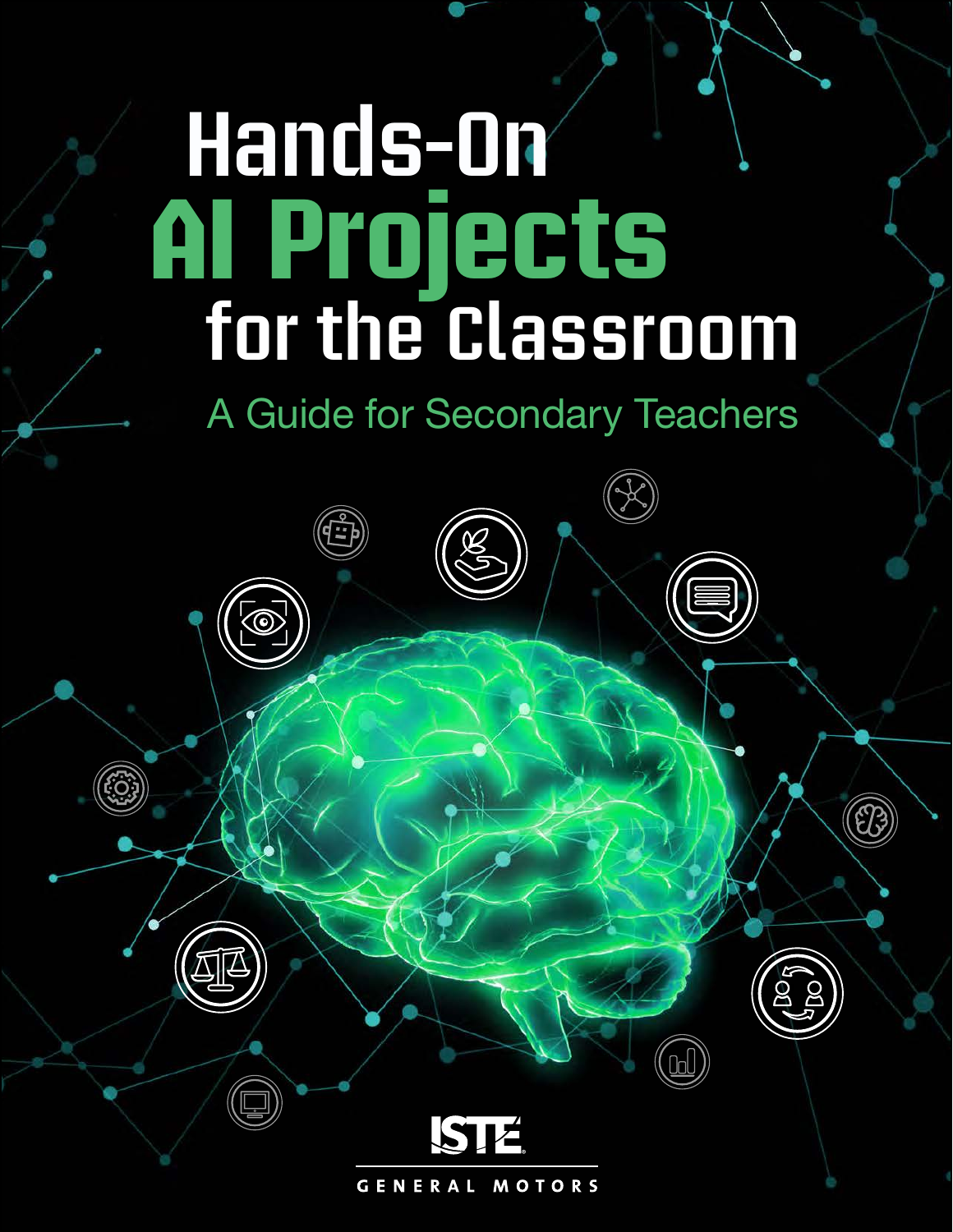## A Guide for Secondary Teachers **Hands-On for the Classroom AI Projects**

### About ISTE

The International Society for Technology in Education (ISTE) is a nonprofit organization that works with the global education community to accelerate the use of technology to solve tough problems and inspire innovation. Our worldwide network believes in the potential technology holds to transform teaching and learning.

ISTE sets a bold vision for education transformation through the ISTE Standards, a framework for students, educators, administrators, coaches and computer science educators to rethink education and create innovative learning environments. ISTE hosts the annual ISTE Conference & Expo, one of the world's most influential edtech events. The organization's professional learning offerings include online courses, professional networks, year-round academies, peer-reviewed journals and other publications. ISTE is also the leading publisher of books focused on technology in education. For more information or to become an ISTE member, visit [iste.org](http://iste.org). Subscribe to ISTE's YouTube channel and connect with ISTE on Twitter, Facebook and LinkedIn.

### Related Resources

*[Teaching AI: Exploring New Frontiers for Learning](https://id.iste.org/connected/resources/product?id=4209)* by Michelle Zimmerman

ISTE online course, *[Artificial Intelligence and Their Practical Use in Schools](https://www.iste.org/learn/iste-u/artificial-intelligence)*

To see all books available from ISTE, please visit *[iste.org/books](https://www.iste.org/learn/books)* 

To see all courses available from ISTE, please visit *[iste.org/isteu](https://www.iste.org/learn/iste-u)* 





This work is licensed under a [Creative Commons Attribution 4.0 International License](https://creativecommons.org/licenses/by-nc-sa/4.0/).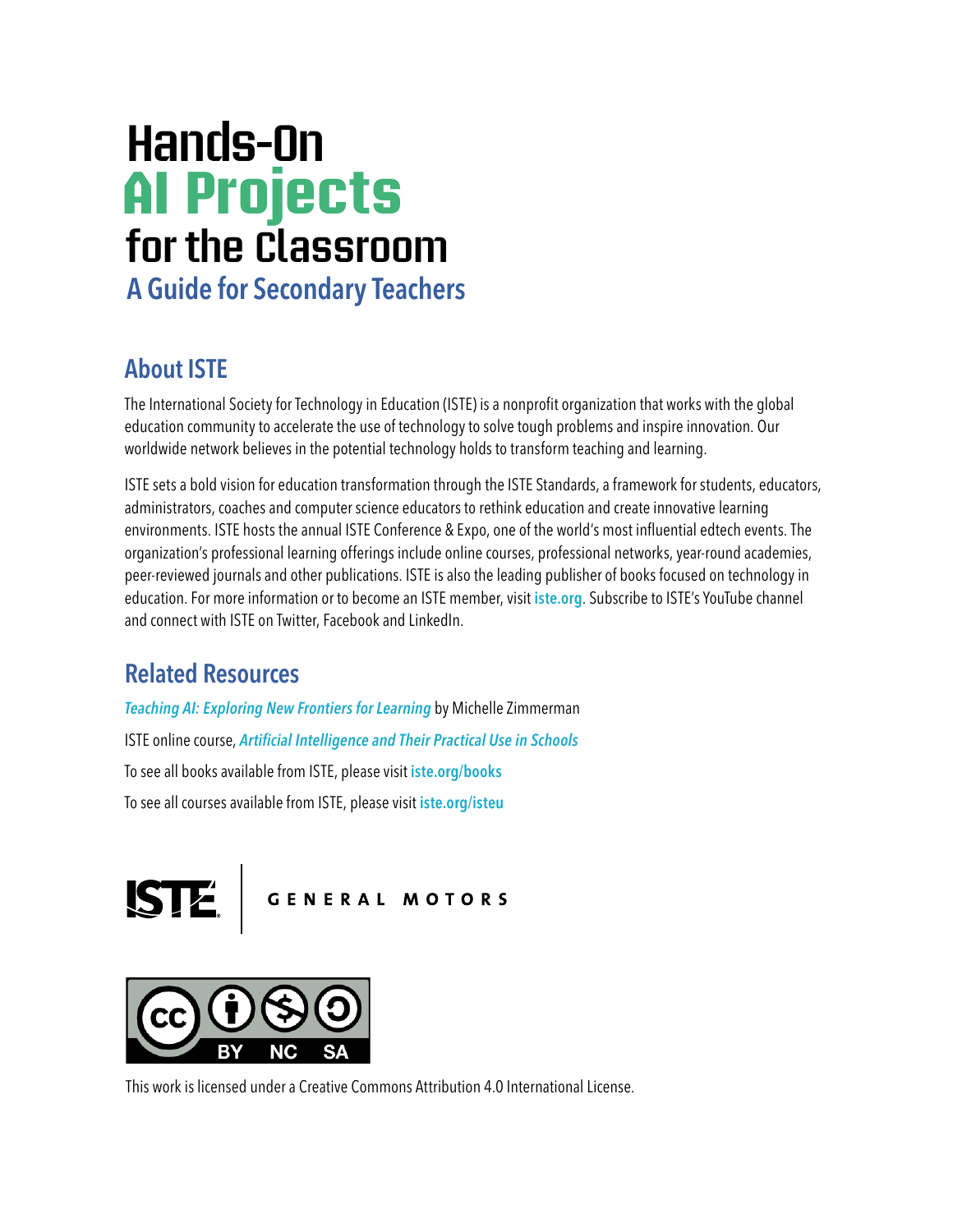## **Contents**

| <b>Foreword</b>                                                                                                                        |    |
|----------------------------------------------------------------------------------------------------------------------------------------|----|
|                                                                                                                                        |    |
| PROJECT 1                                                                                                                              |    |
| PROJECT <sub>2</sub>                                                                                                                   |    |
| <b>PROJECT 3</b>                                                                                                                       |    |
| PROJECT 4                                                                                                                              |    |
| APPENDIX A<br>Unpacking Artificial Intelligence <b>Manual According to the Article of According According According to the Accordi</b> | 45 |
| <b>APPENDIX B</b><br>Alignment to ISTE Standards and AI4K12 Five Big Ideas in AI <b>Constitution Constitution</b> 50                   |    |
|                                                                                                                                        |    |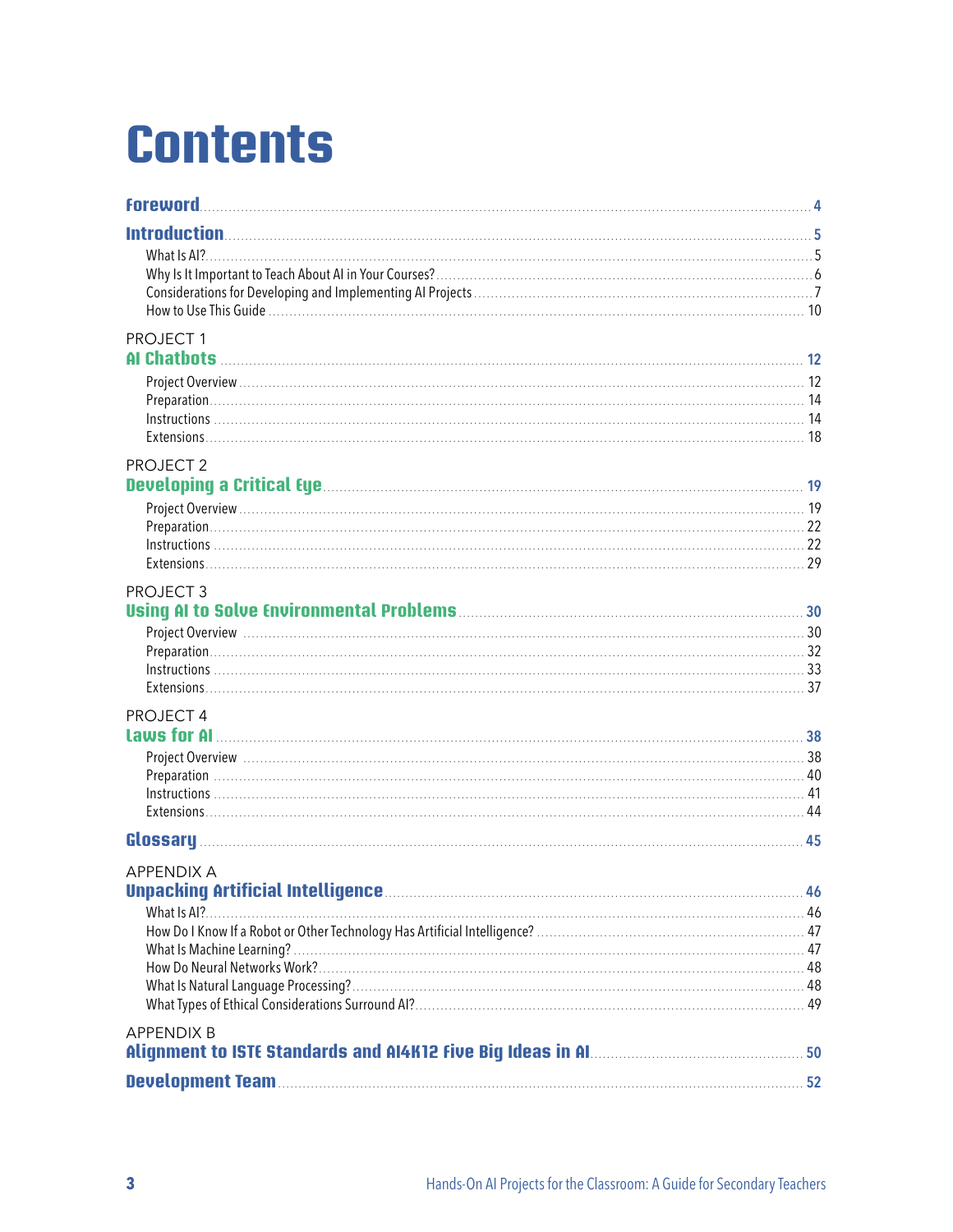## <span id="page-3-0"></span>**Foreword**

Welcome to the *Hands-On AI Projects for the Classroom* series, a set of guides for teachers who are seeking instructional and curricular resources about artificial intelligence (AI) for various grade levels and across a range of subject areas.

We know that the jobs of the future will increasingly demand knowledge of how to leverage and collaborate with AI as a tool for problem-solving. Unfortunately, most students today are not on a trajectory to fill those jobs. To prepare students, all educators need to understand the implications, applications, and creation methods behind AI. After all, teachers are the most important link in developing the new generation of AI-savvy learners, workers, and leaders.

That's why ISTE has partnered with General Motors (GM) to lead the way regarding AI in education. Over the past three years, we have teamed up with GM to create scalable professional learning experiences to help educators bring AI to their classrooms in relevant ways, and to support students' exploration of AI-related careers.

These guides are an extension of our work and feature student-driven AI projects curated from educators in the field, as well as strategies to support teachers in implementing the projects in a variety of K–12 classrooms. The projects engage students in both unplugged and technology-infused activities that explore key facets of AI technologies.

The *Hands-On AI Projects for the Classroom* series is just one of the resources ISTE is creating to help educators implement powerful AI projects to prepare students for their futures.

We are convinced that the language of future problem-solving will be the language of AI, and that educators must accelerate their understanding of AI in order to guide the next generation. We are here to help you make that happen!

Joseph South ISTE Chief Learning Officer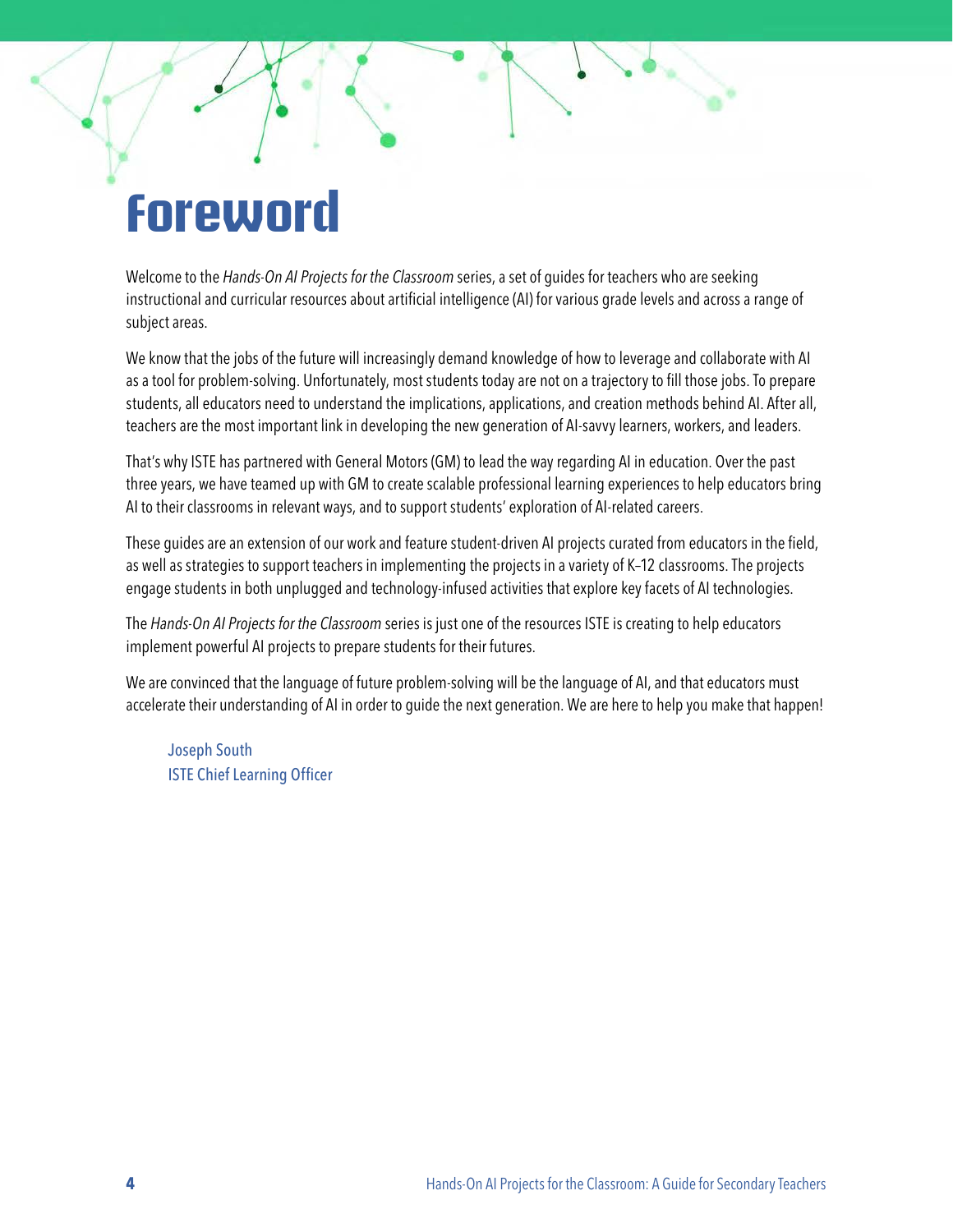## <span id="page-4-0"></span>**Introduction**

### What Is AI?

AI pervades learning, working, and living in the modern world. In fact, AI technologies are being developed and applied across all fields of study—from science and government to language acquisition and art. We believe that, in order to be successful in school and in life, *all* K–12 students need a foundational understanding of what AI is, how it works, and how it impacts society. AI education is important across *all* subject areas, not just computer science classes.

Yet, even if we believe that, most of us as K–12 educators and education leaders have not had much education in AI ourselves. You might even find yourself wondering: What exactly is AI? And if you are, you are not alone. In fact, even professionals in the field of AI do not always agree on the answer. Nevertheless, it is important to know what we mean in this guide when we refer to AI.

According to John McCarthy, who first coined the term, artificial intelligence is "the science and engineering of making intelligent machines, especially intelligent computer programs" (McCarthy, J., 2007)<sup>1</sup>. A technology powered by AI is capable of such things as using sensors to meaningfully perceive the world around it, of analyzing and organizing the data it perceives, and of autonomously using that data to make predictions and decisions.

In fact, the autonomous decision-making nature of AI technologies is part of what helps us to distinguish technologies that are and are not AI. For example, autonomous decision-making separates the non-AI automatic doors at your grocery store—which do use sensors to perceive, but open in response to simple if-then conditional statements—from AI-powered, self-driving cars that use sensors to perceive and analyze visual data, represent that data as a map of the world, and make time-sensitive, life-and-death decisions about which direction to move in next, and at what speed.

At their best, AI technologies accomplish tasks that are difficult or impossible for humans to accomplish by themselves. While early AI made decisions based on a preprogrammed set of data and actions, many newer AI technologies use machine learning to improve based on novel data as it is presented. When trained well, AI software is able to efficiently and effectively process, recognize patterns in, and extrapolate conclusions from large data sets across various fields of study. Similarly, robots powered by AI have the potential to complete tasks that are physically complicated, demanding, or even dangerous for their human counterparts. The projects in this guide and in the other volumes of the *Hands-On AI Projects for the Classroom* series reveal these capabilities to K–12 students across various subject areas and grade levels.

You can learn more about AI and access supporting resources in [Appendix A: Unpacking Artificial Intelligence](#page-45-0).

<sup>1</sup> McCarthy, J. (2007). What is artificial intelligence? Retrieved from [jmc.stanford.edu/articles/whatisai/whatisai.pdf](http://jmc.stanford.edu/articles/whatisai/whatisai.pdf)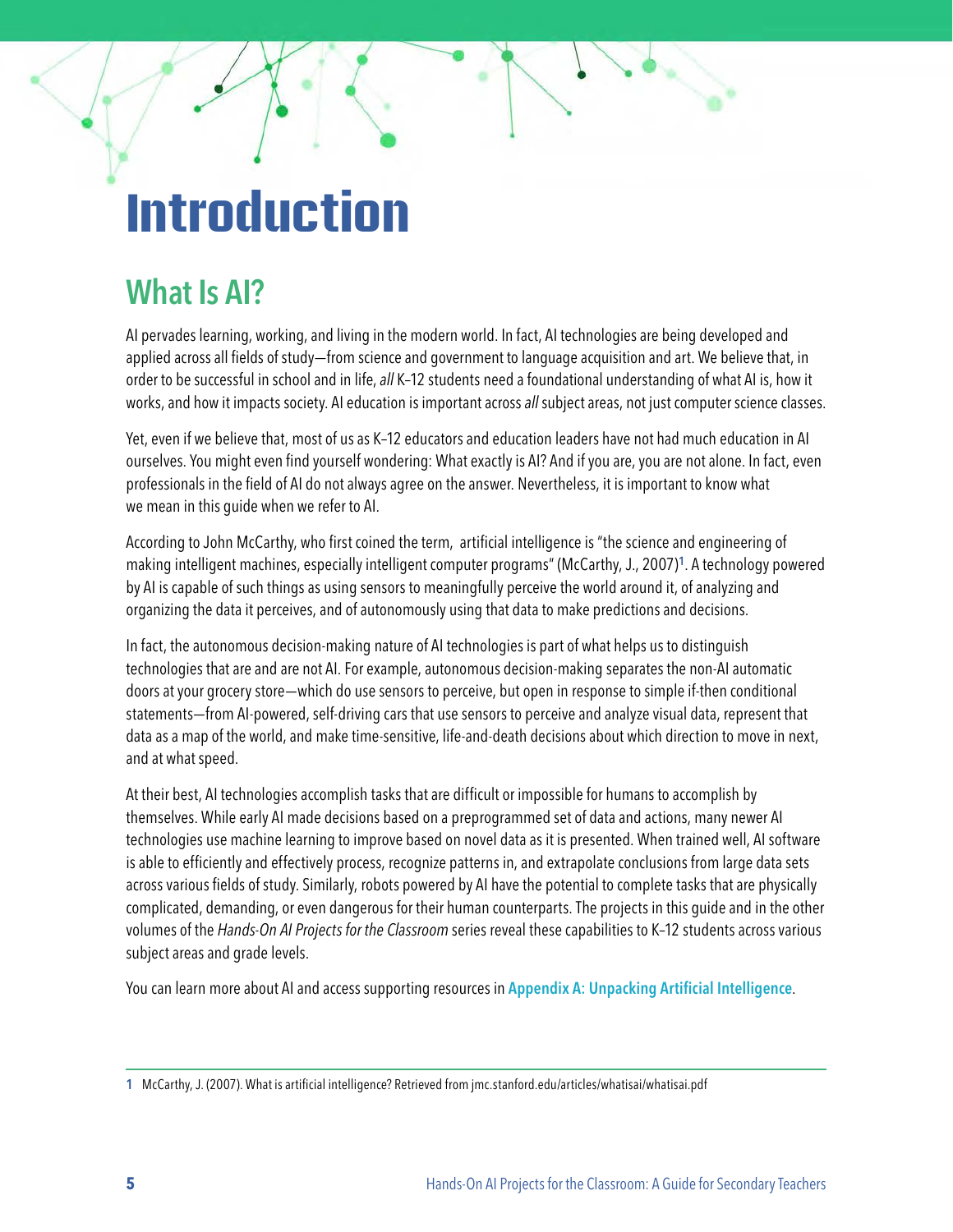### <span id="page-5-0"></span>Why Is It Important to Teach About AI in Your Courses?

Think about articles you may have read related to the use of AI in K–12 education. Odds are the majority of them are focused on two general areas: automating administrative tasks, such as taking attendance and grading assignments, or increasing student performance through AI-supported assessment, personalized learning, and increasing engagement in typically mundane rote learning. Yes, AI can be used in these ways. However, strategies of this kind barely scratch the surface when it comes to AI's potential for impacting students' lives—not only in the classroom but throughout their daily activities. The driving purpose of this guide is to look beyond the kinds of strategies mentioned above to consider not only how AI makes life easier at a superficial level, but also what students need to know and understand about AI to ensure they become thoughtful users and even creators of these powerful tools.

This guide is for educators who teach core academic subjects in grades 6–12. Why devote a guide to these areas of study? Once the stuff of science fiction, AI now permeates nearly every facet of our lives, and while most of us are aware of tools like virtual assistants or navigators, we may not be cognizant of ways that AI is impacting society. For example:

- As the field of AI expands, it is critical that students are aware of the ethical and societal implications of AI systems and how they are designed and regulated.
- AI-supported tools that are used to create and distribute information—both factual information and disinformation—challenge students to become increasingly sophisticated consumers of media.
- The use of chatbots and virtual assistants to support learning and productivity across content areas requires that students understand what these AI agents are and how they work.
- The use of AI for solving problems related to science and the environment calls for students to investigate how this is accomplished.

These examples point out the importance of all students understanding the degree to which AI is being used to influence what and how we learn, consume media, and solve problems. Awareness at this level does not require specific technical expertise. Educators with little or no prior experience with AI may still help their students become more informed about AI technologies. Educators can help by identifying instances of AI use, exploring the ethics of machines influencing decisions we make, and understanding enough about AI concepts that they can remind students that AI is a tool created by humans.

Until recently, conventional wisdom has suggested that instruction about AI should be confined to computer science courses at the high school level and above. However, the use of AI is becoming so pervasive throughout society that a basic understanding of what AI is and what its capabilities are is becoming as necessary as more traditional literacy skills like reading, writing, and computation. The Department of Homeland Security is strongly urging airports to implement facial recognition software to screen passengers. AI tools are being used to generate information in various formats—text, video, audio, and images. How can the consumer decide if this information is reliable versus meant to mislead? Virtual assistants and chatbots are becoming so realistic that it is sometimes difficult to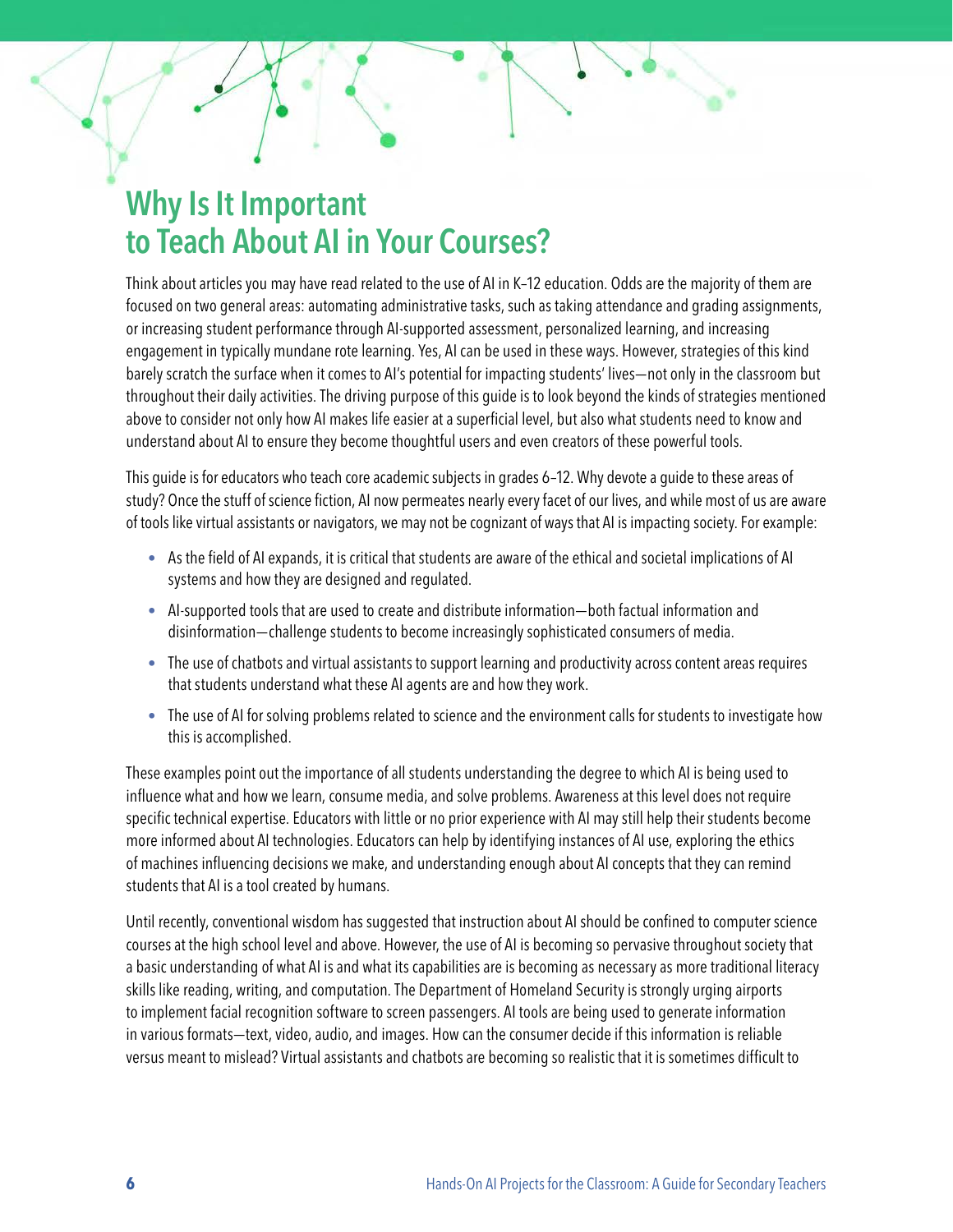<span id="page-6-0"></span>distinguish between them and humans. Medical experts and scientists are exploring the use of AI to recognize and diagnose diseases. Each of these examples emphasizes that, while most of the people who design these tools will likely be coming from math, science, and computer science disciplines, we are all end-users and therefore must be participants in the conversation if these tools are to effectively meet our needs.

### Considerations for Developing and Implementing AI Projects

This guide provides student-driven projects that can directly teach subject area standards in tandem with foundational understandings of what AI is, how it works, and how it impacts society. Several key approaches were taken into consideration in the design of these projects. Understanding these approaches will support both your understanding and implementation of the projects in this guide, as well as your own work to design further activities that integrate AI education into your curriculum.

### Our Student-Driven Approach

The projects in this guide use a student-driven approach to learning. Instead of simply learning *about* AI through videos or lectures, the students completing these projects are active participants in their AI exploration. In the process, students work directly with innovative AI technologies, participate in "unplugged" activities that further their understanding of how AI technologies work, and create various authentic products— from chatbots to prototypes— to demonstrate their learning.

Each project's student-driven activities are divided into three sections: Getting Started, Take a Closer Look, and Culminating Performances.

**Getting Started** activities hook students' interest, activate prior knowledge, and introduce them to the project's objectives.

**Take a Closer Look** activities develop students' AI understanding by providing students with scaffolded, guided learning activities that make connections between AI concepts and subject-area content. Students will learn key vocabulary, discover and analyze how real-world AI technologies work, and apply AI tools as they relate to subjectarea problems.

**Culminating Performances** challenge students to synthesize their learning, complete a meaningful performance task, and reflect on the societal impact of what they have learned.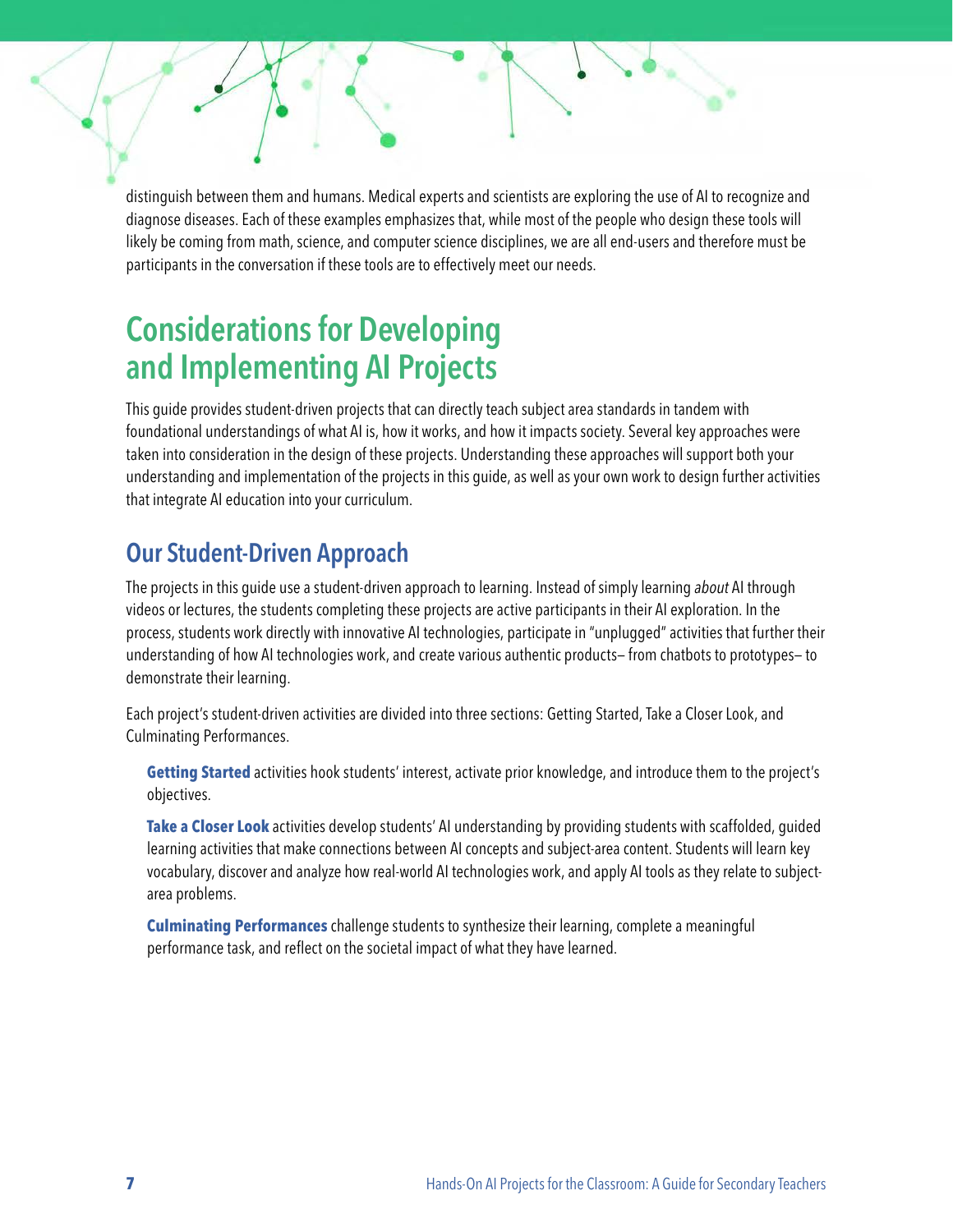Moreover, in this guide, students' exploration of AI is framed within the standards, concepts, and depth that would be appropriate to the core academic subjects in grades 6–12. Depending on the level of your students and the amount of time you have available, you might complete the entire project from Getting Started to Culminating Performances, you might pick and choose from the listed activities, or you might take students' learning further by taking advantage of the additional extensions and resources provided for you. For students with no previous experience with AI education, exposure to the guided learning activities alone will create an understanding of their world that they likely did not previously have. And for those with some background in computer science or AI, the complete projects and resources will still challenge their thinking and expose them to new AI technologies and applications across various fields of study.

In addition to modifying which project activities you implement, you can also modify the projects themselves as needed to support learning at various grade and ability levels. You might provide simpler explanations and vocabulary definitions; assign students to work as individuals, small groups, or a whole class; or adjust the output of the Culminating Performance to better suit their abilities. For example, Project 3: Using AI to Solve Environmental Problems can be completed by students in science or English language arts courses in either middle or high school; however, instruction regarding machine learning and classification algorithms should deepen as they get older. Early and repeated success with these and other AI learning activities can encourage students to continue their exploration into important field-relevant AI applications in the future.

#### Frameworks and Standards

When making decisions about what to teach about AI in K–12 classrooms, we recommend considering related educational standards and frameworks. In terms of frameworks for teaching AI, this guide references the Five Big Ideas in AI (shown in Figure 1).

The Five Big Ideas in AI serve as an organizing framework for the national AI in K–12 education guidelines developed by the [AI4K12 Initiative](www.ai4k12.org). These guidelines articulate what all K-12 students should learn about AI. Each of the projects in this guide illuminates one or more of the first four foundational concepts—perception, representation and reasoning, learning, and natural interaction—as well the societal impact that the concept has in the context of the project.

Additionally, the ISTE Standards and Computational Thinking Competencies can help frame the inclusion and development of AI-related projects in K–12 classrooms. The [ISTE Standards for Students](https://www.iste.org/standards/for-students) identify the skills and knowledge that K–12 students need to thrive, grow, and contribute in a global, interconnected, and constantly changing society. The [Computational Thinking Competencies for Educators](www.iste.org/standards/computational-thinking) identify the skills educators need to successfully prepare students to become innovators and problem-solvers in a digital world. Together, the standards and competencies can give us a language and lens for understanding how these AI projects fit into the greater goal of teaching all students to become computational thinkers. Each of this guide's projects will indicate alignment points with both the ISTE Standards for Students and the Computational Thinking Competencies.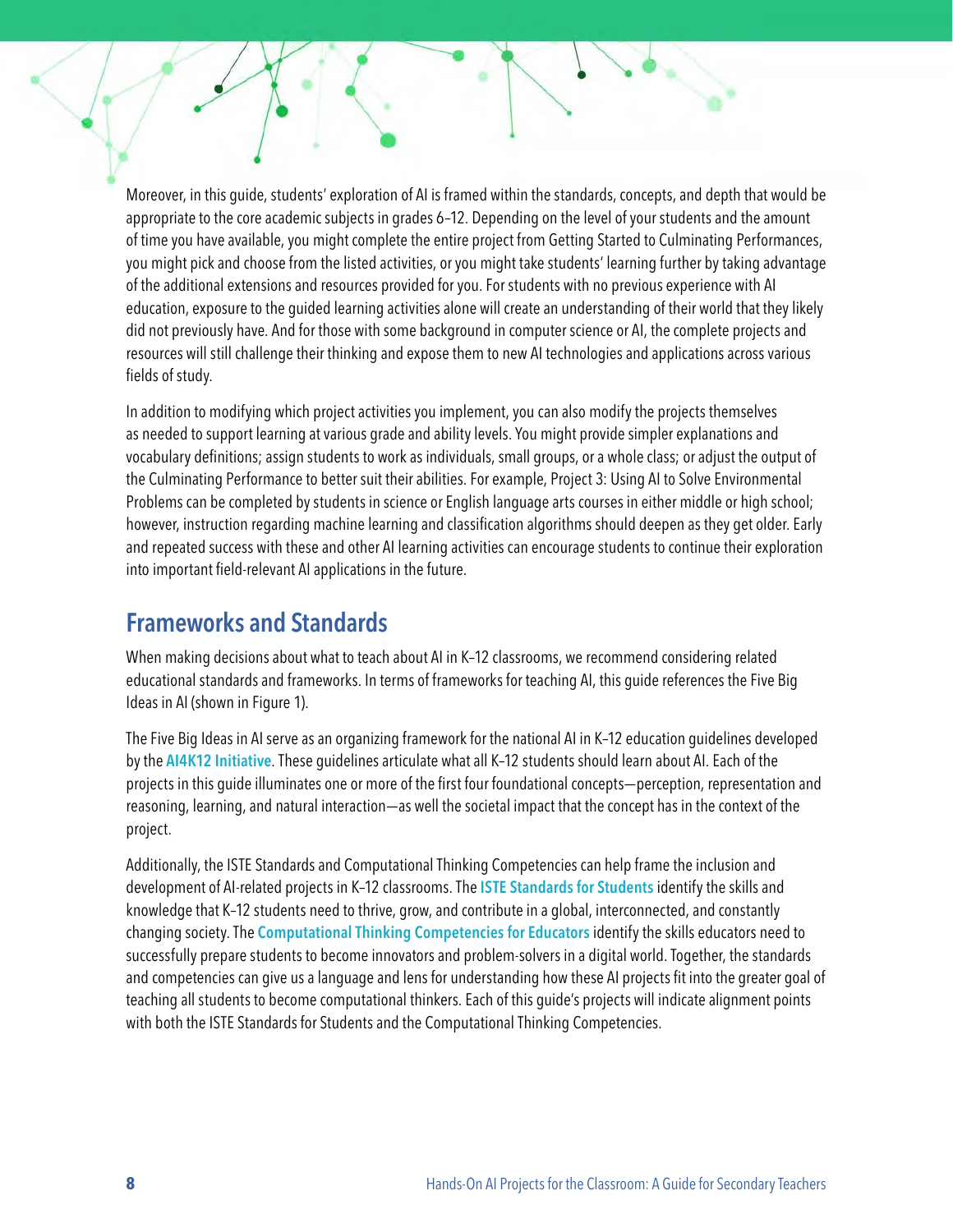#### **THE FIVE BIG IDEAS IN AI**





Finally, another way to think about technology use in these student-driven projects is with the SAMR model developed by Dr. Ruben Puentedura. This model classifies the use of technology into four categories: Substitution, Augmentation, Modification, and Redefinition. While uses of technology at the substitution and augmentation level might enhance learning or the performing of tasks, uses at the modification and redefinition level transform the learning experience or task into something that was previously inconceivable, difficult, or even impossible. Many of the activities in this guide will push students' use of technology to the modification and redefinition levels. And while other activities might have students engage with AI technologies conceptually through unplugged activities, or work with AI technologies at the substitution or augmentation level of SAMR, each of the new understandings students walk away with will empower them to understand, use, and possibly even create AI technologies that will fundamentally redefine the way humans live and work.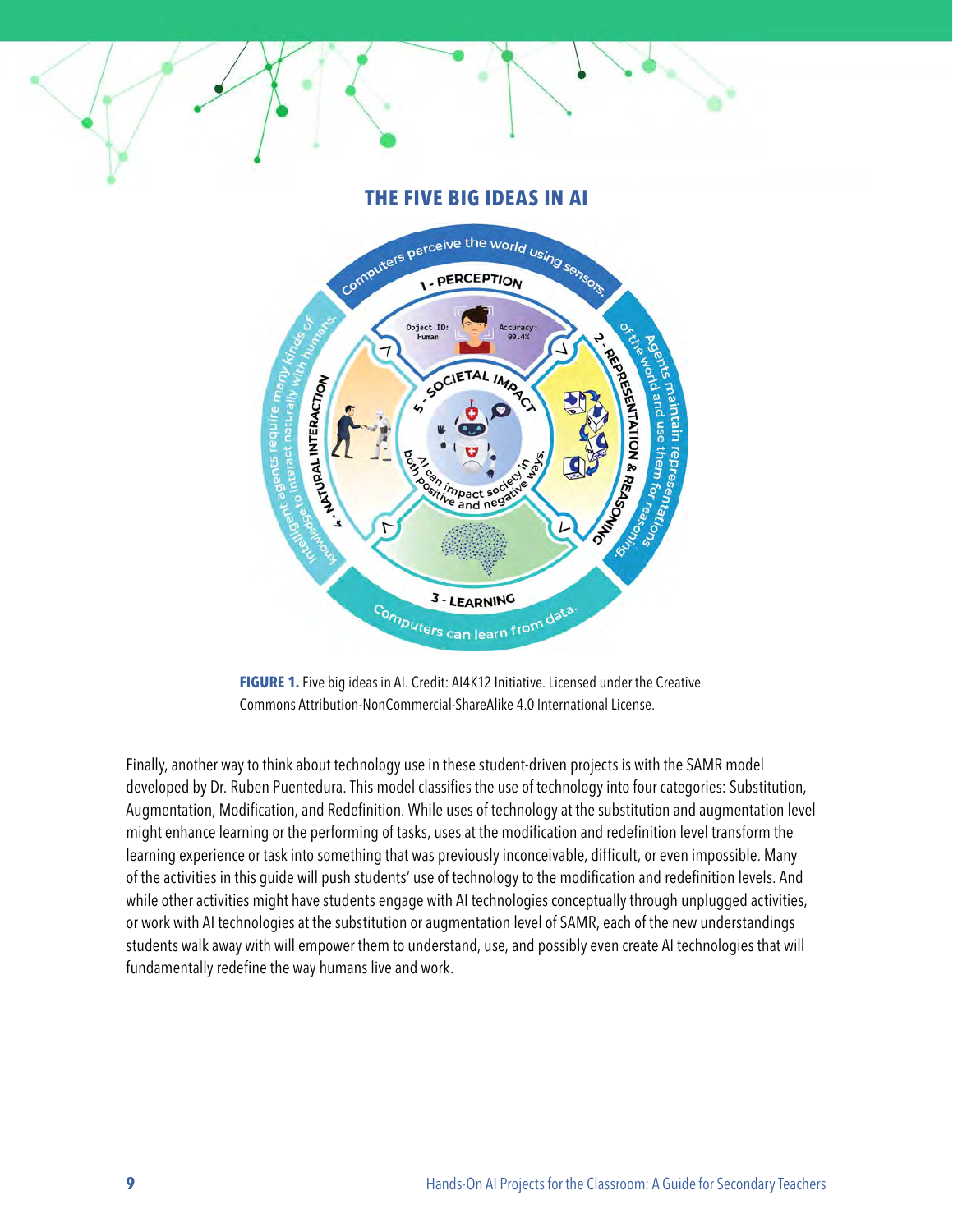### <span id="page-9-0"></span>How to Use This Guide

There are many courses, workshops, seminars, and other learning opportunities both online and offline that focus on the fundamentals of AI. There are also resources that target very tech-savvy educators who have backgrounds in AI concepts and the programming skills necessary to teach students how to code AI-based projects. However, when it comes to the educators who are themselves in the early stages of learning about AI, very little is available to help them transfer what they are learning into meaningful, student-driven classroom activities. That's where the *Hands-On AI Projects* f*or the Classroom* series of guides comes in.

Each guide in this series offers information and activity suggestions that educators can use—regardless of their own experience and background—to ensure their students are afforded opportunities to engage in meaningful activities related to AI. Each guide consists of three parts: Introduction, Projects, and Appendices. Let's briefly review each section.

#### Introduction

Each of the guides in the *Hands-On AI Projects for the Classroom* series is directed toward a specific group of educators: elementary, secondary, teachers of electives, and computer science teachers. In addition to this How To section, the introductory section of each guide includes the following information:

- An overview of the *Hands-On AI Projects for the Classroom* series
- A discussion entitled "What Is AI?"
- An explanation of how AI fits into the context for that guide
- Considerations for designing and implementing AI-related projects

### Project Design

For ease of use, every project in each of the guides is designed using a consistent format, as follows.

#### **Project Overview**

The project overview offers an explanation of what the project is, how it ties to research-based standards, and what students will learn and be able to do as a result of completing the project. Specific sections include a brief overview of the project; the subject, target grades, and estimated duration of the project; objectives for the project; and a listing of relevant standards addressed, such as the ISTE Standards for Students, ISTE Computational Thinking Competencies, AI4K12 Five Big Ideas in AI, and content-area standards.

#### **Preparation**

Preparation provides the information educators need in order to put the project into action with students. This section includes a list of materials required for project completion; a list of supporting resources for the educator, if applicable; and a list of planning tasks to complete prior to implementation, such as selecting tools, reviewing online resources, etc.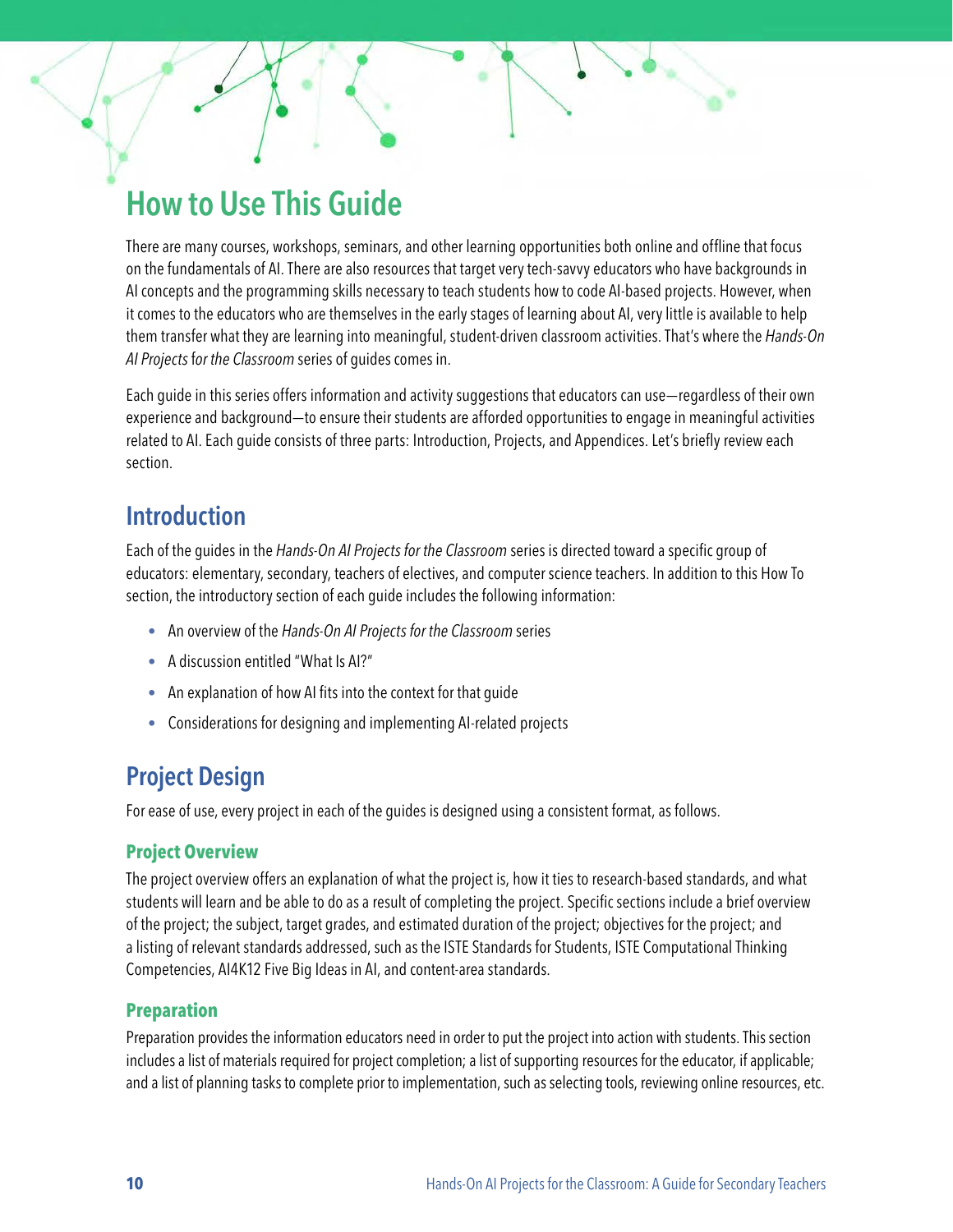#### **Instructions**

Each project includes instructions for:

- Getting Started activities that hook students' interest, activate prior knowledge, and introduce them to the project's objectives.
- Take a Closer Look activities that develop students' AI understanding by providing students with scaffolded, guided learning activities that make connections between AI concepts and subject area content.
- Culminating Performances that challenge students to synthesize their learning, complete a meaningful performance task, and reflect on the societal impact of what they've learned.

While we have provided links to resources to support these activities, in most cases, these activities could be successfully implemented with a variety of similar tools. Moreover, new or improved tools may become available in coming years. Consider the tools and resources listed in the guides simply as suggestions.

Additionally, the inclusion of any material is not intended to endorse any views expressed, or products or services offered. These materials may contain the views and recommendations of various subject-matter experts as well as hypertext links to information created and maintained by other public and private organizations. The opinions expressed in any of these materials do not necessarily reflect the positions or policies of ISTE. ISTE does not control or guarantee the accuracy, relevance, timeliness, or completeness of any outside information included in these materials.

Moreover, prior to using any of the cited resources with students, it is imperative that you check the account requirements for each resource against your school/district student data privacy policy to ensure the application complies with that policy. In addition, some resources' Terms of Service may require parental permission to be COPPA and FERPA compliant for students younger than thirteen years of age.

#### **Extensions**

Extensions include strategies and resources for expanding or enhancing the project to support extended student learning.

### Glossary and Appendices

#### **Glossary**

The glossary includes definitions for terms found in the projects that may be unfamiliar or need explanation for students.

#### **Appendix A: Unpacking Artificial Intelligence**

Appendix A provides basic explanations and resources for understanding and teaching fundamental AI concepts.

#### **Appendix B: Alignment to ISTE Standards and AI4K12 Big Ideas**

This section provides a high-level overview of how the projects in all four guides in the *Hands-On AI Projects for the Classroom* series align with the ISTE Standards for Students, ISTE Computational Thinking Competencies, and AI4K12 Five Big Ideas in AI.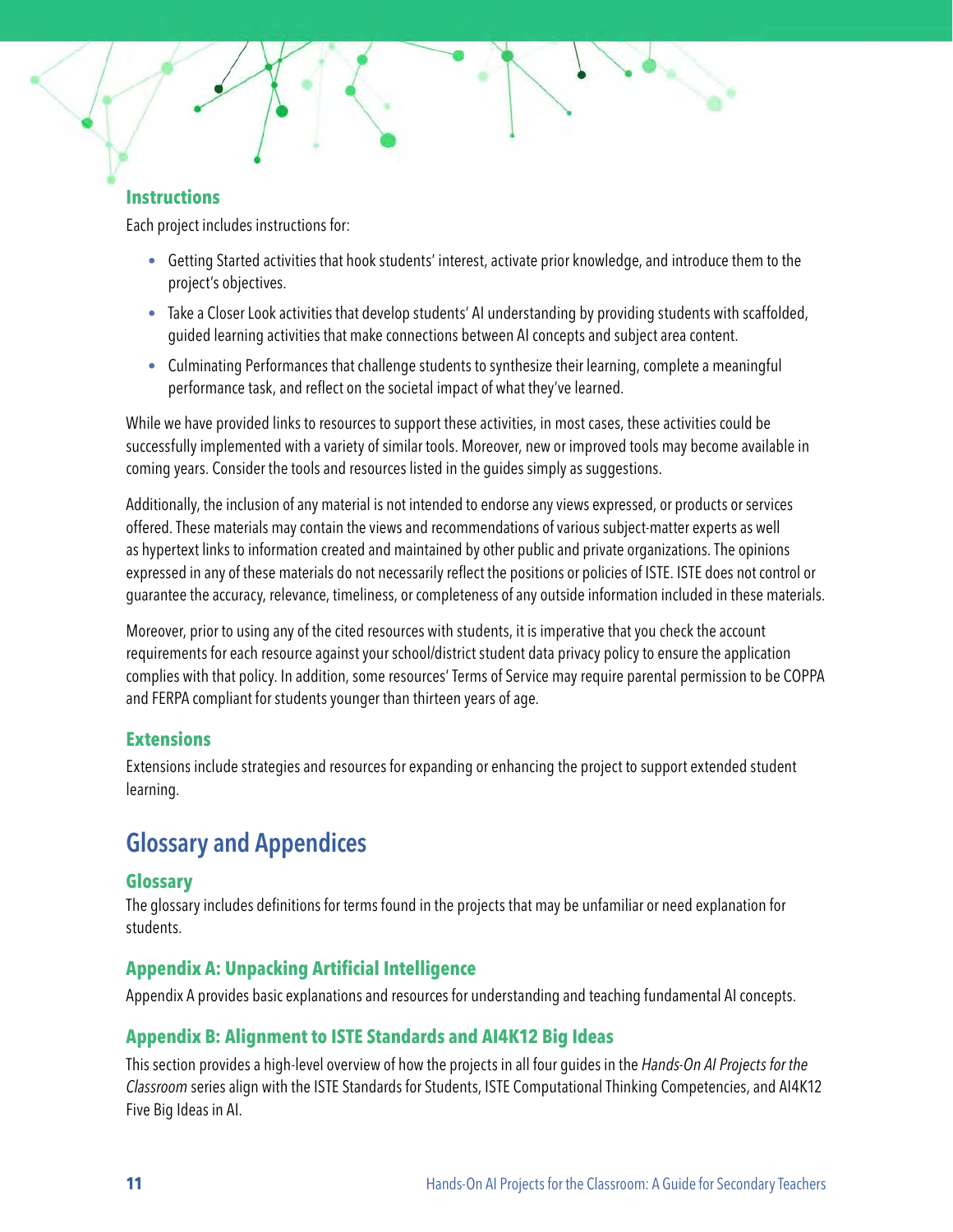

<span id="page-11-0"></span>

While people might once have associated AI with robots or chess playing, today's students often interact with AI chatbots on a daily basis. AI chatbots like Siri, Alexa, Cortana, and Google Assistant are commonly found on students' smartphones, computers, and home devices, but how much do students know about how they work and how they can be used?

### Project Overview

In this inquiry-based project, students will learn how AI uses natural language processing to converse in a humanlike way, then apply this knowledge to develop a model for how an AI virtual assistant or conversational agent might perform a task related to their subject area coursework.

> We want our students to have an understanding of AI and how it works before they leave middle school, so we are developing a scope and sequence for teaching AI to them. Most students are familiar with chatbots, so this AI chatbot project would fit nicely as a way to start introducing them to AI.

— Julie Snyder, Technology and Engineering Teacher, Mellon Middle School

#### **SUBJECT**

Appropriate for all subject areas.

#### **ESTIMATED DURATION**

5–7 hours

#### **TARGET GRADES**

6–12

#### **VOCABULARY**

chatbot conversational agents extract

natural language processing sensor virtual assistants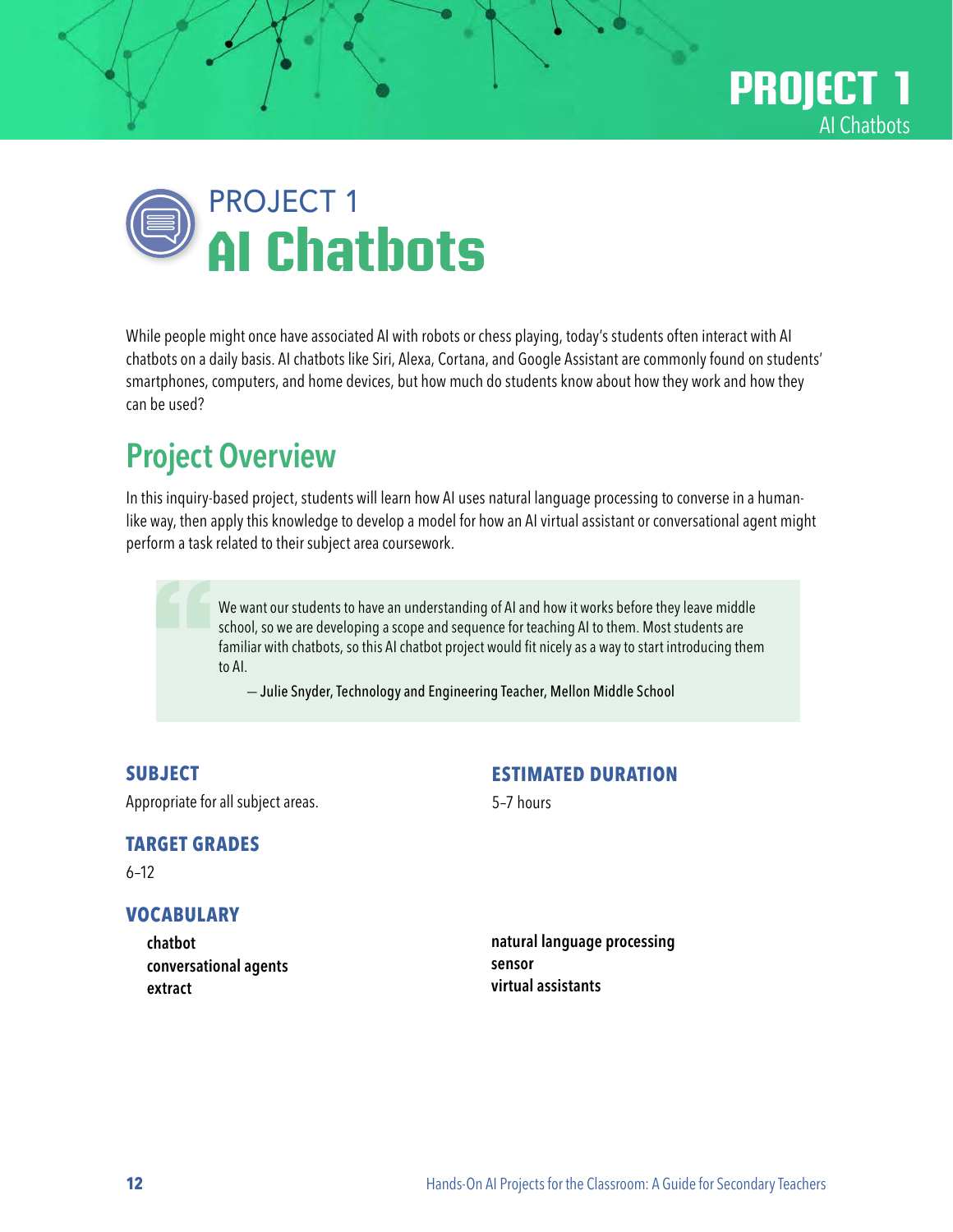

#### **OBJECTIVES**

At the end of the project, students will be able to:

- Explain what natural language processing is.
- Compare and contrast the strengths and weaknesses of virtual assistants and conversational agents.
- Explain how a virtual assistant or conversational agent can be used to perform subject area tasks.

#### **STANDARDS**

#### **ISTE Standards for Students**

#### 2. Digital Citizen

d. Students manage their personal data to maintain digital privacy and security and are aware of data-collection technology used to track their navigation online.

#### 5. Computational Thinker

d. Students understand how automation works and use algorithmic thinking to develop a sequence of steps to create and test automated solutions.

#### 6. Creative Communicator

c. Students communicate complex ideas clearly and effectively by creating or using a variety of digital objects such as visualizations, models or simulations.

#### **ISTE Computational Thinking Competencies**

#### 1. Computational Thinking

e. Recognize how computing and society interact to create opportunities, inequities, responsibilities and threats for individuals and organizations.

#### 2. Equity Leader

e. Communicate with students, parents and leaders about the impacts of computing in our world and across diverse roles and professional life, and why these skills are essential for all students.

#### **AI4K12 Five Big Ideas in AI**

#### 1. Perception

Computers perceive the world using sensors.

#### 4. Natural Interaction

Intelligent agents require many kinds of knowledge to interact naturally with humans.

#### 5. Societal Impact

AI can impact society in both positive and negative ways.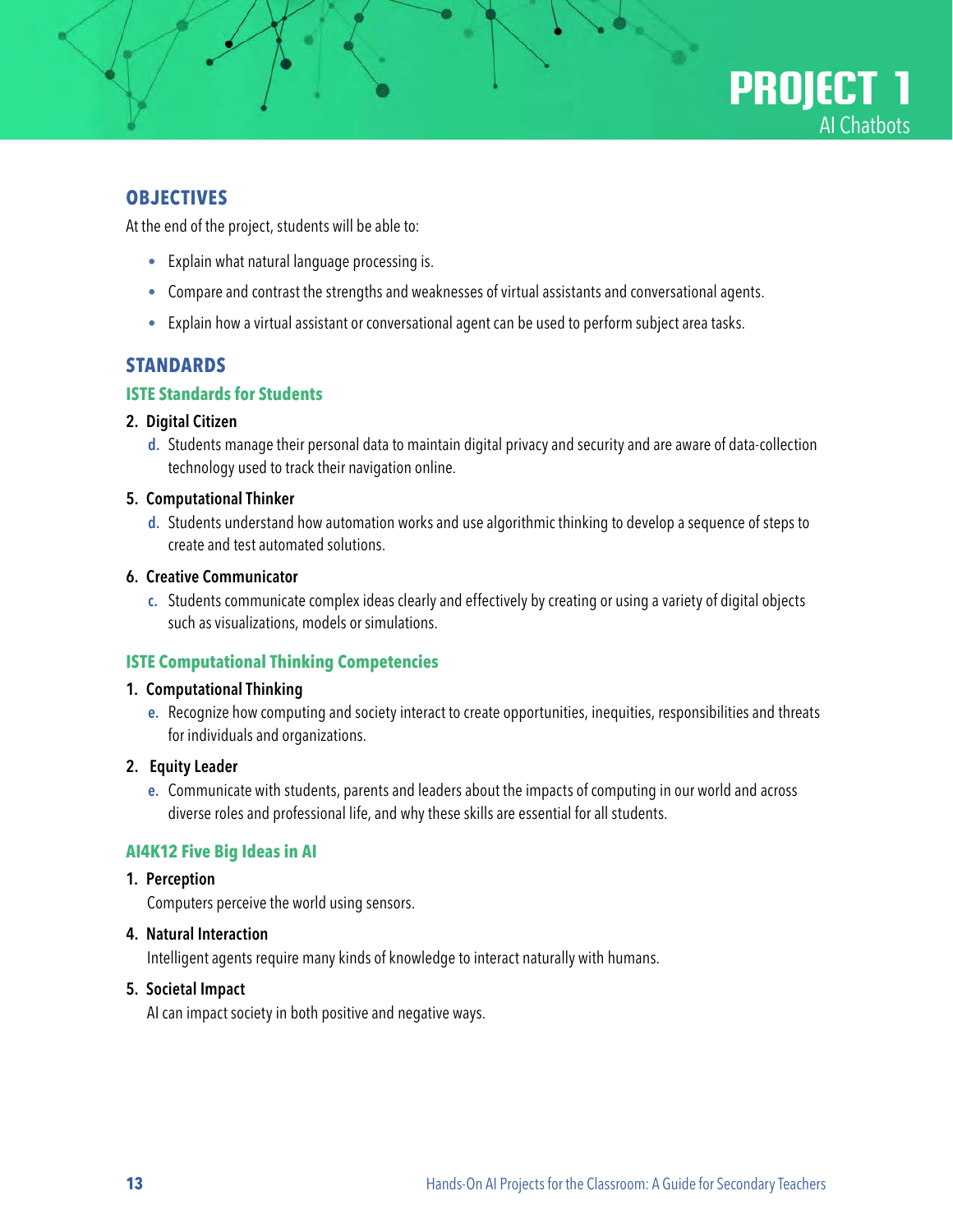### **PROJECT 1** AI Chatbots

#### <span id="page-13-0"></span>**Content Area Standard(s)**

This project has been designed for implementation in a variety of secondary classrooms. When possible, we recommend selecting relevant content area standards related to understanding the use of technology or other modern advances in that field.

### Preparation

#### **MATERIALS**

- Computer(s) or tablet(s) with internet connection for accessing tools and resources online.
- Teacher computer and projector.
- Tool: [Botframe](https://botframe.com/editor/new)

#### **SUPPORTING RESOURCES FOR EDUCATORS**

- Video: "[Natural Language Processing #7](http://www.pbs.org/video/natural-language-processing-7-eroyod/)"
- Article: "[A Simple Introduction to Natural Language Processing](http://becominghuman.ai/a-simple-introduction-to-natural-language-processing-ea66a1747b32)"
- Video: "[How do Chatbots work? Simply Explained](http://www.youtube.com/watch?v=aDZc_UW7uNA)"
- Article and video: "[What are Chatbots?](http://edu.gcfglobal.org/en/thenow/what-are-chatbots/1/)"
- Article: "[How to Design a Voice Experience](http://www.bbc.co.uk/gel/guidelines/how-to-design-a-voice-experience)"

#### **ADVANCED PREPARATION**

Test out each of the chatbots students will be using and confirm that they will run both on student devices and the school network.

### **Instructions**

#### **GETTING STARTED**

#### **Activity 1: Discussion**

In this activity, students activate prior knowledge on the topic of AI chatbots through class discussion.

**1.** Give students the definition of a chatbot: a software program that simulates conversation with a human. Simple chatbots can interact with humans using predetermined questions, answers, and statements that are coded into their programming. More advanced chatbots use AI for additional features like speech-to-text, text-to-speech, processing large vocabulary or knowledge bases, and learning from past conversations.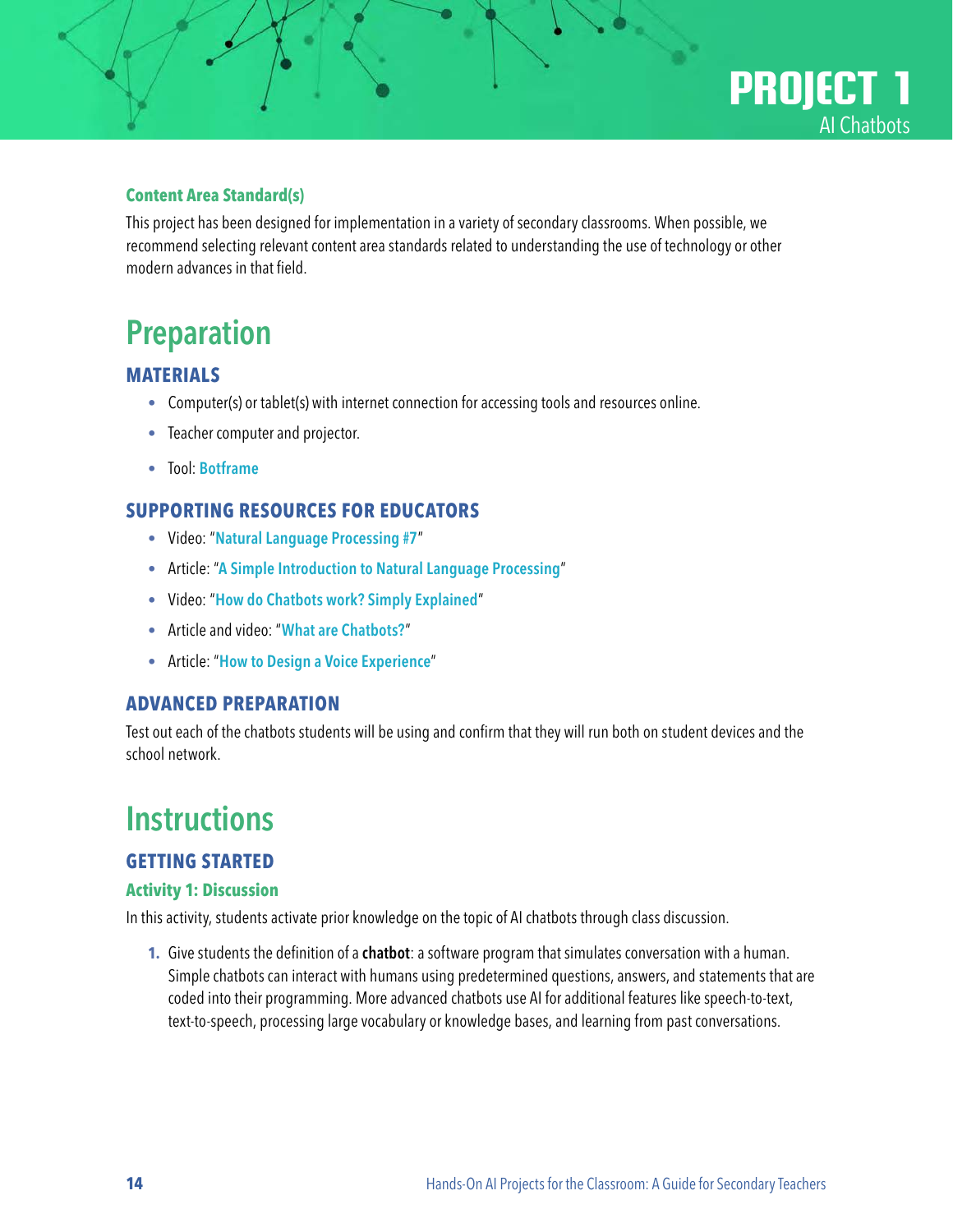**2.** Ask students: Have you ever used an AI chatbot like Apple's Siri, Amazon's Alexa, Microsoft's Cortana, or Google Assistant? What did you use it for? What tasks did it perform? How was talking with the AI agent similar to talking to a human? How was it different? Have you ever been unsure if you were talking to a human or a chatbot?

**PROJECT 1**

AI Chatbots

#### **TAKE A CLOSER LOOK**

#### **Activity 2: Experimenting With AI Chatbots**

In this inquiry-based activity, students will interact with two types of AI chatbots: virtual assistants and conversational agents. They will discuss the strengths and weaknesses of each form of chatbot.

- **1.** Tell students that in this activity they are going to learn about two types of AI chatbots: virtual assistants and conversational agents.
- **2.** Have students interact with and watch the demos of several virtual assistants and conversational agents. You can use the ones listed below or supplement this list with examples of chatbots related to your specific subject area. As they interact with each chatbot, students should ask it to complete several basic tasks, such as booking an appointment, setting a timer, or calculating a math problem; and also try to hold a conversation with it about several everyday topics like hobbies or thoughts about the world.

**NOTE:** Since the data entered is sent out to be processed by the AI, students should not offer any personally identifiable information.

- [Watson Assistant's BankBot](http://watson-assistant-demo.ng.bluemix.net): This virtual assistant helps process banking transactions.
- [Cleverscript virtual assistant](http://www.cleverscript.com/demos/virtual-assistant-demo/): This virtual assistant can answer questions about maps, definitions, translations, and calculations.
- [Google Duplex](http://www.youtube.com/watch?v=D5VN56jQMWM): This video demonstrates a virtual assistant that performs tasks using human-like communication.
- [Eliza, the Rogerian Therapist](http://psych.fullerton.edu/mbirnbaum/psych101/Eliza.htm): The original version of this chatbot was one of the first conversational agents mistaken for being human in the 1960s.
- [A.L.I.C.E.](http://www.mfellmann.net/content/alice.html): This conversational agent won several awards in the 1990s.
- [Mitsuku](http://www.pandorabots.com/mitsuku/): A recent award-winning conversational agent.
- **3.** Display a blank Venn diagram. Write "virtual assistant" in one circle and "conversational agent" in the other. Ask students to reflect on their interactions with the chatbots and identify characteristics that the virtual assistants and conversational agents have in common and those that differ. Possible answers include:

**Virtual assistants.** Follow directions to perform discrete tasks, such as managing to-do lists, taking notes, setting timers or appointments, or looking up information. Have access to a knowledge base and can only answer questions about that information. Often used for customer service. Serve a specific purpose.

**Conversational agents.** Natural, human-like interaction. Asks questions and talks about a wide variety of topics, even personal ones. Can make small talk.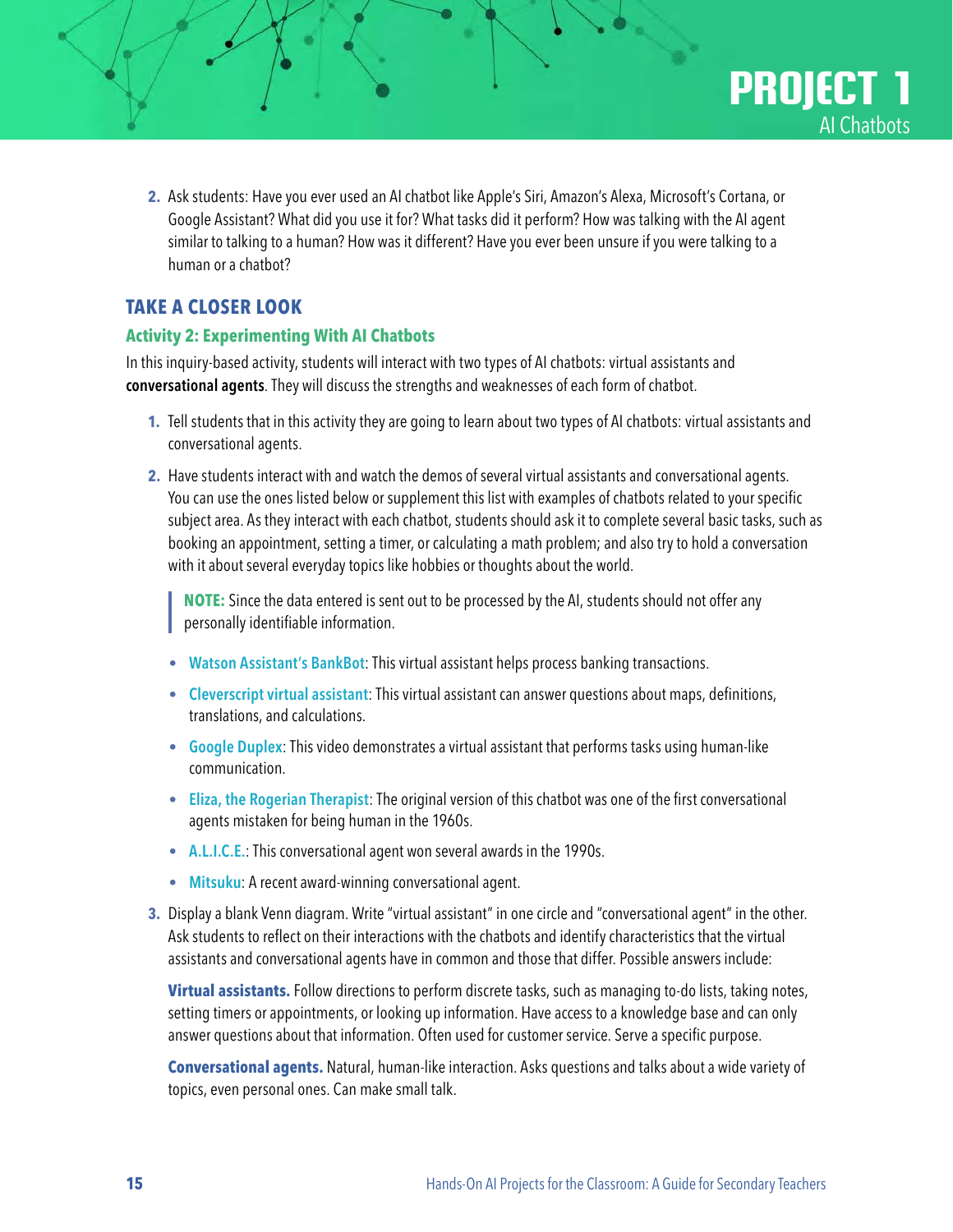

**Both.** Able to recognize human language. Able to hold a conversation. Limited or no understanding of topics beyond their knowledge base. Ask questions of the user. Cannot always recall what they already said. Don't always make sense.

- **4.** Conclude the activity by sharing these definitions to summarize what they've learned.
	- Virtual assistant: an AI software agent that performs specific tasks based on a user's commands or questions.
	- Conversational agent: an AI software agent designed to have a natural dialogue with a user.

#### **Activity 3: How Does a Chatbot Work?**

In this activity, students will take a deeper look at how chatbots work. Students will consider how the quality of an AI's natural language processing (NLP) affects its ability to interact naturally with humans.

- **1.** Project these two videos about chatbots: "[What is a chatbot and how does it work?](http://www.youtube.com/watch?v=38sL6pADCog)" and "[The Turing test:](http://youtu.be/3wLqsRLvV-c)  [Can a computer pass for a human? —Alex Gendler](http://youtu.be/3wLqsRLvV-c)."
- **2.** Reinforce the following concepts, based on the content of the videos:
	- AI chatbots are powered by natural language processing.
	- Natural language processing is the AI technology used to understand and interact with human language.
	- Natural language processing powers technologies like voice experiences and assistants, text predictors, grammar checks, and language translators.
	- To perceive and understand what people are saying, the AI uses **sensors** to receive input.
	- The AI must decipher sounds, syntax, semantics, and context to extract meaning.
	- To appropriately respond, the AI must be able to generate coherent sentences.
- **3.** Ask students:
	- Based on your interactions with and observations of AI chatbots, how well do you think they are doing at simulating human conversation? As chatbots become more human-like, what might be the ethical considerations of telling or not telling people that they are communicating with an AI?
	- Why do you think some chatbots do a better job than others? How might chatbots benefit from combining the abilities of both virtual assistants and conversational agents into one AI entity?
	- What might be the benefits of using chatbots in homes, schools, or businesses? What might be the challenges or risks?
	- Do you think it is important for everyone to have a basic understanding of how AI chatbots work? Why or why not?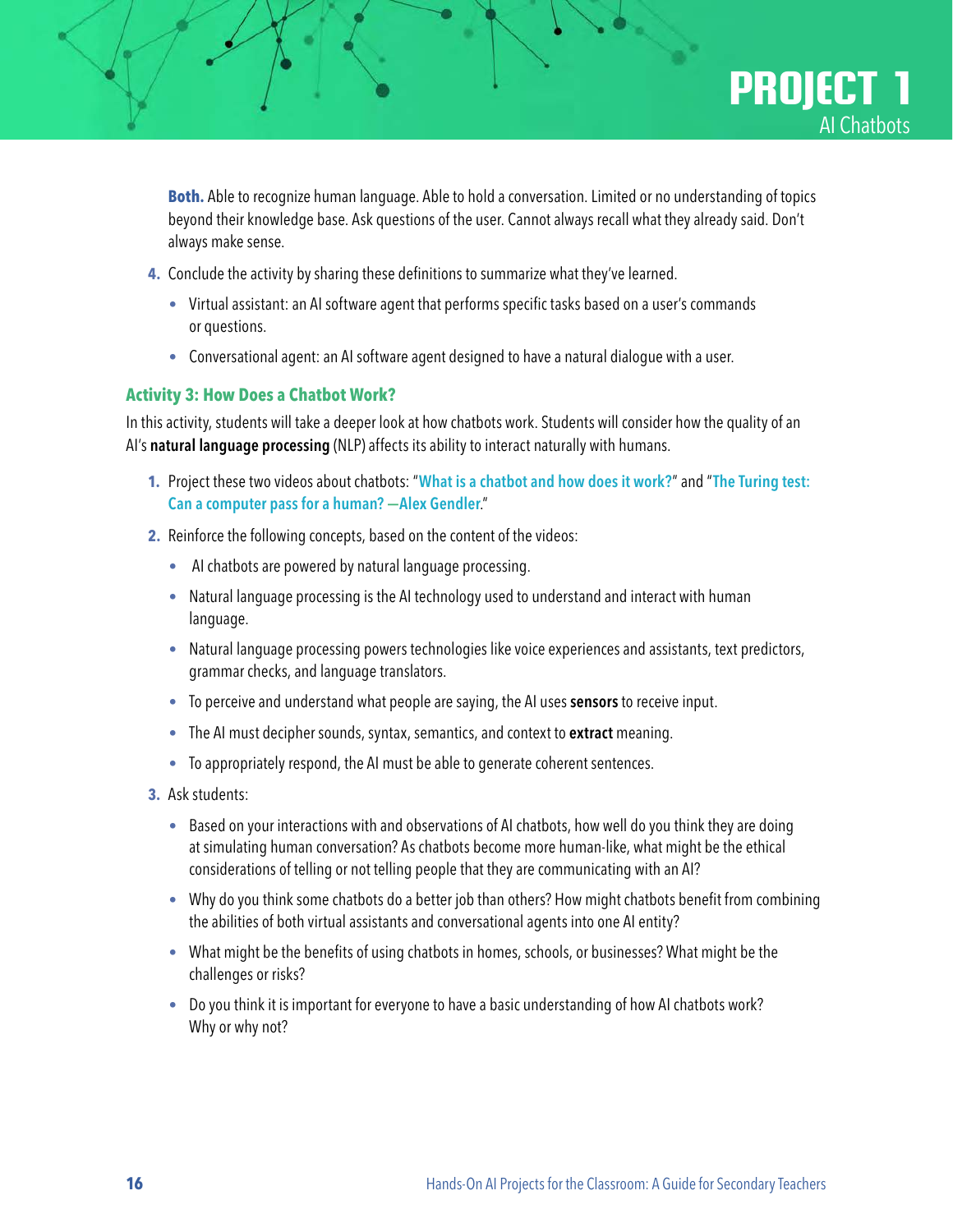### **PROJECT 1** AI Chatbots

#### **CULMINATING PERFORMANCES**

#### **Activity 4: Design an AI Chatbot**

In this culminating performance, students will create a model of an AI chatbot application within your subject area or class.

- **1.** Divide students into groups of 2–4. Have each group brainstorm a list of at least 3 ways that an AI chatbot might be used in your subject area or class. While students might imagine AI chatbot applications like those in science fiction, encourage them to work within the current capabilities of AI chatbots, which typically serve a specific, narrow purpose and are limited by the strengths and weaknesses of natural language processing. For example, an AI chatbot might help quiz students while they study for a test, retrieve definitions for vocabulary while the student reads a short story, make calculations while students perform a science experiment, conduct a poll in a social studies class, comfort students when they are feeling anxious, or schedule parent-teacher conferences. If you would like students to create chatbots as a culminating project for a unit, you can tell them to brainstorm applications related to that unit's content, such as figurative language, the civil rights movement, the periodic table, or converting measurements.
- **2.** Next, have each group select one of their ideas to develop further. Students should use a planning tool like **[Botframe](http://botframe.com/editor/new)** to create a model demonstrating how their chatbot would work, and prepare to present it to the class. Remind students to think about the realistic strengths and weaknesses of an AI chatbot's natural language processing and make sure to reflect that in their model and presentation. Depending on the amount of time you allot for this project, you might have students present an explanation or walk-through of their model by acting out a commercial that advertises their chatbot application. When presenting the commercial, students might simply read the script during their performance or they might be encouraged to consider costumes, props, or memorizing their lines.
- **3.** Conclude the activity by having students present their models or perform their commercials for the class.

#### **Activity 5: Reflect**

In this activity, students should discuss the following questions to reflect on the societal impact of AI chatbots:

- How realistic do you think the AI chatbot applications you imagined in your presentations (or commercials) are? Which chatbot do you think would be the most beneficial to humans, and why?
- When you interacted with the online chatbots, you were told not to enter any personally identifiable information. What might be some of the privacy concerns when using chatbots, either for personal reasons or for tasks related to this subject area?
- How might you decide when the convenience of using a chatbot outweighs the privacy risks?
- What advice might you give to people about using AI chatbots to help perform tasks at home, school, or work?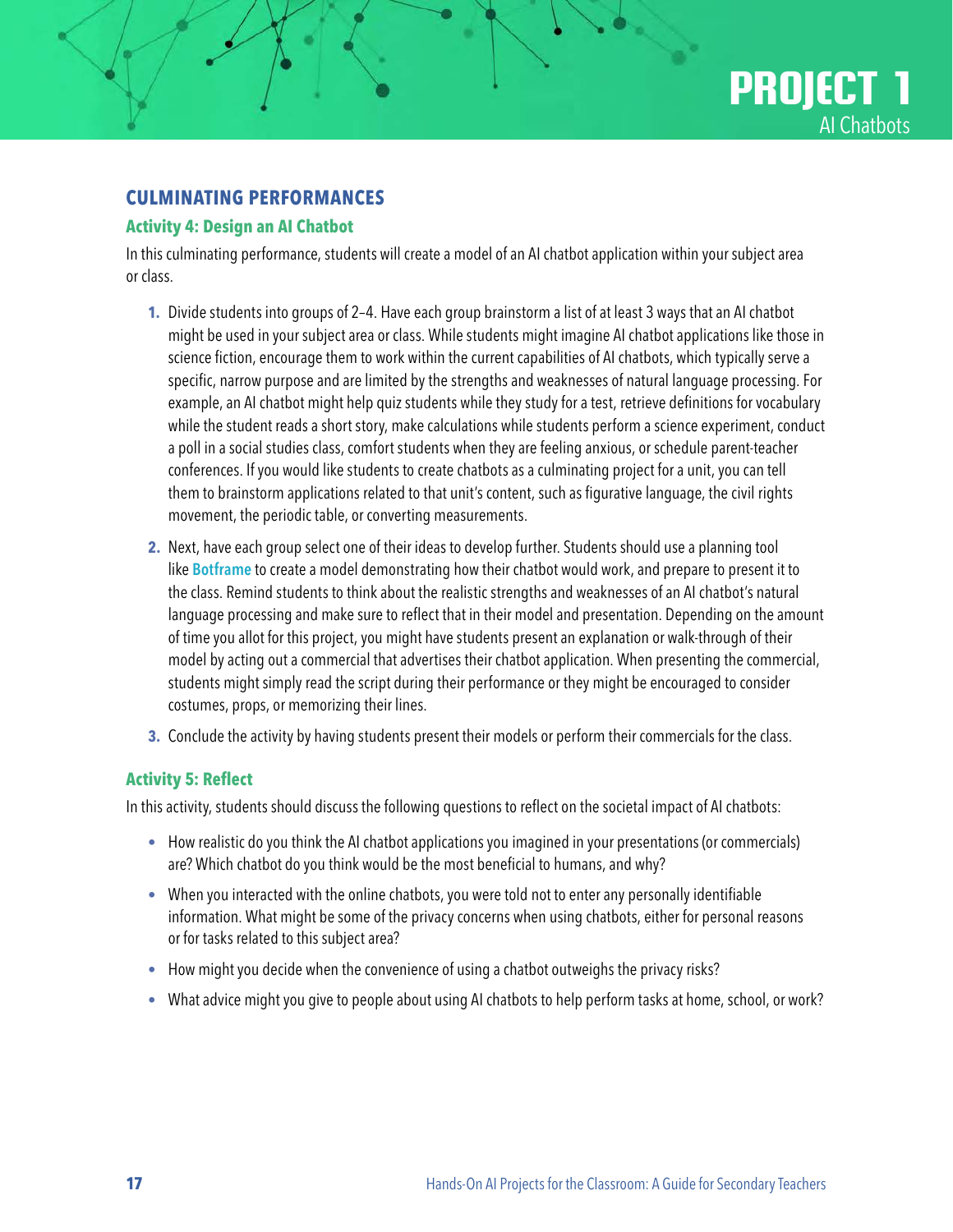

### <span id="page-17-0"></span>**Extensions**

Following are two ways to expand students' exploration of AI-powered chatbots:

- **1.** Students who want to learn to make their own chatbot using professional AI tools can participate in the Cognitive Class "[Build Your Own Chatbot](http://cognitiveclass.ai/courses/how-to-build-a-chatbot)" course. This 5-6 hour online course teaches students about basic concepts of chatbot design and how to create a virtual assistant chatbot with Watson Assistant. No coding is necessary for the course. You can learn more about this and other IBM offerings about AI on their Primary and Secondary Education [Resources](http://my15.digitalexperience.ibm.com/b73a5759-c6a6-4033-ab6b-d9d4f9a6d65b/dxsites/151914d1-03d2-48fe-97d9-d21166848e65/technology/k12-resources) page.
- 2. Students can create voice experiences for the Alexa chatbot through the user-friendly [Alexa Skills Blueprint](http://blueprints.amazon.com/home) platform and the online [Echo simulator](http://echosim.io/welcome). Alexa skills are individual apps or tasks that the chatbot is programmed to perform. Skills blueprints include a variety of formats, from sorting games to quizzes to storytelling.

**NOTE:** These tools require Amazon accounts and may collect students' data. Please check their terms and conditions of use and children's privacy policy against your school/district student data privacy policy to insure the applications comply with that policy. In addition, the applications may require parental permission to be COPPA and FERPA compliant for students younger than 13 years of age.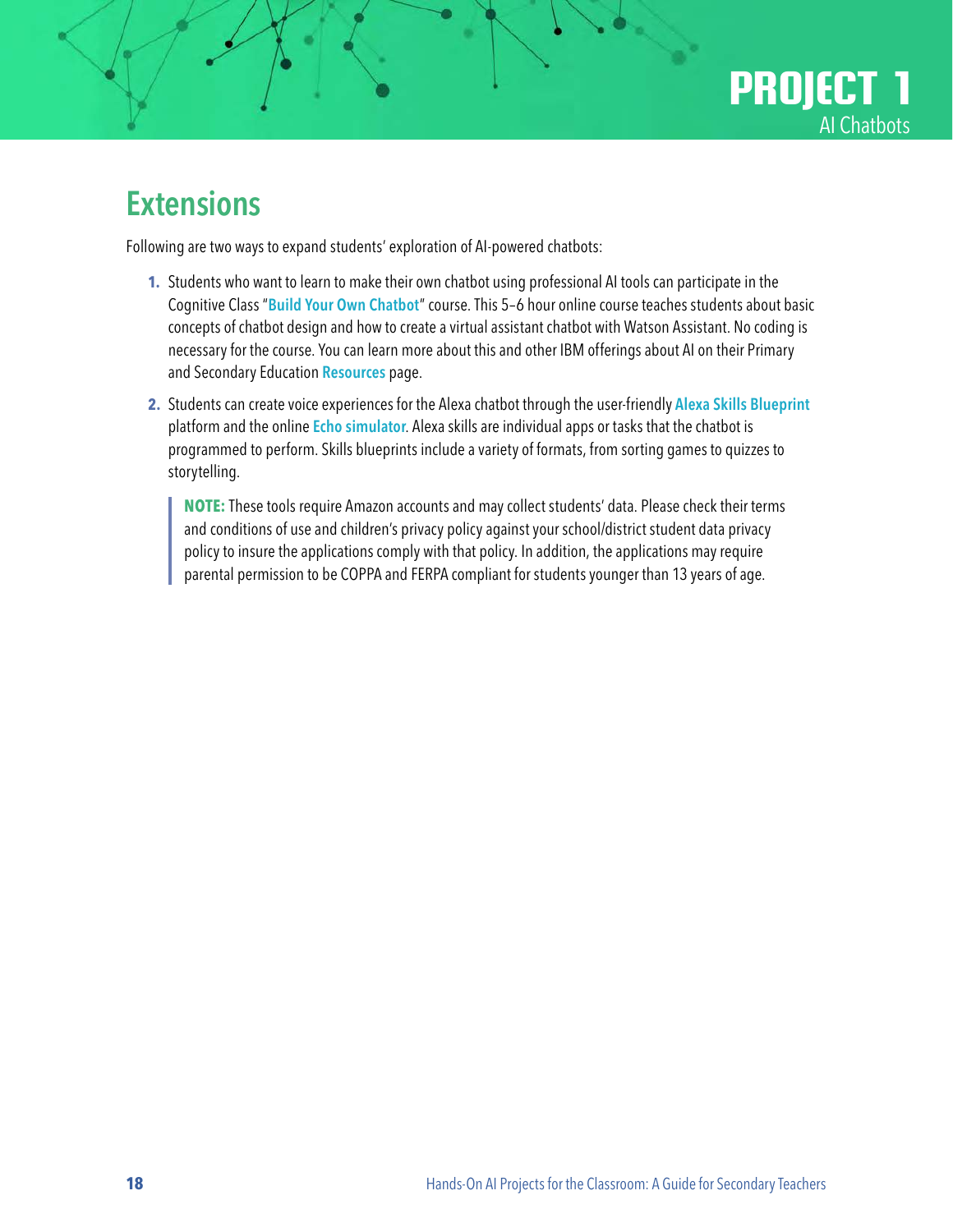<span id="page-18-0"></span>

What does it mean to be a discriminating consumer of information in the age of AI? According to a report published by the Pew Research Center, "Experts are evenly split on whether the coming decade will see a reduction in false and misleading narratives online. Those forecasting improvement place their hopes in technological fixes and in societal solutions. Others think the dark side of human nature is aided more than stifled by technology.<sup>1</sup>" The solution to these challenges lies with understanding how AI is being used to create and distribute disinformation. This understanding also requires focusing on critical thinking skills and increased focus on information literacy.

### Project Overview

In this project, middle and high school students will be challenged to learn about several AI-supported tools that are used to create and/or distribute information—both reliable information and disinformation. Class members will work in pairs or small groups to identify important topics in the news, and design 1–2 page plans describing how AI-supported tools could be employed to create and disseminate information campaigns, using both reliable information and disinformation, on those topics. Student teams will share their plans with the class.

> I think this could be a powerful project for language arts and social studies teachers to collaborate on. For example, using it in a civics course where students are examining how technology plays a role in policy-making.

— Lynn Erickson, Instructional Technology Specialist, Stafford Public Schools

#### **SUBJECT**

English language arts with cross-curricular Extensions.

#### **ESTIMATED DURATION**

10–12 hours

#### **TARGET GRADES**

8–12

1 Pew Research Center, October, 2017, "The Future of Truth and Misinformation Online"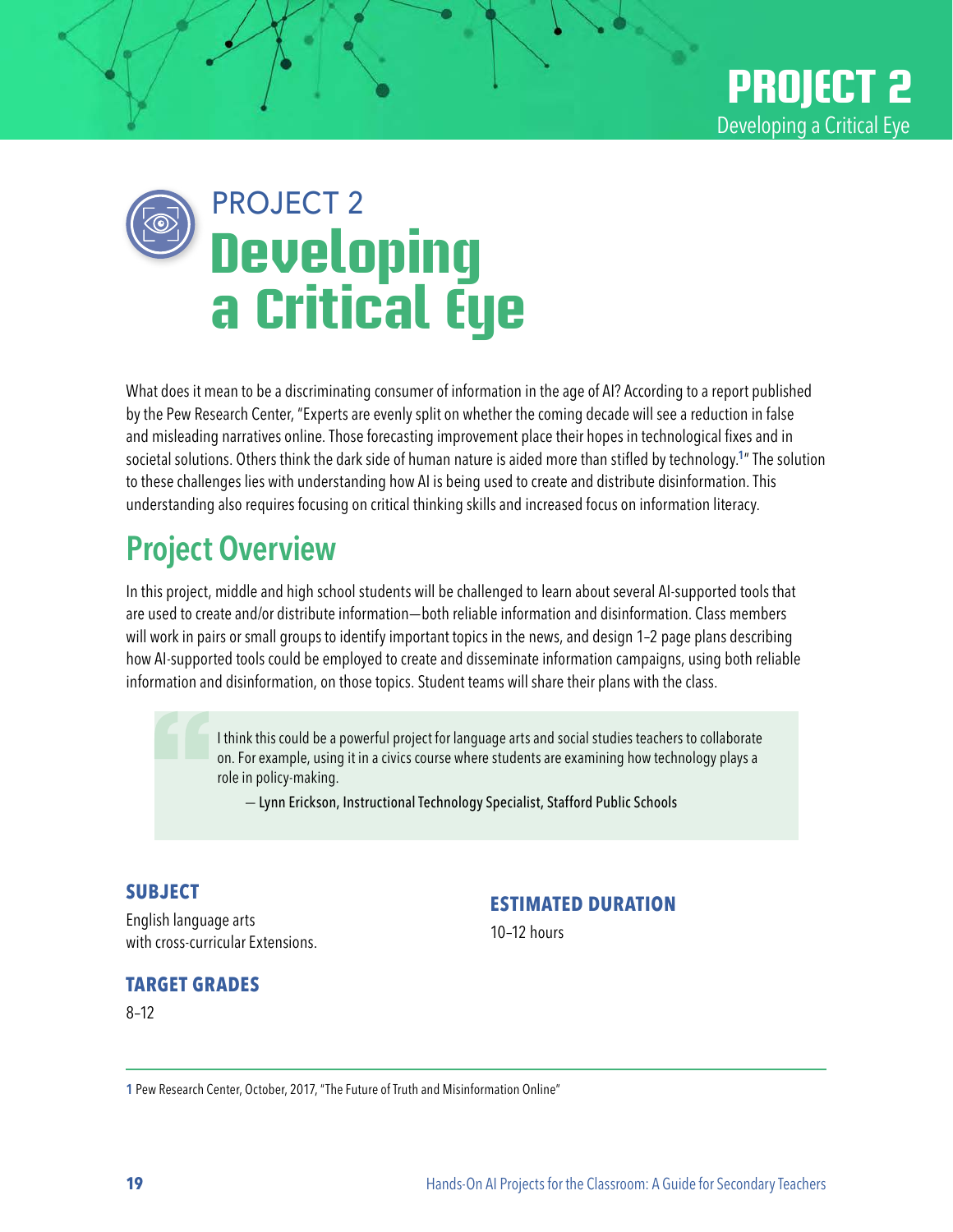

#### **VOCABULARY**

artificial intelligence bot deepfake

disinformation generative adversarial network (GAN) misinformation

#### **OBJECTIVES**

At the end of this project, students will be able to:

- Identify and explore ways information, both reliable information and disinformation, is created and distributed through use of AI-supported tools including, but not limited to, deepfake videos, distorted images, audio recordings, and bots.
- Select topics in the news and develop 1–2 page plans for AI-supported information campaigns, using either reliable information or disinformation, on those topics.
- Evaluate and offer constructive feedback on AI-supported information campaign plans developed by other student teams.

#### **STANDARDS**

#### **ISTE Standards for Students**

#### 3. Knowledge Constructor

- b. Students evaluate the accuracy, perspective, credibility and relevance of information, media, data or other resources.
- d. Students build knowledge by actively exploring real-world issues and problems, developing ideas and theories and pursuing answers and solutions.

#### 6. Creative Communicator

d. Students publish or present content that customizes the message and medium for their intended audiences.

#### **ISTE Computational Thinking Competencies**

#### 1. Computational Thinking

e. Recognize how computing and society interact to create opportunities, inequities, responsibilities and threats for individuals and organizations.

#### 2. Equity Leader

- b. Construct and implement culturally relevant learning activities that address a diverse range of ethical, social and cultural perspectives on computing and highlight computing achievements from diverse role models and teams.
- e. Communicate with students, parents and leaders about the impacts of computing in our world and across diverse roles and professional life, and why these skills are essential for all students.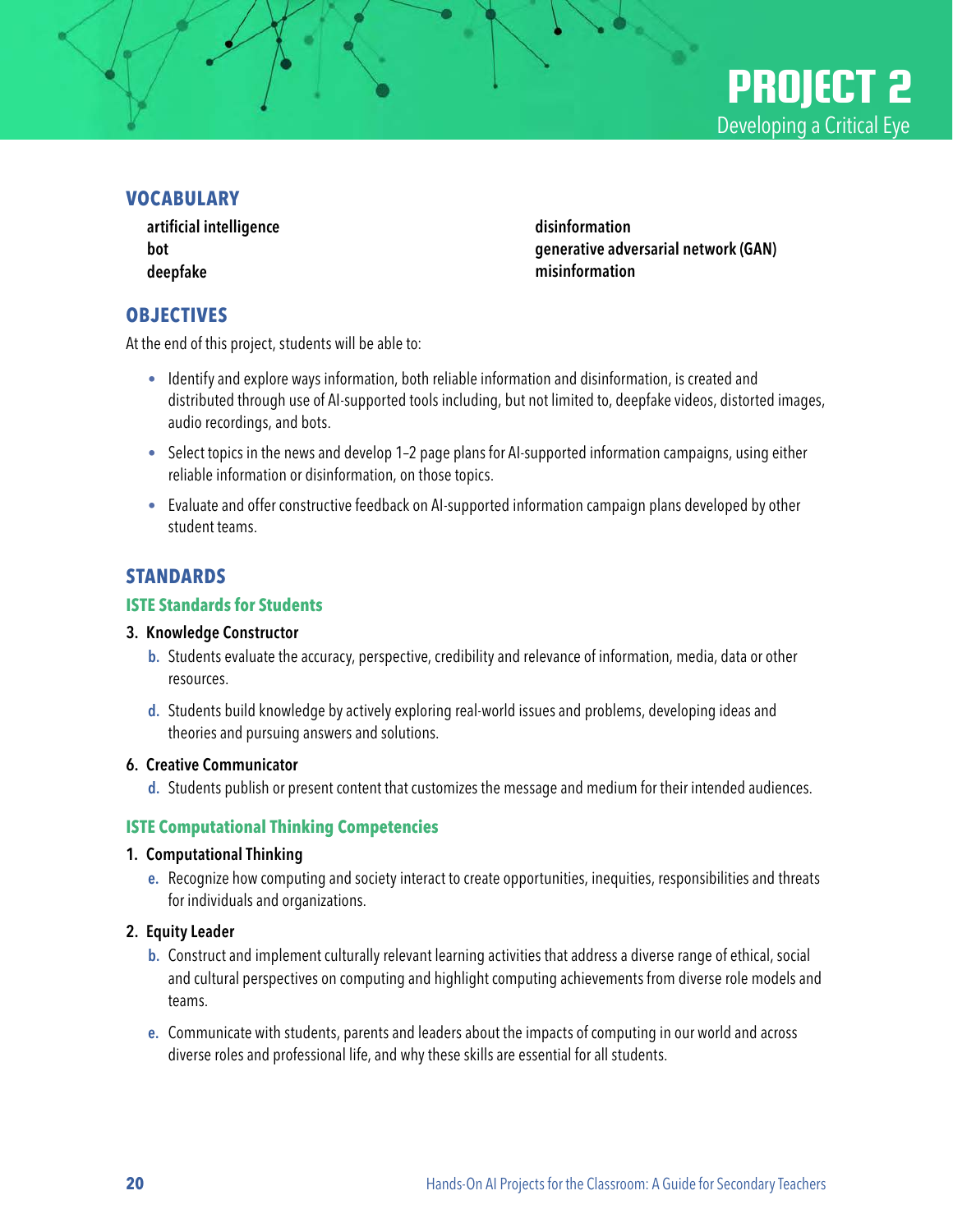#### **AI4K12 Five Big Ideas in AI**

#### 3. Learning

Computers can learn from data.

#### 4. Natural Interaction

Intelligent agents require many kinds of knowledge to interact naturally with humans.

#### 5. Societal Impact

AI can impact society in both positive and negative ways.

#### **Common Core State Standards for English Language Arts**

CCSS.ELA-LITERACY.RI.6.1 through RI.11-12.1: Cite textual evidence to support analysis of what the text says explicitly as well as inferences drawn from the text.

CCSS.ELA-LITERACY.RI.6.6 through RI.11-12.6: Determine an author's point of view or purpose in a text and explain how it is conveyed in the text.

CCSS.ELA-LITERACY.RI.6.8 through RI.11-12.8: Trace and evaluate the argument and specific claims in a text, distinguishing claims that are supported by reasons and evidence from claims that are not.

CCSS.ELA-LITERACY.W.6.1 through 11-12.1: Write arguments to support claims with clear reasons and relevant evidence.

CCSS.ELA-LITERACY.W.6.2 through 11-12.2: Write informative/explanatory texts to examine a topic and convey ideas, concepts, and information through the selection, organization, and analysis of relevant content.

CCSS.ELA-LITERACY.W.6.4 through 11-12.4: Produce clear and coherent writing in which the development, organization, and style are appropriate to task, purpose, and audience.

CCSS.ELA-LITERACY.W.6.8 through 11-12.8: Gather relevant information from multiple print and digital sources; assess the credibility of each source; and quote or paraphrase the data and conclusions of others while avoiding plagiarism and providing basic bibliographic information for sources.

### Preparation

#### **MATERIALS**

- Computer(s) or tablet(s) with internet connection for accessing tools and resources online.
- Writing materials: paper, pens, pencils.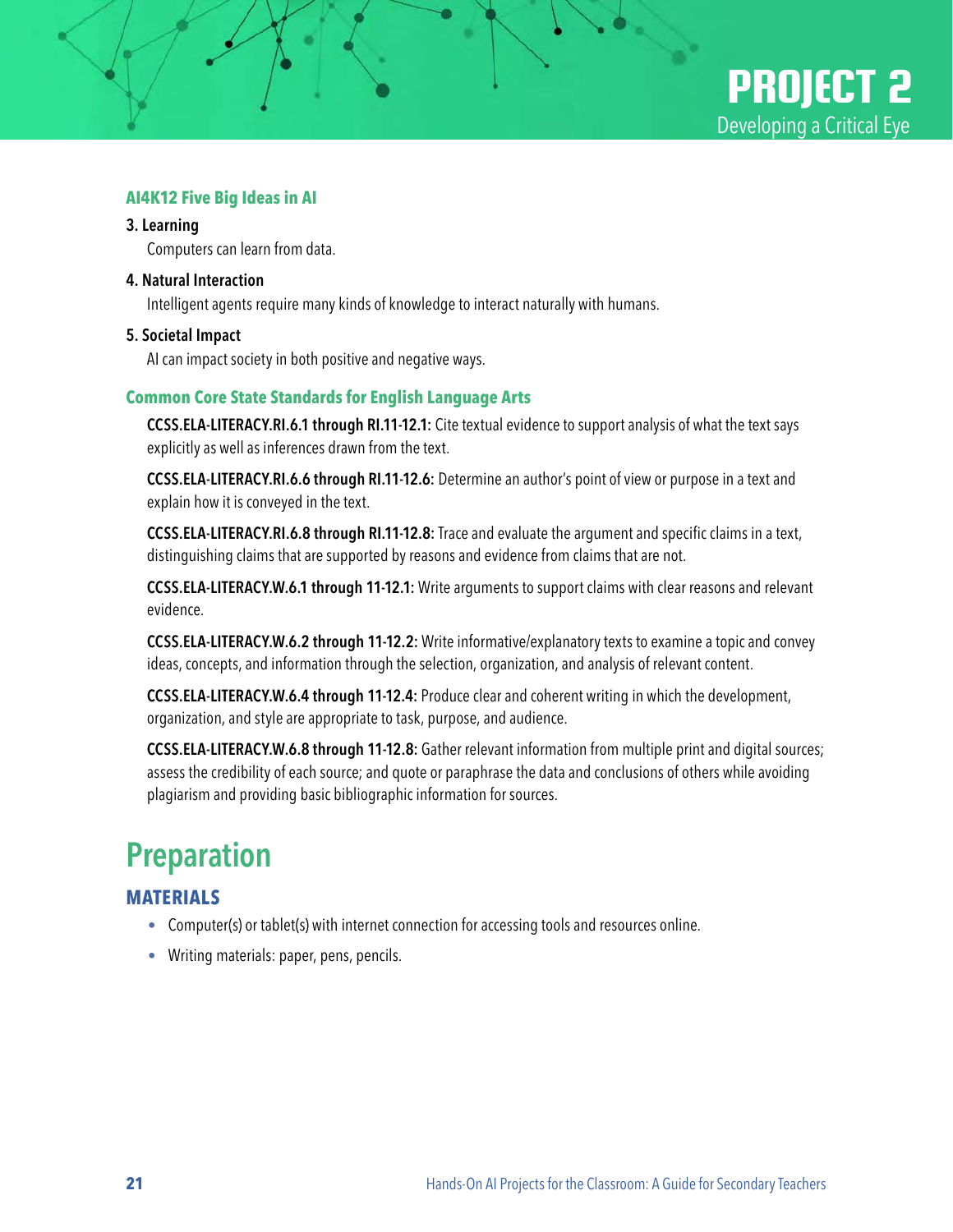

#### <span id="page-21-0"></span>**SUPPORTING RESOURCES FOR EDUCATORS**

- Article: "[Artificial Intelligence and Disinformation](http://www.researchgate.net/publication/338042476_Artificial_Intelligence_and_Disinformation)"
- Article: "[Dating apps need women. Advertisers need diversity. AI companies offer a solution: Fake](http://www.washingtonpost.com/technology/2020/01/07/dating-apps-need-women-advertisers-need-diversity-ai-companies-offer-solution-fake-people/)  [people](http://www.washingtonpost.com/technology/2020/01/07/dating-apps-need-women-advertisers-need-diversity-ai-companies-offer-solution-fake-people/)"
- Article: "[Deepfake Video and Audio Recordings](http://futureworkinstitute.com/deepfake-video-and-audio-recordings/)"
- Article: "[How Google's search algorithm spreads false information with a rightwing bias](http://www.theguardian.com/technology/2016/dec/16/google-autocomplete-rightwing-bias-algorithm-political-propaganda)"
- Article: "[MIT made an AI that can detect and create fake images](http://www.engadget.com/2019-07-01-mit-ibm-ai-photo-image-generator.html)"
- Article: "[State of Art Computational Propaganda](http://thesecuritydistillery.org/all-articles/state-of-art-computational-propaganda)"
- Article: "[This stance-detecting AI will help us fact-check fake news](http://thenextweb.com/neural/2020/03/14/this-stance-detecting-ai-will-help-us-fact-check-fake-news-syndication/)"
- Article: "[Using artificial intelligence to expand fact-checking](https://reporterslab.org/using-artificial-intelligence-to-expand-fact-checking/)"
- Article: "[Weapons of Mass Distraction: Foreign State-Sponsored Disinformation in the Digital Age](http://www.state.gov/wp-content/uploads/2019/05/Weapons-of-Mass-Distraction-Foreign-State-Sponsored-Disinformation-in-the-Digital-Age.pdf)"

#### **ADVANCED PREPARATION**

Familiarize yourself with all the resources and tools listed in the instructions. Ensure they will work on the school network. If any are blocked, try to find a substitute, or request to have them unblocked.

Post the link to the article and video, "Dictionary.com's 2018 Word Of The Year Is ..." and to the AI-supported tools listed in Activity 2 so students have access to them.

### **Instructions**

#### **GETTING STARTED**

#### **Activity 1: Introduction**

In this activity, students will read an article and work in pairs/trios to compare and contrast the terms misinformation and disinformation. They will then engage in a conversation about AI and disinformation, including how disinformation is generated and distributed on social media platforms.

- **1.** Ask students to think about what sources people use when they want to gather information about a topic that's new to them. Responses will vary, but may include print material like reference books or magazines as well as digital media like instructional videos, podcasts, and online reference materials consisting of text and images.
- **2.** Introduce students to AI and AI-generated media. Key points should include:
	- A description of what AI is, and that people across all fields are using AI to create informational text, images, video, and audio. Supporting resources can be found in Appendix A: Unpacking Artificial Intelligence.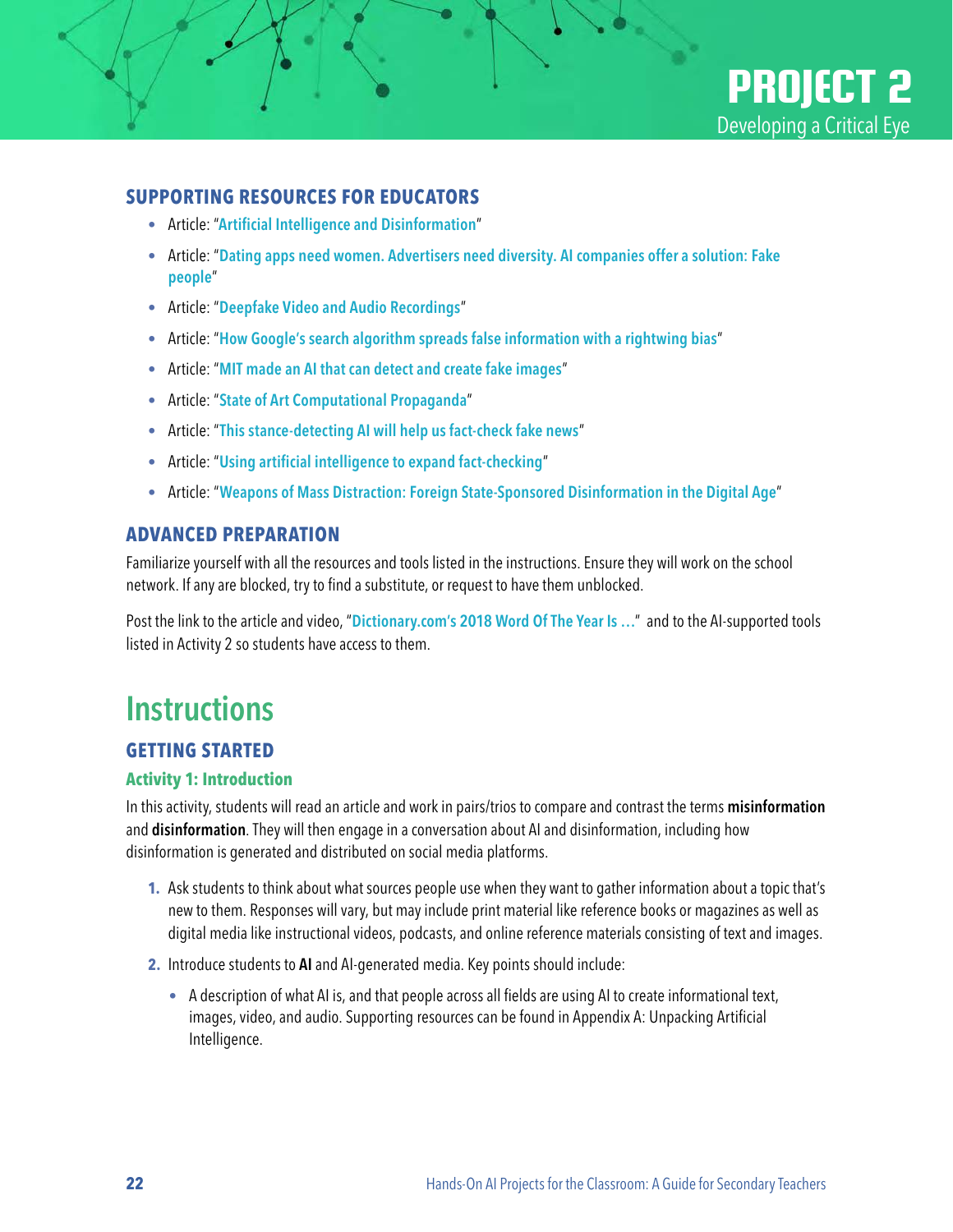- Tell students that Dr. Melvin Kranzberg was a professor of the history of technology at the Georgia Institute of Technology. Dr. Kranzberg developed Six Laws of Technology. The first law states: "Technology is neither good nor bad; nor is it neutral." What he meant by this is that while in and of itself, technology is not good or evil, it does lead to unintended consequences. For example, the people who developed AIs that can write articles good enough to publish did not necessarily anticipate that someone might use these tools to flood the internet with misinformation and disinformation. Unreliable information generated with AI tools is often difficult to differentiate from accurate information.
- Tell students that as they complete this project they will learn how people use AI-powered tools to create and distribute misinformation and disinformation. This project will help them improve their skills at evaluating the quality of information.
- **3.** Have students pair up or form trios. Distribute paper and ensure students have pens/pencils. Ask them to each individually draw a table with three columns. Label the column on the left "Misinformation—Differences." Label the middle column "Misinformation & Disinformation—Similarities." Label the column on the right "Disinformation—Differences." Ask students if they have heard the terms misinformation and disinformation. Direct their attention to the link to "Dictionary.com's 2018 Word Of The Year Is ... ." Ask them to read the article individually and add notes to the table they drew in the correct columns. If possible, have students watch the video that is embedded on the article page on their own as well, but if necessary, show the video to the entire class after they have read the article. Give student pairs/trios a few minutes to compare the notes they took individually and identify how the terms are similar and how they differ. Engage students in a class discussion about their findings. The critical point they need to understand is that misinformation and disinformation differ in one critical way—misinformation relates to incorrect information that is shared in the belief that it is true while disinformation is incorrect information intentionally shared to mislead.
- **4.** Ask the class to brainstorm a list of ways they think AI might be used to create disinformation. Post the list where all students can see it. Explain that there are several common ways AI is used for this purpose, including AI-generated text, images, video, and audio. Project the following links to show students examples of each type of AI-generated artifact:
	- [Catching a Unicorn with GLTR](http://gltr.io): A tool to detect automatically generated text: Take time to discuss each example with the class. When reading the AI-generated text, ask students: Does it make sense? Why or why not?
	- [Which Face Is Real?](http://www.whichfaceisreal.com/index.php): Which Face Is Real? challenges viewers to look closely at each image and decide if it is a real person or AI-generated. Allow students to look at several pairs of photos and guess which one in each pair is a real person.
	- [Fake Obama Created Using AI Video Tool](http://www.youtube.com/watch?time_continue=3&v=AmUC4m6w1wo): The Obama video shows a sample **deepfake** and offers a quick overview of how it was generated (1:26).
	- [Voice Cloning Experiment](http://audiodemos.github.io): This voice cloning site provides several very short audio samples of a person's voice. Those voice samples are then used to create a statement made in the same voice that is completely AI-generated (the listing in bold type is the best example in each voice sample).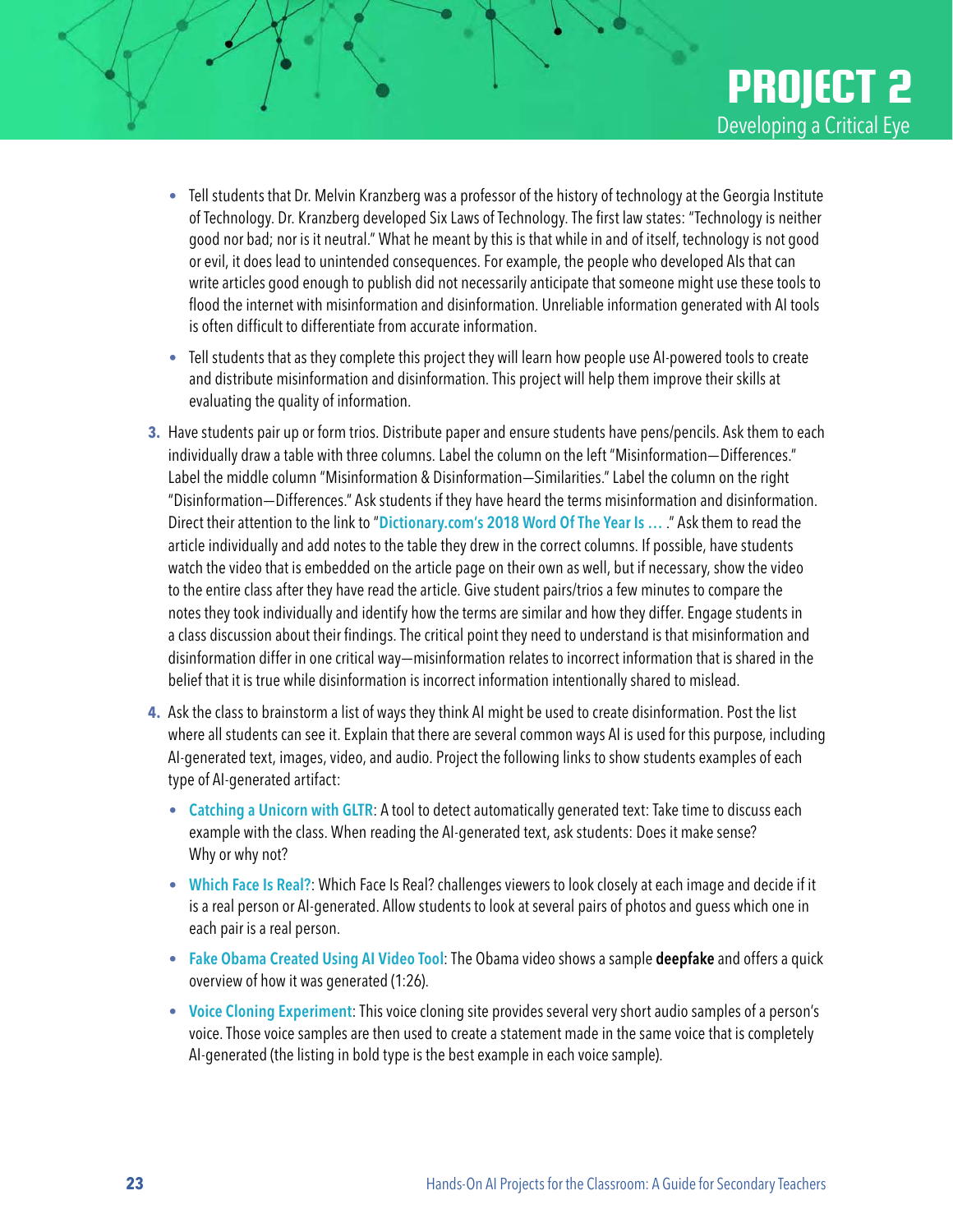- **5.** Explain to students that these AI-supported technologies are sometimes used to create disinformation. Ask them to consider why this might be problematic. Also ask if the same tools could be used to support the creation of accurate information. Can they identify situations where the answer might be yes and other times when the answer might be no? Answers will vary, but might include: AI-generated text could be fact-based depending on how the AI was trained; the ethical use of AI-generated images would depend on how the images are presented; deepfake videos might be used in harmless ways, but most are not; and there are benign ways AI-supported voice-generated clips could be used, such as dubbing over a mistake in a recording.
- **6.** Now have students brainstorm a list of ways AI might be used to spread information and disinformation across the internet. Again, post the list in a place where it can easily be seen by students. Mention that some common ways used to spread information and disinformation include targeted marketing (specifically identifies narrow audiences for various kinds of information and disinformation), search engine optimization (helps push information and disinformation to the top of search results), and bots (automate the sharing of information and disinformation to reach millions of targeted consumers). Share the following examples of information distribution methods.
	- In an example of targeted marketing, Cambridge Analytica, a political consulting group, illegally acquired data belonging to 87 million Facebook users. The data were collected from Facebook users who took an online quiz, but Cambridge Analytica also took data that belonged to the Facebook friends of the person who took the quiz. The data were used to distribute disinformation to specifically targeted audiences.
	- Researcher Robert Epstein of the American Institute for Behavioral Research and Technology conducted a study where he found that Google's search algorithms and personalization of search results—which means different users see different search results—results in biased search results that impact people's opinions about issues.
	- During the final hours before the 2017 presidential election in France, Emmanuel Macron's email account was hacked. Right-wing activists, bots, and automated accounts took the stolen emails, which were housed on an obscure site, and made them a worldwide issue within hours through mass circulation.
- **7.** Ask students why the use of information distribution tools was problematic in these examples. Then ask if the same distribution tools can be used to spread accurate information. After giving them a few minutes to share their ideas, tell students that during the next two activities in this project they will learn more about how AI can be used to create and distribute information and disinformation.

#### **TAKE A CLOSER LOOK**

#### **Activity 2: Creating Information and Disinformation Using AI**

In this activity, students will explore hands-on examples of ways that AI-supported online tools can be used to create various types of information and disinformation.

**1.** As a review, ask students to identify the four common ways AI-supported tools can be used to generate information and disinformation that were specified in Activity 1. You may need to remind them that the categories were: text, images, video, and audio. Have students regroup into their pairs or trios from Activity 1. Explain that during this activity they will learn more about AI-supported online tools that can be used to create various forms of information and disinformation.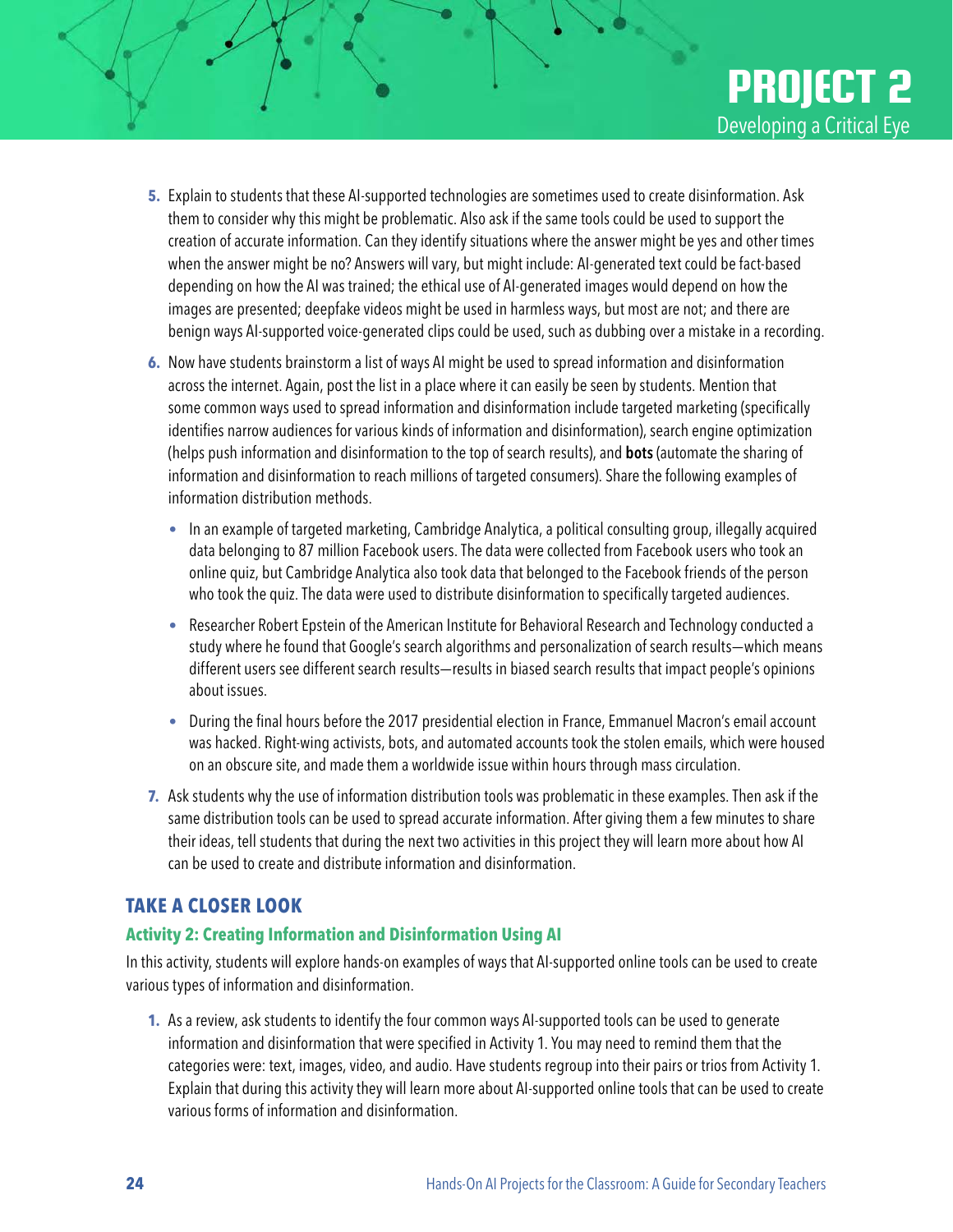- **2.** Ask students to work in their pair or trio to explore the following list of AI-supported tools and write a brief review of each category: text, images, video, and audio. Their review should include:
	- How each tool can be used to generate information and disinformation.
	- What they see as being strengths and weaknesses of these tools.
	- Whether the products created by these tools appear to be genuine, or if there are obvious clues that a product might not be trustworthy? Point out that AI-generated text may not make sense, even when it's factually accurate; AI-generated images may not "look right" (e.g., missing ear, odd hairline); deepfake videos also may not "look right" (e.g., mouth and audio out of synch); and AI-generated audio may sound robotic in terms of fluency and pronunciation.
- **3.** Following are the AI-supported tools students will explore:
	- Text: [Story Generator](http://boredhumans.com/story_generator.php). Let an AI write a story for you.
	- Text: [Write with Transformer](http://transformer.huggingface.co/doc/distil-gpt2/). Write a few sentences and let an AI generate a new paragraph for you.
	- Text: [Chatbot](http://boredhumans.com/#chat). Converse with a chat bot.
	- Image: [GAN Paint Studio](http://ganpaint.io/demo/?project=church). See how photos can be manipulated using a Generative Image Prior.
	- Image: [This Person Does Not Exist](http://thispersondoesnotexist.com). View images of faces created with a generative adversarial network (GAN).
	- Image: [Generated Photos](http://generated.photos). View a gallery of faces created with a GAN.
	- Video: [Deepfake Videos Explained](http://www.cbc.ca/kidsnews/post/how-to-tell-if-a-viral-video-is-fake). View a CBC Kids News spot featuring deepfake videos.
	- Video: [AI Brings Mona Lisa to Life](http://youtube.com/watch?v=P2uZF-5F1wI). Watch as the Mona Lisa appears to talk.
	- Video: [Samsung's new AI technology brings photos to life](http://www.youtube.com/watch?v=r7NBCactRbc). See an overview of several deepfake videos created by Samsung.
	- Audio: [Online Tone Generator](http://onlinetonegenerator.com/voice-generator.html). Type a sentence or two, select a voice, and click play.
	- Audio: [Spik.AI](http://spik.ai). Type a sentence or two, select a voice, and click play.
	- Audio: [Watson Text to Speech Demo](http://text-to-speech-demo.ng.bluemix.net/?_ga=2.55484079.52920708.1586063615-637137212.1586063615#reset). Type a sentence or two, select a voice, and click play.

#### **Activity 3: Disseminating Information and Disinformation Using AI**

In this activity, students will research ways AI-supported distribution strategies are used to spread information and disinformation.

**1.** Remind students of the brief class discussion that took place during Activity 1, which focused on three AIsupported distribution strategies: targeted marketing, search engine optimization, and bots. Explain that in this activity students will work in teams to investigate one of these distribution strategies, focusing on how the strategy works and ways it might be used to distribute information and disinformation. Teams will then share this information with classmates.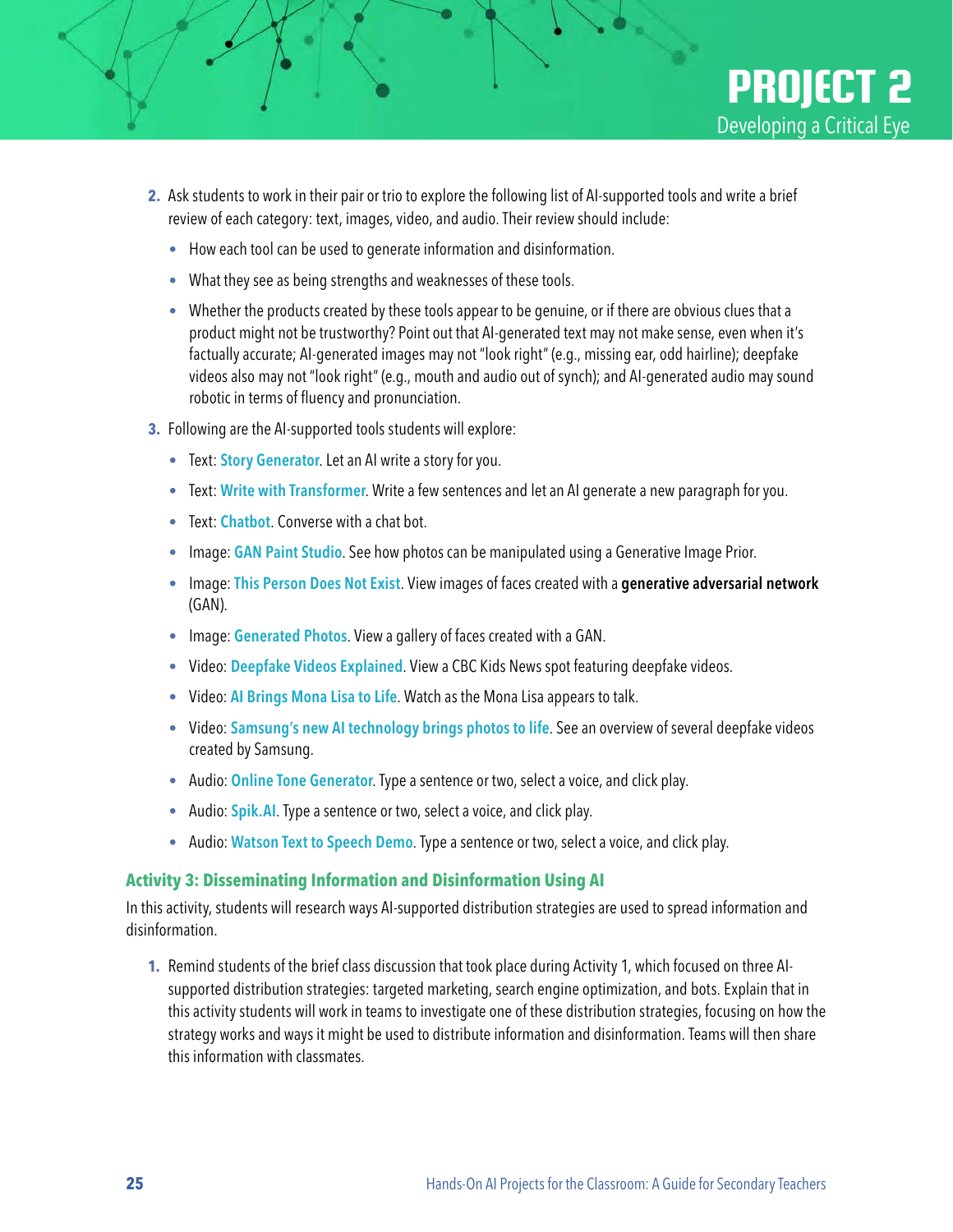

- **2.** Divide the class into six groups of equal size. Assign one distribution strategy to each team, so that each strategy is being researched by two teams. Explain to students that each team will have one class period to research its strategy and one class period to prepare an information sheet about the strategy. The information sheet could be in the form of a hardcopy or digital handout, flyer, poster, or infographic, and should include the following:
	- Name of strategy
	- Definition of strategy
	- Explanation of how the strategy is used to distribute information, including the role of AI
	- Explanation of how the strategy is used to distribute disinformation, including the role of AI
	- Summary of the pros and cons of using this strategy to distribute this information
- **3.** Each team will share its one-page information sheet with the class. Teachers may distribute copies of these information sheets to each team or post these documents online for the whole class to access.

#### **CULMINATING PERFORMANCES**

#### **Activity 4: Brainstorming Topics for Campaigns**

In this activity, student teams will create plans for informational campaigns using AI-supported tools to create and disseminate information that is either accurate or disinformation (one-half of the campaigns are based on accurate information and one-half on disinformation). While completing the activity, students will conceptually explore real-life applications of AI tools used to inform or disinform consumers. When teams' completed campaign plans are shared, students will discuss each plan to decide which are most compelling and why. Students should not actually create or launch the campaigns. Students may use the tools previewed in Activity 2 or other appropriate options.

- **1.** Ask students to brainstorm a list of issues that are currently in the news. Create a class list of the topics mentioned by individual students. Select one from the list to use as a model. For example, let's say that a student mentioned scientists' concerns about disappearing permafrost. Explain to students that melting permafrost is measurable and undeniable. There are scientific explanations about why this is happening, but there are also people who deny the explanations. Tell students that for this assignment, one class team will plan an online campaign that uses AI-supported tools to identify or create and distribute factual information about melting permafrost, while another team will plan an online campaign that uses AI-supported tools to identify or create and distribute disinformation about melting permafrost. Model the process for brainstorming a plan for the accurate information campaign using the following steps:
	- Remind students that they explored four kinds of content that can be created using AI-supported tools: text, images, video, and audio. Say they will use a mind map to create an initial outline. Write the main idea, "The World's Permafrost Is Melting" in the center of the mind map. Draw four main topic circles or rectangles that connect to the main idea. Label them: text, images, video, and audio. Model brainstorming the specific kinds of text, images, videos, and audio (e.g., articles, photographs, video clips, or podcasts) that could be used to support the main idea. Add these ideas to the mind map, connecting them to the main idea.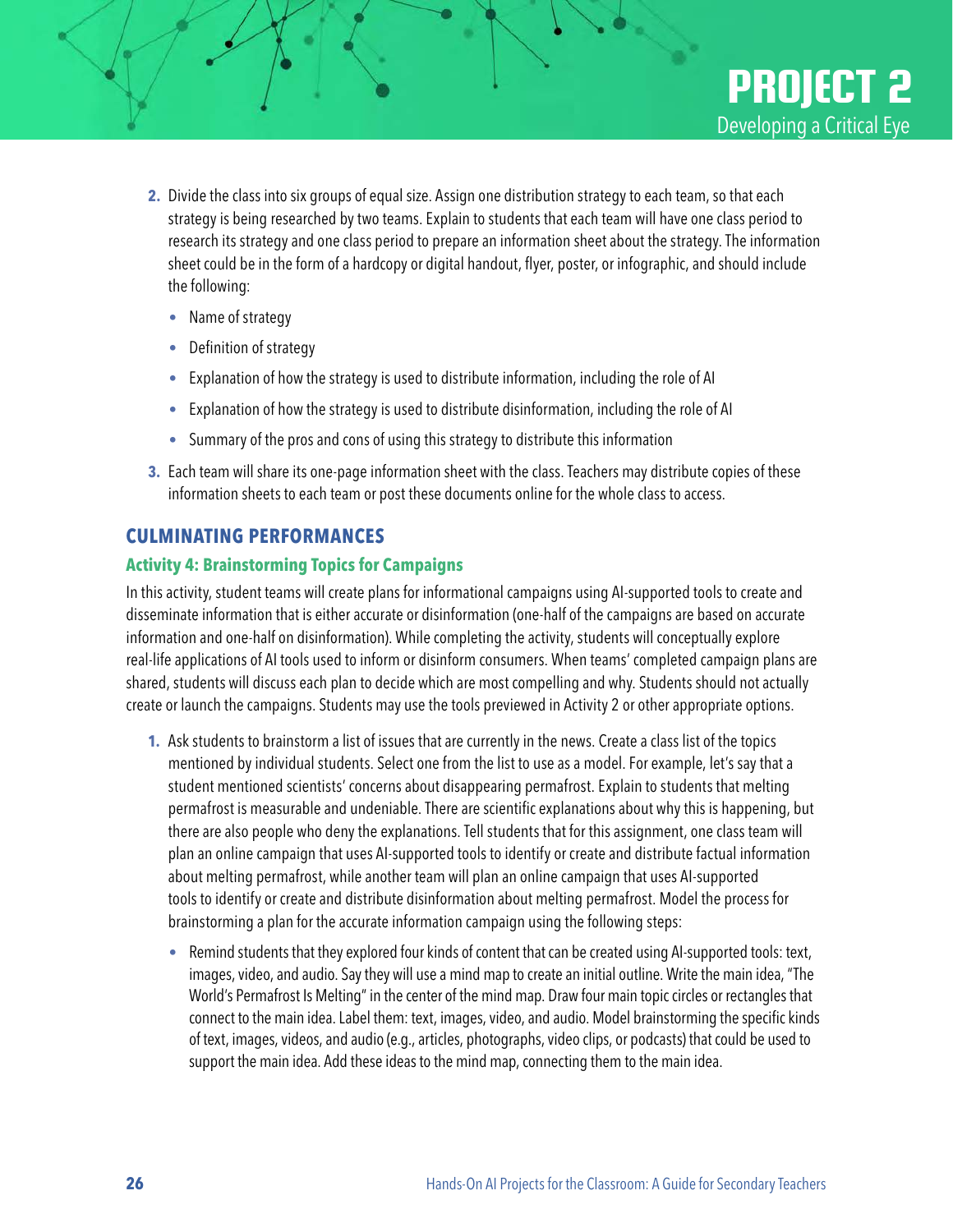

• Say that they will be distributing the information online. Brainstorm ideas for ways this material could be formatted for online distribution, such as social media posts, an online poster, or a website. Add these to the mind map, linking them to indicate which format could be used for each specific kind of text, image, video, or audio. (There may be more than one format option for each.) An example mind map is shown in Figure 2.



- Ask students if they would need to create all content on their own, or if they would be able to find existing material like articles, images, video, or audio clips that they could fact-check and use as a source of information for the campaign. Mark each specific type of content on the mind map either "use existing" or "need to create." In the course of the conversation, help students conclude that in this example they would probably need to research and write social media posts, use an online tool like [Thinglink.com](http://www.thinglink.com/) to create an online poster, and create some content for a website if they decided to build one, but they could also probably use existing images, video, and audio if they conducted an online search to find copyright-free material that they could fact-check.
- Tell students that for the purposes of this example, they should imagine creating an online poster to share factual information about melting permafrost, and promoting the poster through social media. The AIsupported distribution methods they will use are search engine optimization and bots.
- Point out that the mind map they've created can now serve as a draft outline for their information campaign. Point out that if they were assigned the disinformation campaign for this project, they would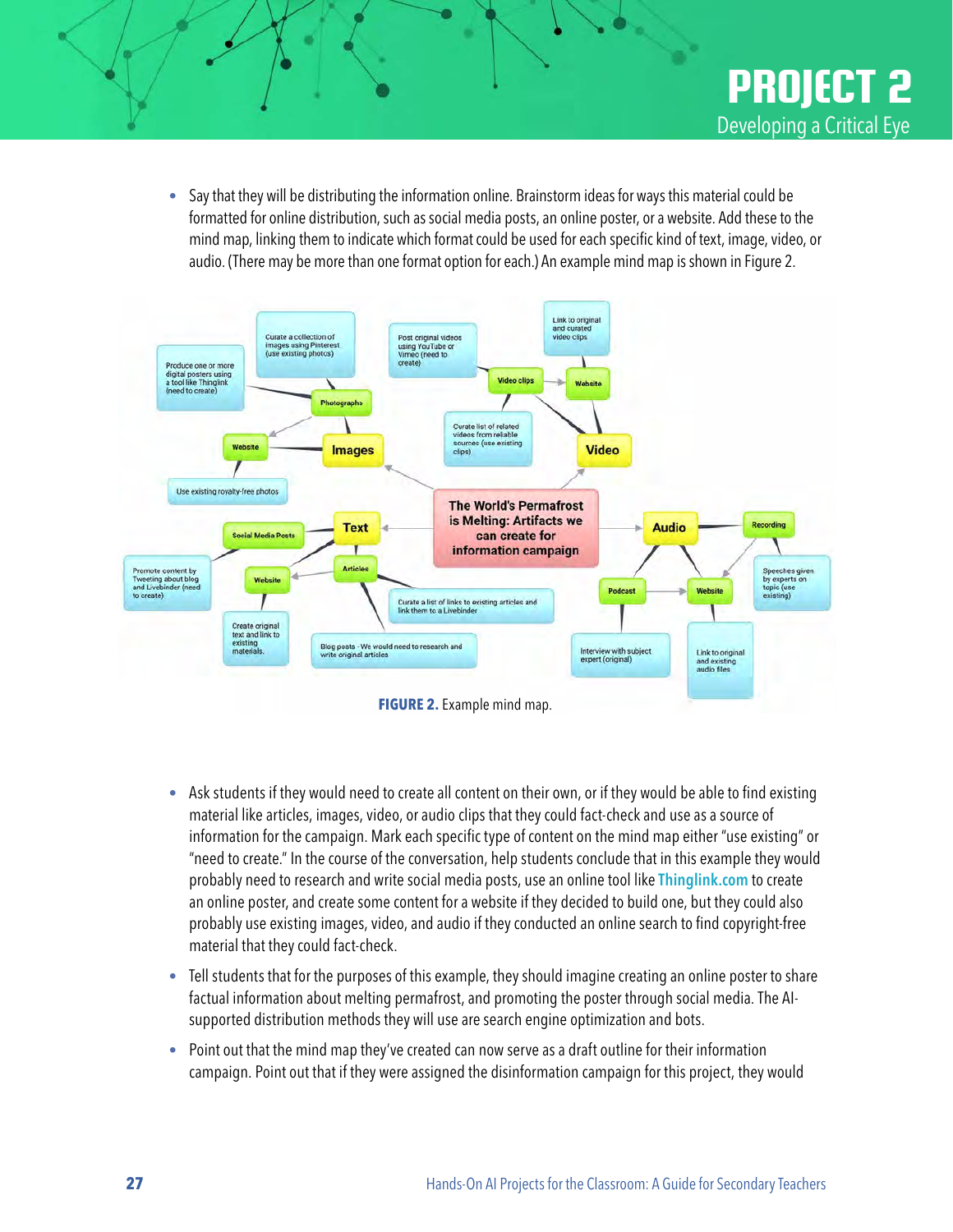need to create more of the content, because it might be difficult to find existing text, images, videos, and audio that denies that the permafrost is melting. In that case they would need to generate text, alter images, and possibly create a video or fabricate an audio clip of someone claiming that the permafrost isn't melting. Brainstorm what kinds of tools could be used to create faked content.

- Tell students that the final step for their project will be to take the mind map they've created and create a 1–2 page proposal for the campaign. The proposal needs to include all the elements in the mind map: title; types of content; format(s) for content; sources of content (existing, or created for this purpose and how); and how the information or disinformation will be distributed.
- **2.** Choose three topics from the list brainstormed by students. Divide the class into six teams. Assign two teams to each of the three topics—one team will design an information campaign and the other a disinformation campaign. Answer any questions students have. Remind students that they are not actually creating or launching these campaigns. Instead, they are to use what they have learned to create a presentation about their plan to the class.
- **3.** Give the teams two class periods to create the mind map and a 1–2 page proposal for their campaign.
- **4.** Teams should make brief (10-minute) oral presentations of their proposals, during which teams should pitch their proposals without identifying them as accurate information or disinformation. The class should critique each proposal, stating which they find most compelling, which they think are based on accurate information, and which they think are based on disinformation, and why. At the conclusion of the presentations, be sure to reveal which campaigns were information and which were disinformation.

#### **Activity 5: Reflect**

In this activity, students will discuss the following questions to reflect on their learning and consider the societal impact of using AI.

- What did you learn about AI-supported tools that can be used to create content? What are some of the pros and cons of having an AI generate content instead of a person?
- What did you learn about AI-supported tools that can be used to distribute content online? What are some of the pros and cons of having an AI distribute content instead of a person?
- How will you apply these skills to avoid being misled when you use social media or other online resources?

### **Extensions**

Here are four ways to expand students' abilities to recognize factual information and disinformation:

**1.** Extend this project into other subject areas by looking at content-specific topics. For example, a civics class might develop campaigns based on government policies, while a health class might develop campaigns focused on diets.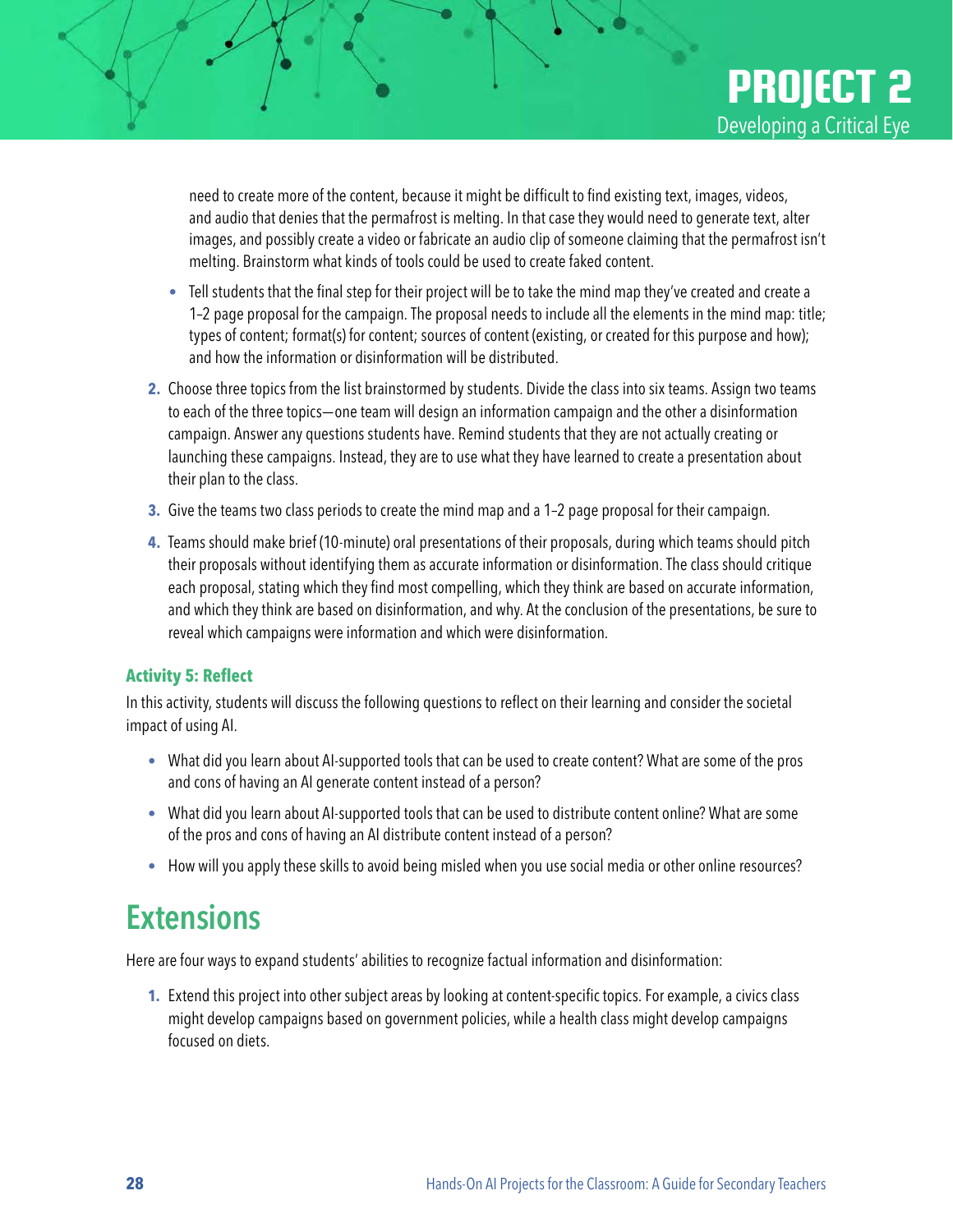

- <span id="page-28-0"></span>**2.** [GROVER](http://grover.allenai.org) is a machine learning model that is both a generator and discriminator of fake news created by AI. A generator is an AI able to produce believable fake news stories. A discriminator is able to analyze news stories to determine if they were written by an AI. When students use a critical eye to analyze media to determine if it is disinformation, they are also acting as discriminators. For this extension, students should read more about GROVER on the website; use GROVER to generate fake news stories and see if they are able to find characteristics in the articles that can help them discriminate between news written by a human or by an AI; and use the "detect" feature to test GROVER's ability to correctly identify news stories as written by a human or an AI.
- **3.** CNN has created an interactive page called "[When Seeing Is No Longer Believing](https://www.cnn.com/interactive/2019/01/business/pentagons-race-against-deepfakes/)." Work through the content and activities presented here as a class or have student teams review the page. Topics include:
	- What are deepfakes?
	- Can you identify deepfakes?
	- A history of video manipulation.
	- How are deepfakes different from genuine media?
	- Many more topics are covered.

Have students break into small groups to discuss what they learned during this activity and how they will apply this information.

**4.** Why is fact-checking critical? Persistent repetition of misinformation and disinformation leads many people to believe something is true, even when it is not. Watch this brief video with your students: The Easiest Quiz [of All Time](http://www.youtube.com/watch?v=oYGCVIOu6KI&feature=emb_logo). It illustrates why it's important to fact check even things we're quite sure about. Discuss students' reactions to the video and brainstorm a list of fact-checking tips and resources they can use.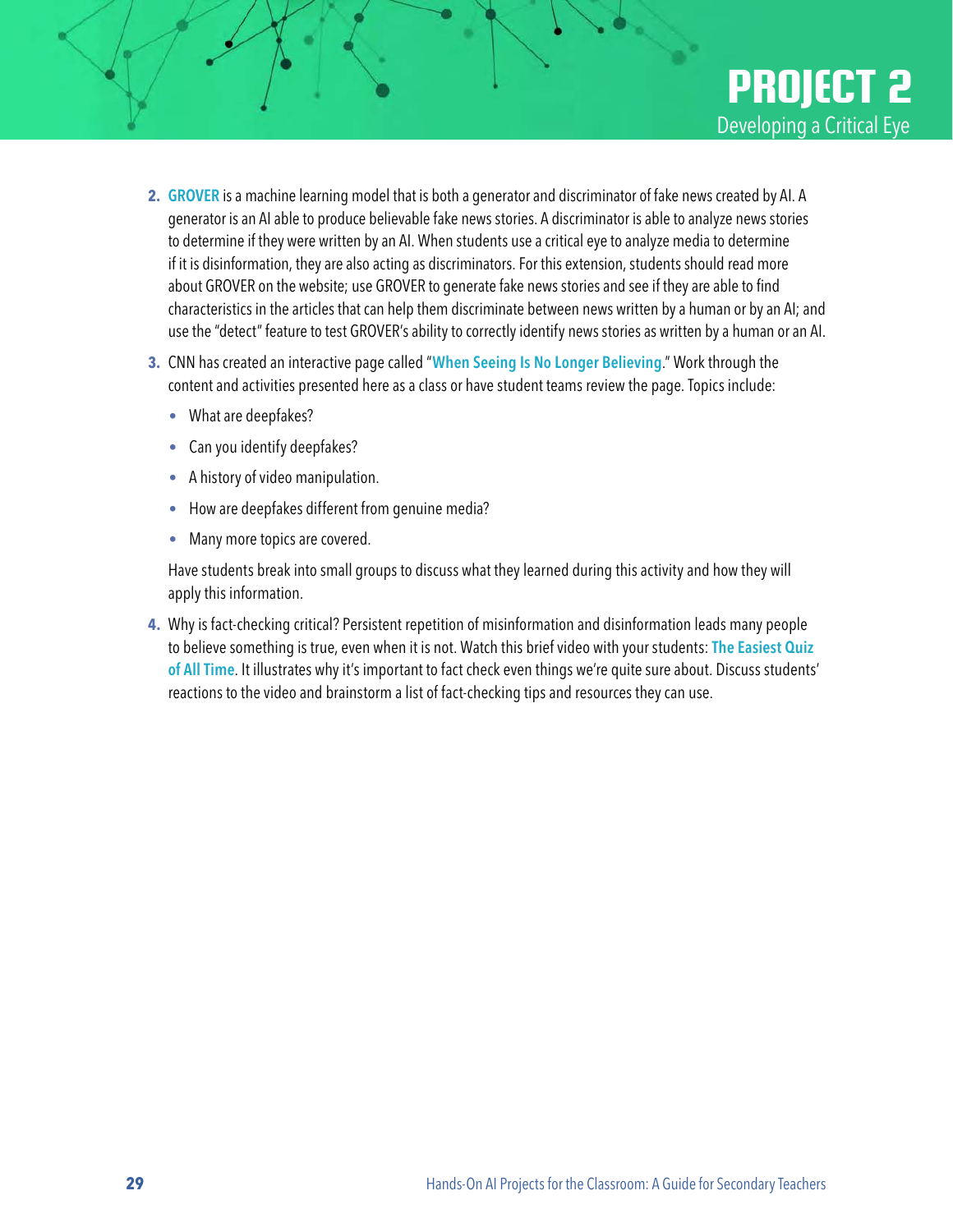## <span id="page-29-0"></span>**Using AI to Solve Environmental Problems** PROJECT 3

### Project Overview

Environmental projects, whether protecting endangered species or addressing global climate change, are important to many students and also to many AI developers. In this project, students will try out an AI-powered application designed to address an environmental challenge, explore several AI projects aimed at sustainability and environmental protection, and propose an AI-powered solution to a local environmental problem they identify.

> At a time when students often feel overwhelmed by anxiety for the health of our planet, this project affirms that AI is one of the extraordinarily powerful tools we can all use to help save the earth.

— Anna Clarke, Lead Teacher, Lakeland Montessori Middle School

#### **SUBJECT**

Science and/or English language arts

#### **TARGET GRADES**

6–12

#### **VOCABULARY**

artificial intelligence classification algorithm features

#### **ESTIMATED DURATION**

10–12 Hours

machine learning training data

#### **OBJECTIVES**

At the end of the project, students will be able to:

- Describe how AI is currently being used to solve real-world environmental problems.
- Develop a presentation on how AI might be used to help solve a real-world environmental problem that they identify.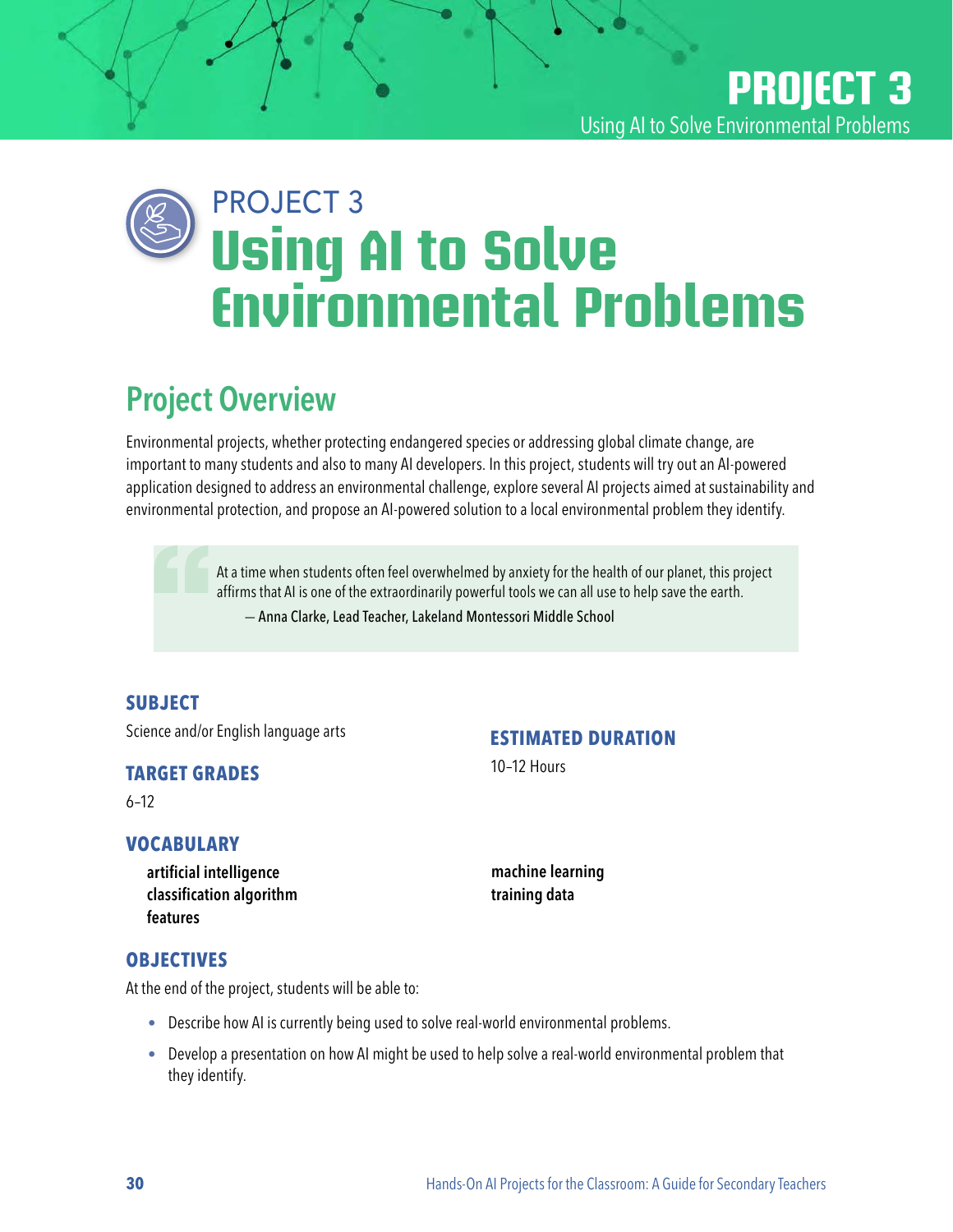#### **STANDARDS**

#### **ISTE Standards for Students**

#### 1. Empowered Learner

d. Students understand the fundamental concepts of technology operations, demonstrate the ability to choose, use and troubleshoot current technologies and are able to transfer their knowledge to explore emerging technologies.

#### 3. Knowledge Constructor

d. Students build knowledge by actively exploring real-world issues and problems, developing ideas and theories and pursuing answers and solutions.

#### 4. Innovative Designer

a. Students know and use a deliberate design process for generating ideas, testing theories, creating innovative artifacts or solving authentic problems.

#### 5. Computational Thinker

a. Students formulate problem definitions suited for technology-assisted methods such as data analysis, abstract models and algorithmic thinking in exploring and finding solutions.

#### 7. Global Collaborator

d. Students explore local and global issues and use collaborative technologies to work with others to investigate solutions.

#### **ISTE Computational Thinking Competencies**

#### 1. Computational Thinking

b. Learn to recognize where and how computation can be used to enrich data or content to solve disciplinespecific problems and be able to connect these opportunities to foundational CT practices and CS concepts.

#### 2. Equity Leader

e. Communicate with students, parents and leaders about the impacts of computing in our world and across diverse roles and professional life, and why these skills are essential for all students.

#### 3. Collaborating Around Computing

a. Model and learn with students how to formulate computational solutions to problems and how to give and receive actionable feedback.

#### 5. Integrating Computational Thinking

- b. Empower students to select personally meaningful computational projects.
- c. Use a variety of instructional approaches to help students frame problems in ways that can be represented as computational steps or algorithms to be performed by a computer.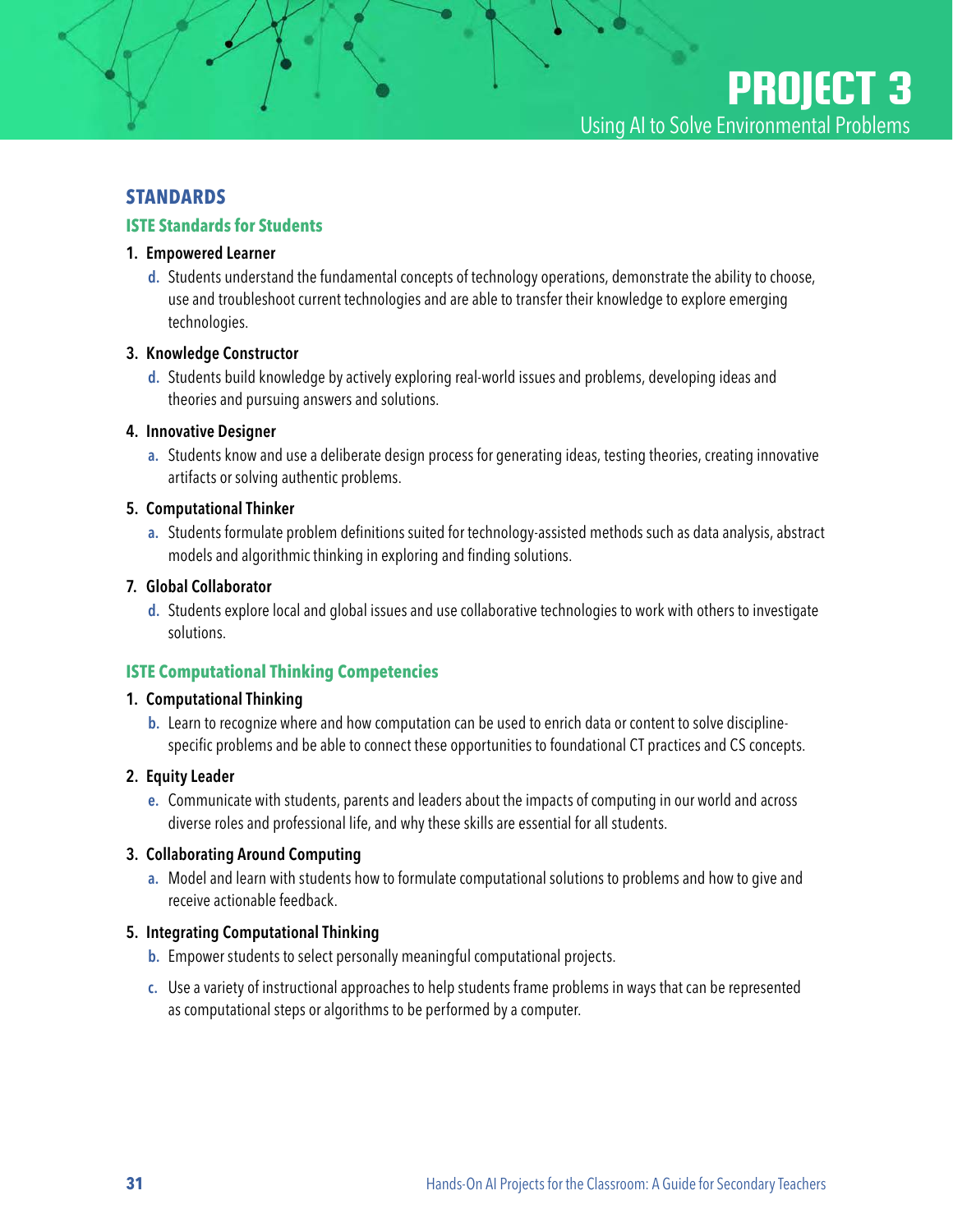**PROJECT 3** Using AI to Solve Environmental Problems

#### <span id="page-31-0"></span>**AI4K12 Five Big Ideas in AI**

#### 2. Representation and Reasoning

Agents maintain representations of the world and use them for reasoning.

3. Learning

Computers can learn from data.

#### 5. Societal Impact

AI can impact society in both positive and negative ways.

#### **Next Generation Science Standards**

MS-ESS3-3: Apply scientific principles to design a method for monitoring and minimizing a human impact on the environment.

HS-ESS3-4: Evaluate or refine a technological solution that reduces impacts of human activities on natural systems.

#### **Common Core State Standards for English Language Arts**

CCSS.ELA-LITERACY.WHST.6-8.7: Conduct short research projects to answer a question (including a selfgenerated question), drawing on several sources and generating additional related, focused questions that allow for multiple avenues of exploration.

CCSS.ELA-LITERACY.WHST.9-10.7/11-12.7: Conduct short as well as more sustained research projects to answer a question (including a self-generated question) or solve a problem; narrow or broaden the inquiry when appropriate; synthesize multiple sources on the subject, demonstrating understanding of the subject under investigation.

### Preparation

#### **MATERIALS**

- Student mobile devices with internet access (1 per student or group).
- Teacher device and projector.
- Listed online articles, tools, and resources.
- Sticky notes and writing utensils.
- App: [Seek by iNaturalist](https://www.inaturalist.org/pages/seek_app) and [iNaturalist User Guide](http://static.inaturalist.org/wiki_page_attachments/SeekUserGuide2020.pdf)

**NOTE:** iNaturalist, which is used in this project, offers a web-based alternative to Seek by iNaturalist that can be used by students aged 13+. The reason for mentioning the age restriction here is that the Seek by iNaturalist mobile app does not require students to set up a personal account, but the web application does.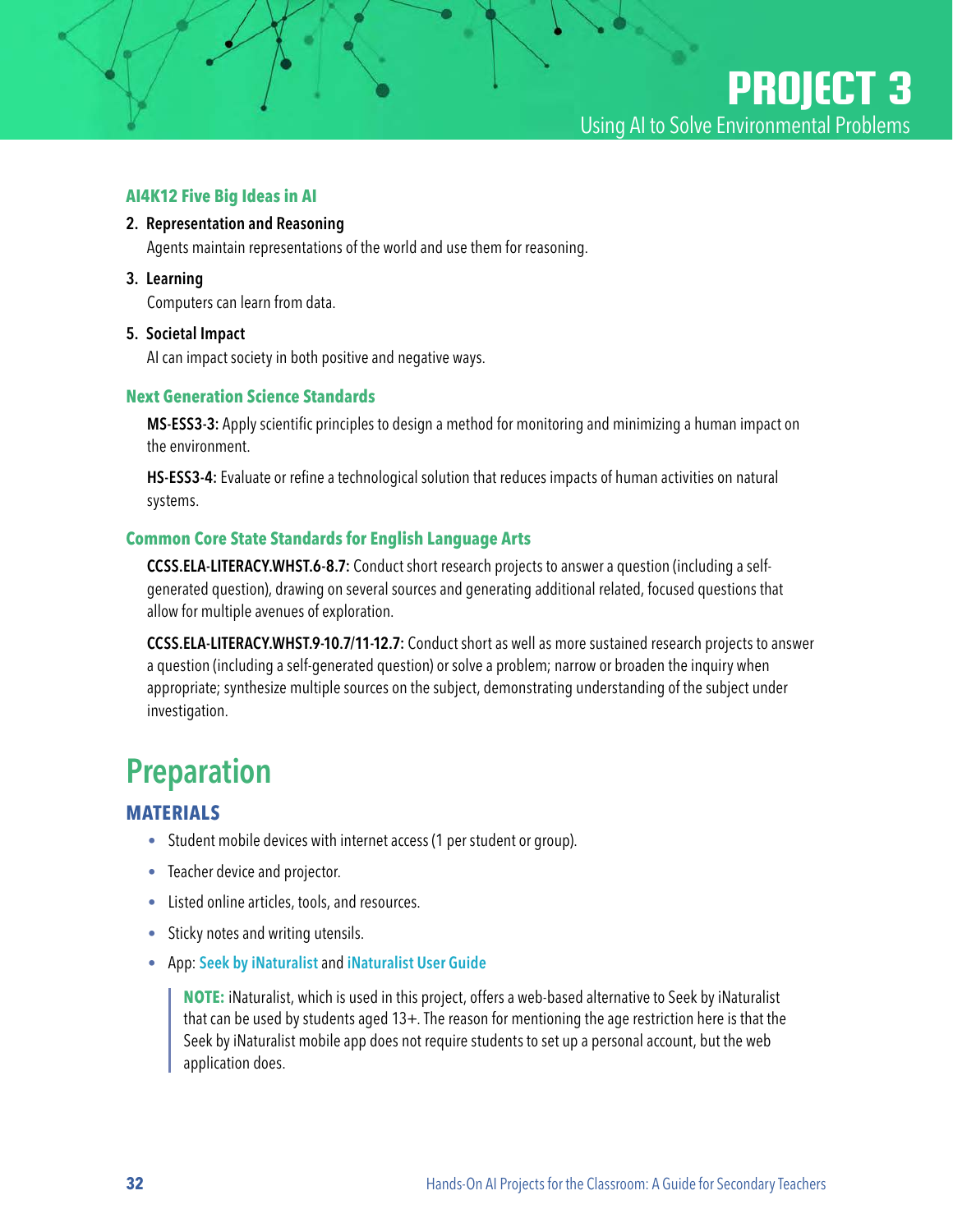**PROJECT 3** Using AI to Solve Environmental Problems

#### <span id="page-32-0"></span>**SUPPORTING RESOURCES FOR EDUCATORS**

- Article: "[Artificial Intelligence—A Game Changer for Climate Change and the Environment](http://blogs.ei.columbia.edu/2018/06/05/artificial-intelligence-climate-environment/)"
- Resource: [iNaturalist Computer Vision Explorations](http://www.inaturalist.org/pages/computer_vision_demo)
- Guide: [Using AI for Social Good](https://ai.google/education/social-good-guide/)
- Resource: [Oxford Initiative on AIxSDGs](http://www.aiforsdgs.org/all-projects), a searchable collection of AI projects that address the United Nations Sustainable Development Goals. Some linked resources about the projects are in various languages. You and your students can translate these resources by inputting the URL for the resource into Google translate. [Learn more](http://www.dummies.com/education/internet-basics/how-to-translate-a-website-with-google-translate/).
- Resource: Microsoft's [AI for Earth Initiative](http://www.microsoft.com/en-us/ai/ai-for-earth)
- Article: "[From Computational Thinking to Computational Action](http://cacm.acm.org/magazines/2019/3/234922-from-computational-thinking-to-computational-action/fulltext)"
- Article: "[What is Design Thinking and Why Is It So Popular?](https://www.interaction-design.org/literature/article/what-is-design-thinking-and-why-is-it-so-popular)"

### **Instructions**

#### **GETTING STARTED**

#### **Activity 1: What Can AI Do?**

In this activity, students will consider the capabilities of **artificial intelligence** by watching a video and completing an [affinity diagram](http://www.interaction-design.org/literature/article/affinity-diagrams-learn-how-to-cluster-and-bundle-ideas-and-facts)ming activity. If students are unfamiliar with AI technologies, you may want to supplement the video in this activity with additional supporting resources, such as those found in Appendix A: Unpacking Artificial Intelligence.

- **1.** Display the question "What can AI do?" on a whiteboard, bulletin board, or wall.
- **2.** Give 3–4 sticky notes to each student. Project the first 06:33 minutes of the video "[A planetary computer for](http://www.youtube.com/watch?v=y9eJMzZEjlc)  [Earth](http://www.youtube.com/watch?v=y9eJMzZEjlc)" or another video clip that provides an overview of how AI is being used to address environmental and sustainability challenges. As students watch the video, have them write down facts or ideas about what AI can do on the sticky notes. Each sticky note should list only one fact or idea.
- **3.** After the video, have students place the sticky notes under the posted question. Work with students to organize the notes into categories by discussing how they might label different types of AI capabilities and examples. Then cluster their ideas using the categories they identify.
- **4.** Tell students that in this project they will be looking at projects that use AI capabilities to positively impact environmental problems. Keep the sticky notes displayed and let students know they will return to this activity later in the project.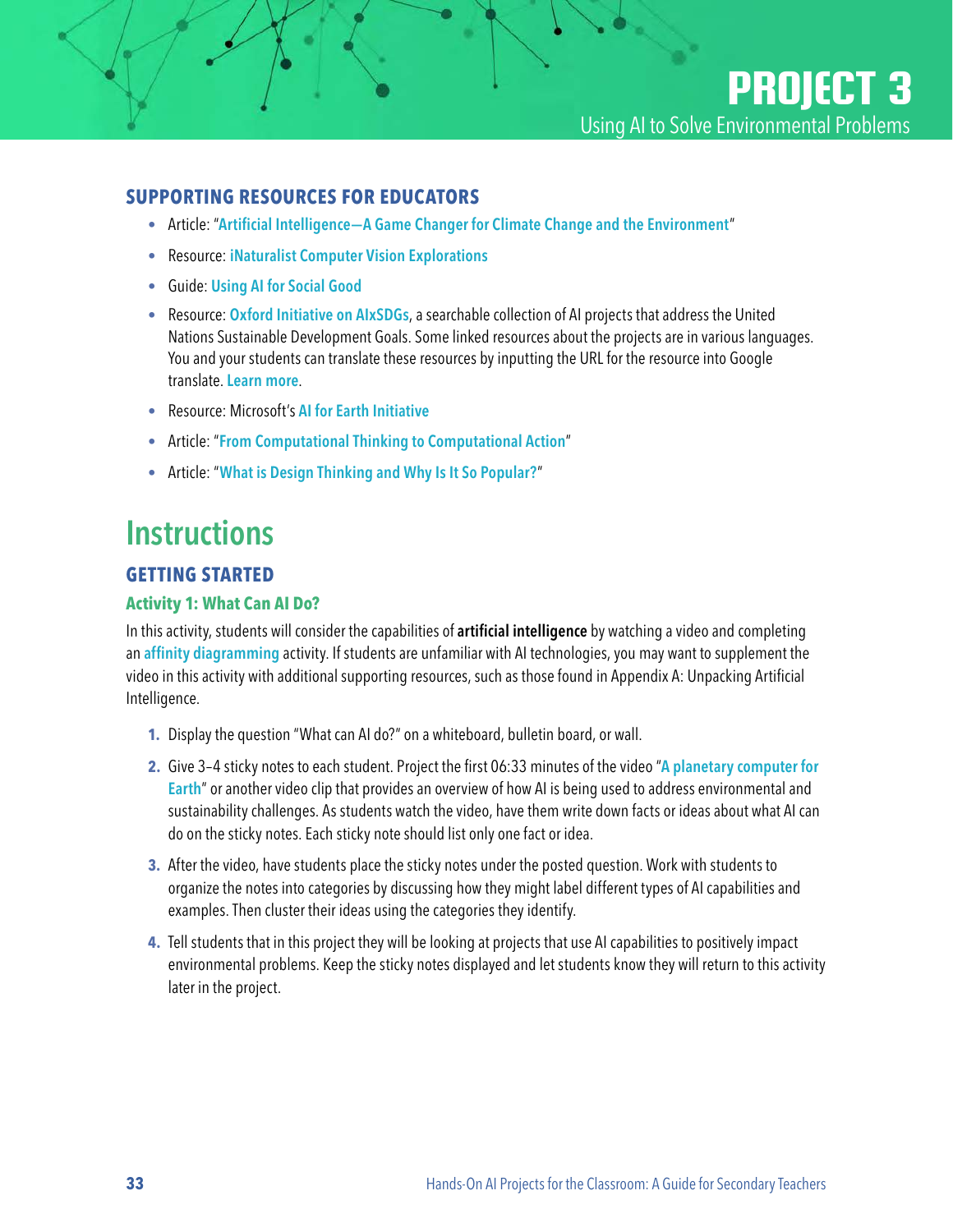#### **TAKE A CLOSER LOOK**

#### **Activity 2: Using an AI-powered Environmental Tool**

In this activity, students will use an AI-powered tool, [Seek by iNaturalist](https://www.inaturalist.org/pages/seek_app), to identify plants and animals in their immediate environment. The Seek by iNaturalist mobile app provides real-time computer vision for organism identification, while offering privacy safeguards for children of all ages including no required accounts and no collection of personally identifiable information. Students who are aged 13+ or who have a parent's permission can (optionally) log in with an iNaturalist account to share their observations with the greater iNaturalist community. If your class does not have access to iOS or Android mobile devices, students aged 13+ can create an account on the web-based iNaturalist platform to engage with its AI computer vision feature or to share their observations. The Seek by [iNaturalist User Guide](http://static.inaturalist.org/wiki_page_attachments/SeekUserGuide2020.pdf) shows a comparison of the two platforms and provides instructions for the Seek Camera computer vision function.

- **1.** Introduce students to the Seek by iNaturalist app and demonstrate how to use the Seek Camera computer vision function to identify organisms.
- **2.** Explain to students that modern AIs use machine learning to quickly process large amounts of data (numbers, text, images, sounds), find features and patterns in those data, and perform a task, such as classification or prediction. In the Seek app, the AI uses a classification algorithm to identify the correct labels for the kingdom, phylum, class, order, family, genus, and species of a living organism in an image. While being trained, the Seek AI was given millions of images, along with their correct labels, as training data. The AI used those data to create a model of **features**—unique measurable properties—common to each species. The AI uses that model to classify new data samples with a label to a certain degree of confidence. In this app, as long as a species has at least 20 examples in the training data, it can now be identified correctly by the model most of the time. Plus, as members of the iNaturalist community add new observations of various species to the data set, the AI is able to identify more and more species.
- **3.** Direct students to look at the image(s) you used in the demonstration. Ask them: What features do you think the AI identified in this image that helped it correctly classify this plant or animal? What features are unique to this species compared to others that are similar?
- **4.** Have students use their mobile devices during class time or after school to identify 3–5 living organisms. Depending on their access to devices, they could do this as individuals or in small groups. (Please note: The iNaturalist database and application focuses on species that are naturally found in the wild and not placed there by humans. While students might use the app to identify garden plants, pets, or zoo animals, students should not upload observations of them to the iNaturalist database.)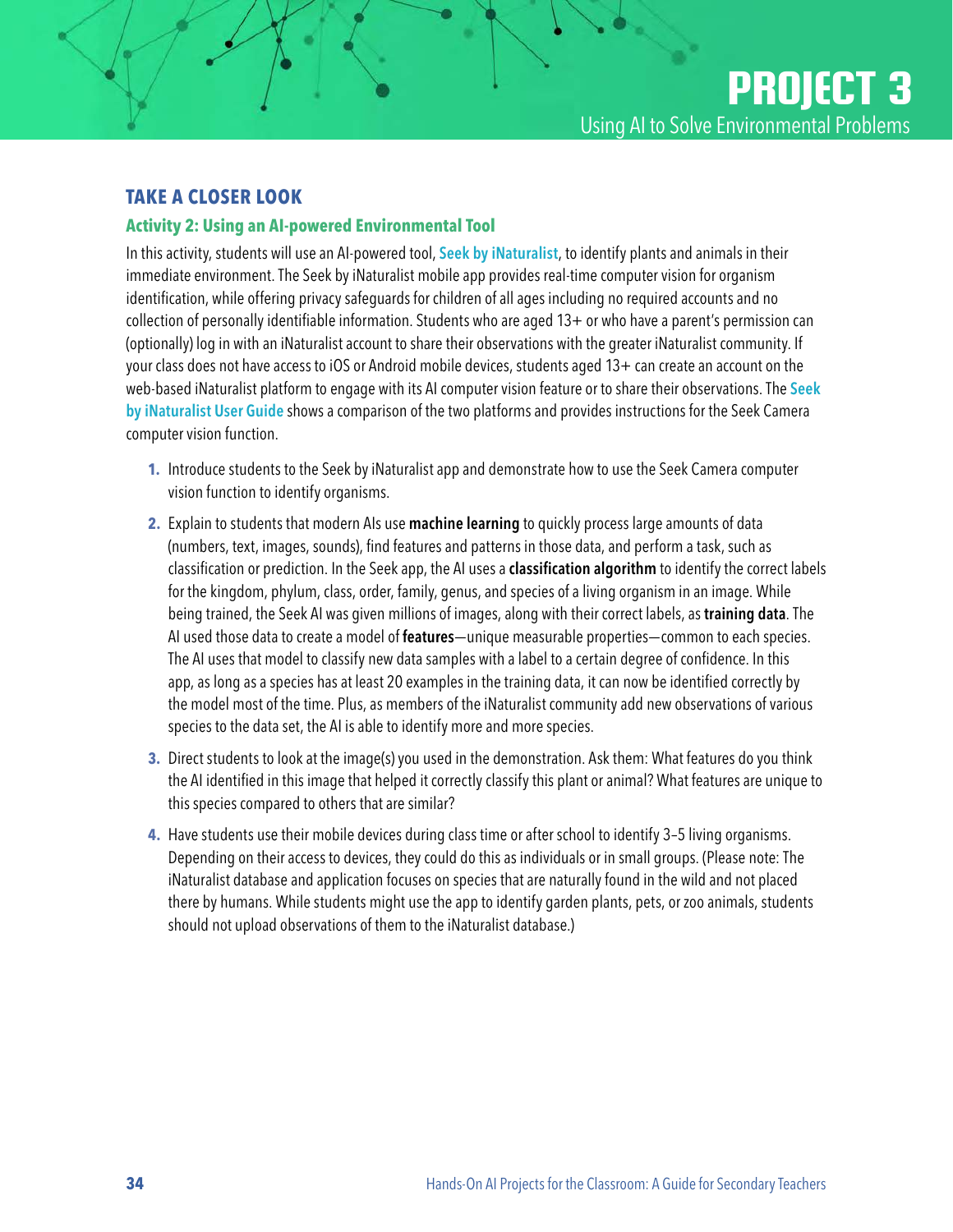- **5.** Conclude the activity with a class discussion about students' experiences using this AI tool.
	- What was your experience like using this AI-powered tool?
	- What kinds of organisms did you find? Was the app able to correctly identify each of your photos all the way to the species? Did it identify any incorrectly? Was it unable to identify any of the organisms in your images? Why do you think it was sometimes more accurate and sometimes less accurate?
	- What might be the benefit of having an application that can correctly identify thousands of species around the world? How could an application like this be used to address environmental or sustainability challenges?

#### **Activity 3: How AI Helps Solve Environmental Problems**

In this activity, students will take their inquiry into the capabilities of AI further as they look into an environmental AI project. In the process, students will learn more about how AI works and the types of problems AI may help solve.

- **1.** Have students work in groups of 2–4 to choose an environmental AI project to investigate. Students can choose from the projects listed below or explore projects listed by the [Oxford Initiative on AIxSDGs](http://www.aiforsdgs.org/all-projects), Google's [AI for Social Good](http://ai.google/social-good), or Microsoft's [AI for Earth](http://www.microsoft.com/en-us/ai/ai-for-earth). If your students encounter resources in various languages when using the [Oxford Initiative on AIxSDGs](http://www.aiforsdgs.org/all-projects), they can try translating these resources by inputting the URL for the resource into [Google translate](http://www.dummies.com/education/internet-basics/how-to-translate-a-website-with-google-translate/).
	- [Bat Detective](http://www.batdetective.org/beta/#!/classify): This classification project combines bat identifications made by human volunteers with machine learning to monitor bat populations. [Learn more](http://www.sciencedaily.com/releases/2018/03/180308142851.htm).
	- [Plant Village](http://plantvillage.psu.edu/): This program recognizes diseases in leaves and advises farmers about what steps to take to address them. [Learn more](http://www.nytimes.com/2018/10/21/business/from-agriculture-to-art-the-ai-wave-sweeps-in.html).
	- [Carbon Tracker](http://carbontracker.org): This project uses pollution data to predict which power plants will be profitable. [Learn more](http://www.nationalgeographic.com/environment/2019/07/artificial-intelligence-climate-change/#close).
	- [MILA's Visualizing Climate Change](https://mila.quebec/en/ai-society/visualizing-climate-change/): This project predicts how climate change might damage homes and other areas. [Learn more](https://www.nationalgeographic.com/environment/2019/07/artificial-intelligence-climate-change/#close).
- **2.** Direct students to use the articles and other resources provided and/or their own research to learn about the project they select. Groups should try to answer the following questions and prepare a 3–4 minute presentation for the class.
	- Briefly summarize the project. What is the problem that is being solved? How is AI technology part of the solution?
	- What makes the problem difficult for humans to solve without AI assistance?
	- How does the AI in the project work? Does it use machine learning? If so, what type of data was it trained on and/or does it process?
	- Is this AI technology being implemented in an ethical way? Are the data collected without harming anyone or anything? What do people do with the information from this AI project? How might people misuse information from this AI project?
	- Do you think that AI is an appropriate tool for solving this problem?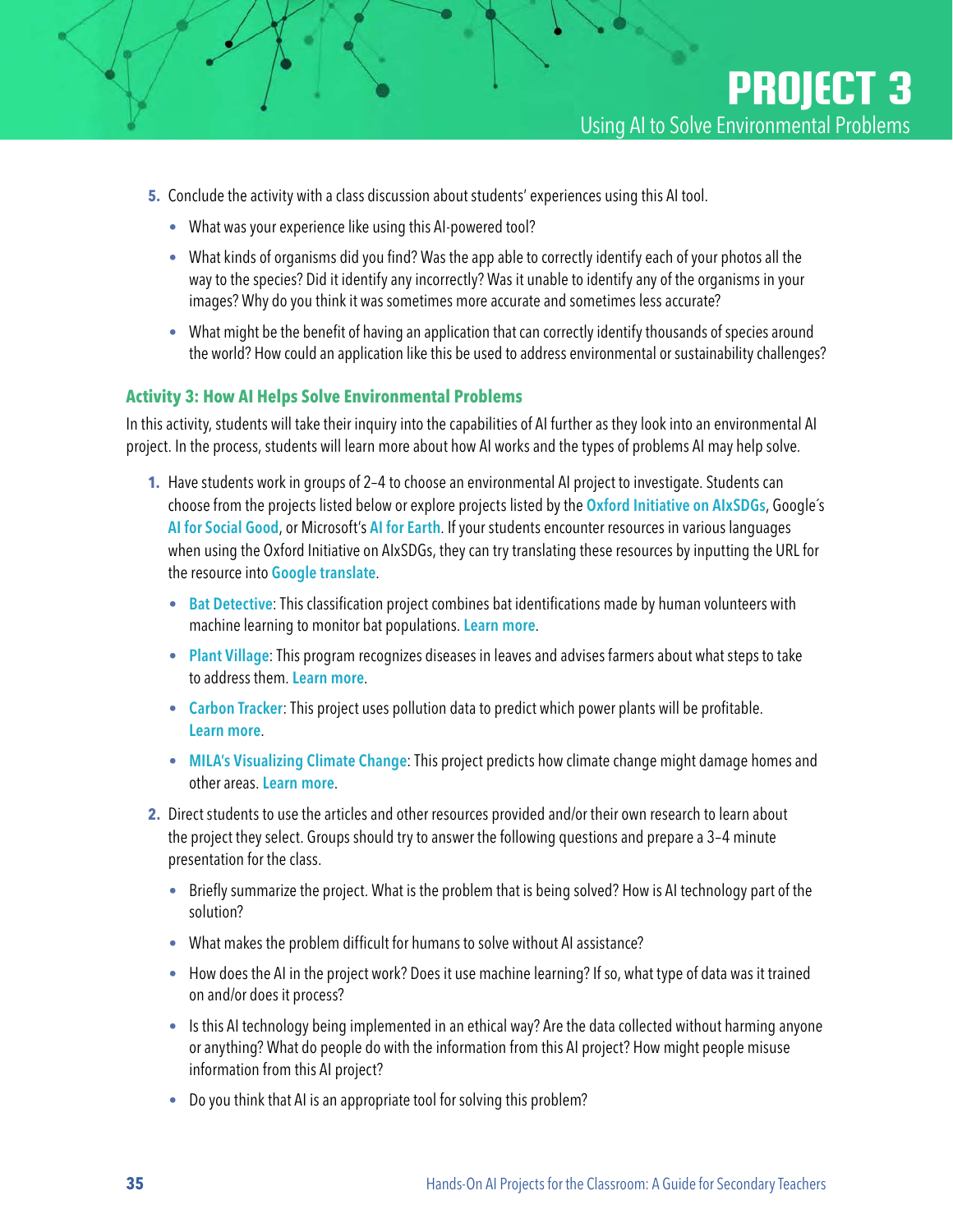- **3.** Have each student group present their findings. As they do, have their classmates write down new facts or ideas about what AI can do on sticky notes. Again, each sticky note should list only one fact or idea.
- **4.** Following the presentations, have students add any new sticky notes to the categories on the wall and briefly discuss the new AI capabilities or applications they discovered. Help students conclude that an AI's ability to outperform humans at tasks such as classification or prediction make it a useful technology in addressing many environmental and sustainability challenges.

#### **CULMINATING PERFORMANCES**

#### **Activity 4: Proposing an AI Solution to a Community Problem**

In this culminating performance, students will use a design thinking process to identify a way AI might be used to solve a real-world environmental problem. In addition to learning more about an environmental issue and potential uses of AI, students should also explore their own capacity for creating computational solutions to real world problems.

Divide students into groups of 2–4, then have them work through the 5 step design thinking process below.

- **1.** Empathize. In this step, students will ask: What are the environmental or sustainability problems I notice in my community? How do these problems affect the people around me? Students might find inspiration in the United Nations' list of [17 Sustainable Development Goals](http://www.un.org/sustainabledevelopment/sustainable-development-goals/). They should identify one specific local environmental or sustainability challenge to explore further. Have students research the issue. Suggest interviewing people in the community who are affected by the situation to understand the issue better.
- **2.** Define the problem. Students should synthesize their research and explain the problem in detail, including the ideal outcome of a solution that works.
- **3.** Ideate. Have students imagine how they might solve the problem using AI. When developing their solution, students should consider the following questions:
	- What makes the problem difficult for humans to solve without AI assistance?
	- How would the AI in the project work? Would it use machine learning? If so, what type of data will it be trained on and/or will it process?
	- How does the AI fit into the larger solution to the problem?
- **4.** Create a prototype. Have students create a multimedia artifact, such as an infographic, video, or slideshow, that includes diagrams or descriptions about how the AI would function in the proposed solution.
- **5.** Test. In this step, students will share their solution, garner feedback, and identify possible improvements. While multimedia products will be shared with classmates, ideally students would also be able to share their idea with the community members who would be most impacted by the problem and possible solution. Students should ask them for feedback and advice about their proposed solution.

Finally, before turning in their final product, students should have time to consider the feedback, make revisions to their prototype, and think about whether they feel it would be worthwhile to take their project further (through work in the current course or through other means).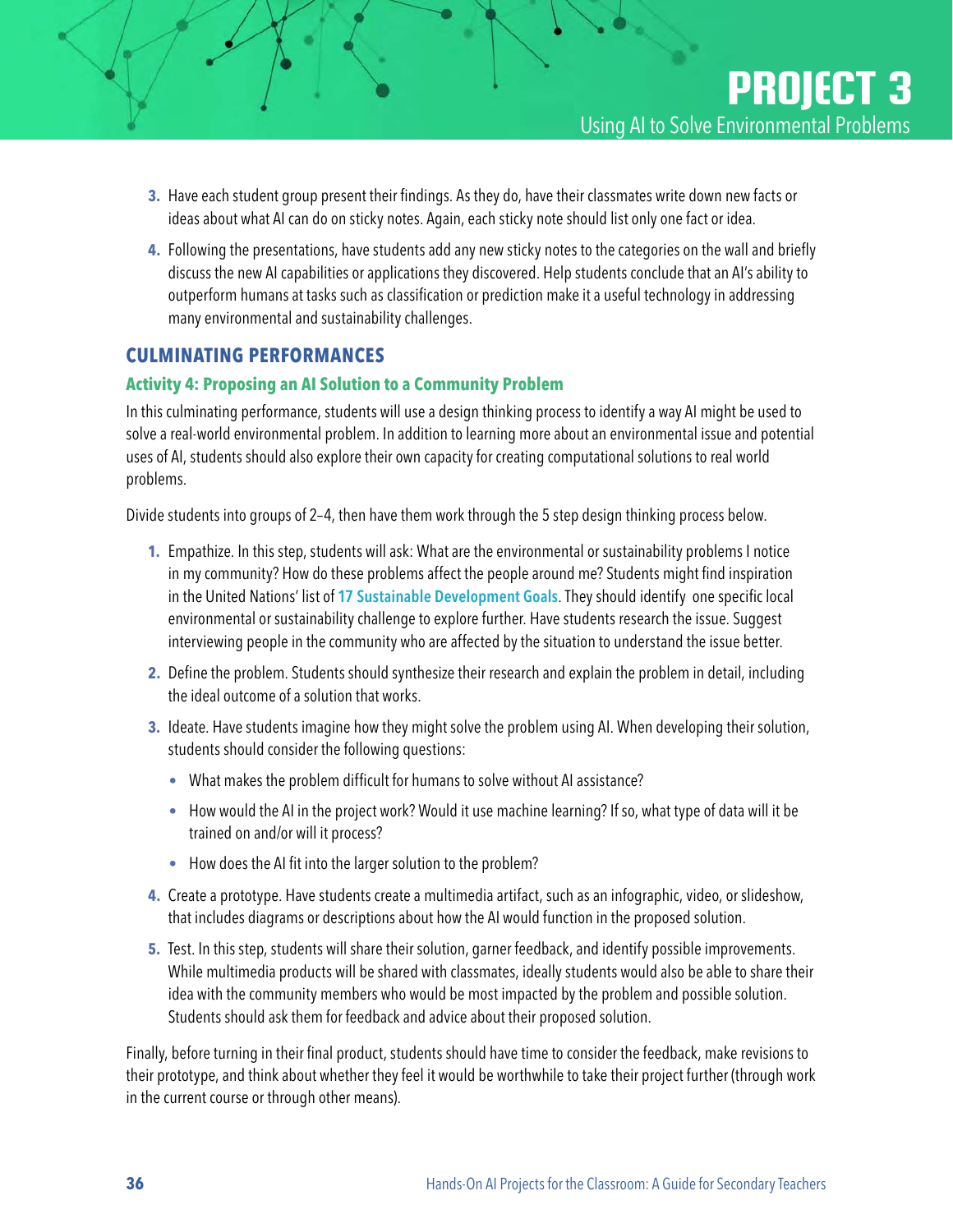#### <span id="page-36-0"></span>**Activity 5: Reflect**

In this activity, students should discuss the following questions to reflect on their learning and consider the societal impact of using AI technologies to solve environmental problems:

- In what way do you think including an AI technology in your solution changed the way you approached solving the problem you identified?
- What ethical questions should a company or organization consider before trying to implement the solution you described? What unintended consequences might your solution cause?
- How do you think AI technologies will create and improve solutions to environmental and sustainability challenges?

### **Extensions**

Here are three ways to expand students' exploration of AI and machine learning to solve real-world problems.

- **1.** Students with computer science skills may want to create a working prototype of the AI-powered solution they imagined in their culminating performance. Students can use a tool like [Teachable Machine](http://teachablemachine.withgoogle.com) or Machine [Learning for Kids](http://machinelearningforkids.co.uk) to train and test a model that could be integrated into a program or app.
- **2.** [Wildlife.ai](http://www.wildlife.ai) is a charitable organization that uses AI to promote conservation and prevent extinction. Students can learn more about these real-world applications of AI on their website. Students can further extend their learning through a Machine Learning for Kids project that Wildlife.ai has developed called "Kiwi or Stoat." In this project, students train a machine learning model to distinguish between images of kiwis and stoats in the wild, then implement it in a Scratch program to successfully classify new images. Directions for the "Kiwi or Stoat" project can be found on the [Machine Learning for Kids](http://machinelearningforkids.co.uk/#!/worksheets) website.
- **3.** [Zooniverse](http://www.zooniverse.org) asks citizen scientists to participate in research projects by identifying objects in images. The projects range from penguin conservation to identifying spiral galaxies from telescope data. Students can explore citizen science projects that use volunteers' input to train AI, such as Gravity Spy, Supernova Hunter´s Project, or Galaxy Zoo projects, without creating an account, or they can participate in projects with an account.

I would use this project in my science class because it provides students with a meaningful opportunity to identify and develop potential solutions to real world problems that are significant to their community. It would be great for introducing students to scientific taxonomy and utilizing the engineering process.

— Jennifer Smith, Teacher, Monticello Middle School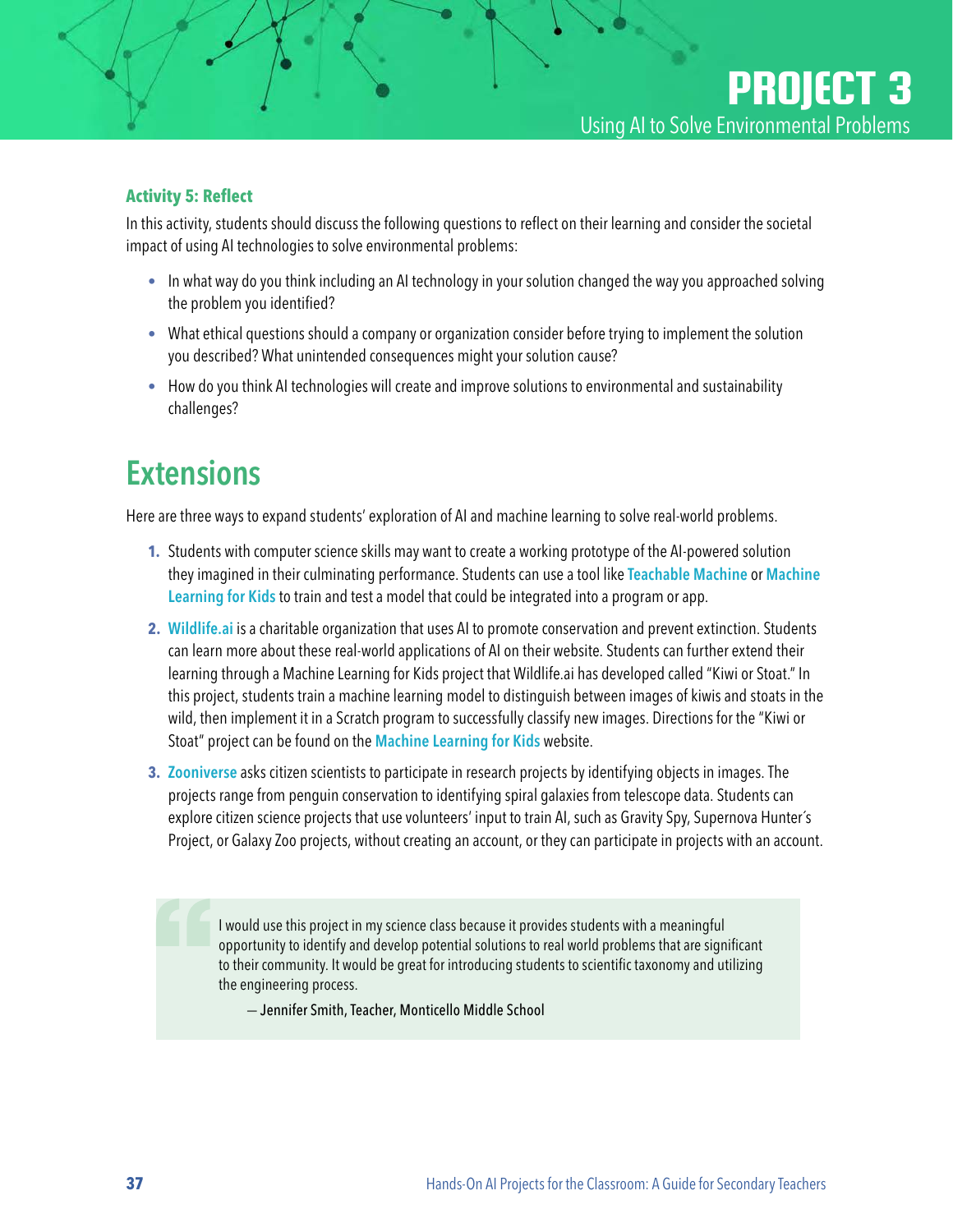

<span id="page-37-0"></span>

In late 2018, employees at Amazon, Google, and Microsoft protested their companies' willingness to bid on contracts to provide AI and cloud computing services to the [Department of Defense](http://www.vox.com/technology/2018/10/18/17989482/google-amazon-employee-ethics-contracts). These protests raised issues related to the role of ethics in the development of new technologies—AI in this case. But concerns about ethics and developing technologies are not new and definitely not confined to AI. For instance, during the early nineteenth century the Luddites destroyed textile machinery to save jobs. In the mid twentieth century, Isaac Asimov explored issues related to ethics and robotics. He suggested a framework for the behavior of those robots that had some autonomy.

### Project Overview

In this project, students will begin their exploration of ethics and technology by researching the attributes of an ethical business; learn about Asimov's Laws for Robotics; explore the need for similar work in the field of AI today; and develop four original laws for AI.

> I'm excited about this project because it effectively connects literature, computational thinking, computer science principles and ethics together in a turnkey lesson plan. I would use this in my Language Arts class because students need to develop an awareness of the ethical issues surrounding the development of the ubiquitous technologies they use on a daily basis.

— Pam Amendola, English Language Arts Teacher, Dawson County High School

#### **SUBJECT**

#### **ESTIMATED DURATION**

English language arts

5–6 hours

#### **TARGET GRADES**

6–12

#### **VOCABULARY**

artificial intelligence artificially intelligent robot (AI robot) autonomy

ethical robot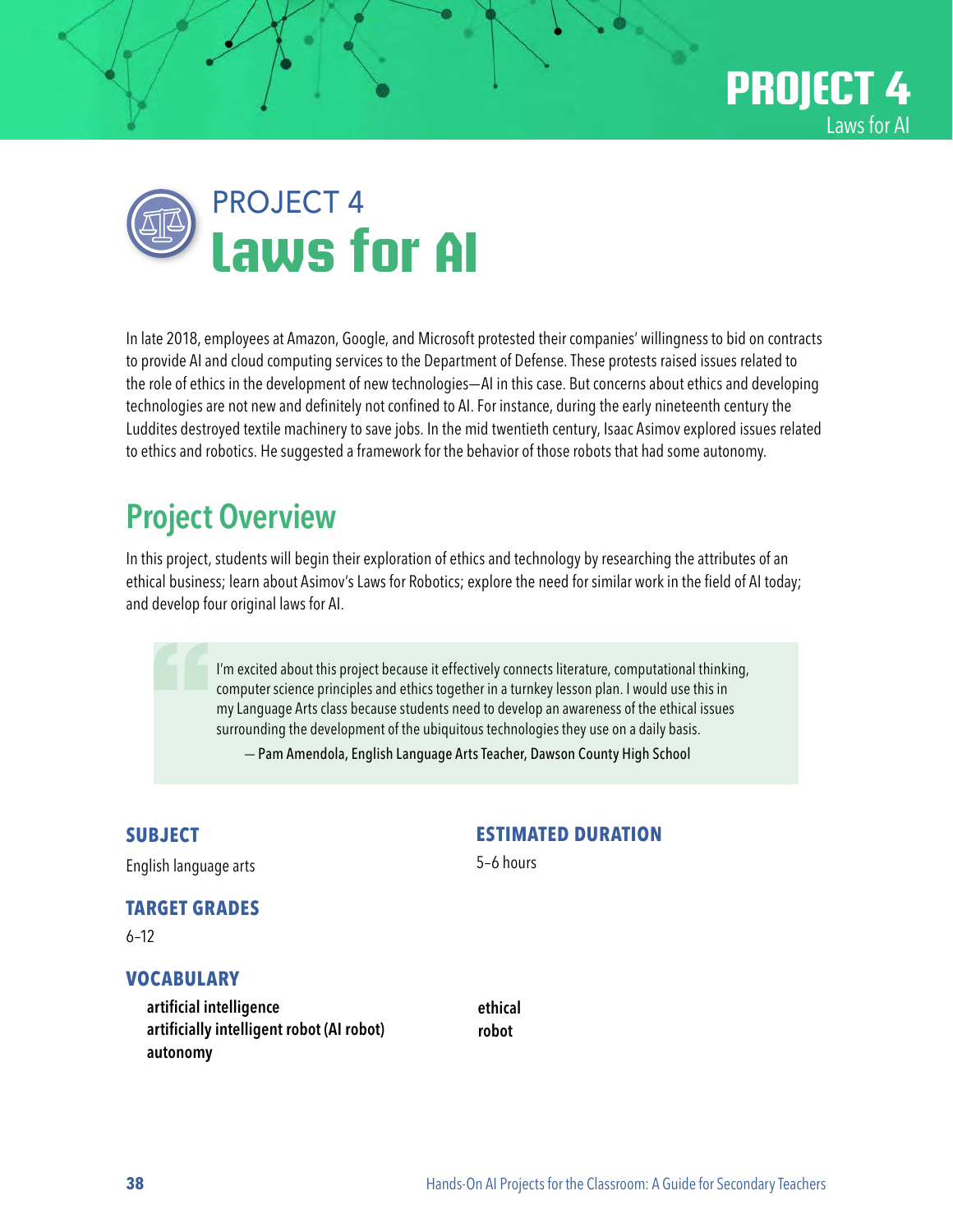

#### **OBJECTIVES**

At the end of this project, students will be able to:

- Explain how Asimov's Laws for Robots impact the portrayal of AI in the story "Runaround."
- Describe topics related to ethics and technology.
- Develop and justify four laws for AI.

#### **STANDARDS**

#### **ISTE Standards for Students**

#### 2. Digital Citizen

b. Students engage in positive, safe, legal and ethical behavior when using technology, including social interactions online or when using networked devices.

#### 3. Knowledge Constructor

d. Students build knowledge by actively exploring real-world issues and problems, developing ideas and theories, and pursuing answers and solutions.

#### 6. Creative Communicator

c. Students communicate complex ideas clearly and effectively by creating or using a variety of digital objects such as visualizations, models or simulations.

#### **ISTE Computational Thinking Competencies**

#### 2. Equity Leader

- b. Construct and implement culturally relevant learning activities that address a diverse range of ethical, social and cultural perspectives on computing and highlight computing achievements from diverse role models and teams.
- d. Communicate with students, parents and leaders about the impacts of computing in our world and across diverse roles and professional life, and why these skills are essential for all students.

#### 4. Creativity & Design

c. Guide students on the importance of diverse perspectives and human-centered design in developing computational artifacts with broad accessibility and usability.

#### **AI4K12 Five Big Ideas in AI**

#### 5. Societal Impact

AI can impact society in both positive and negative ways.

#### **Common Core State Standards for English Language Arts**

CCSS.ELA-LITERACY.RL.6.2 through 12.2: Determine a theme or central idea of a text and how it is conveyed through particular details; provide a summary of the text distinct from personal opinions or judgments.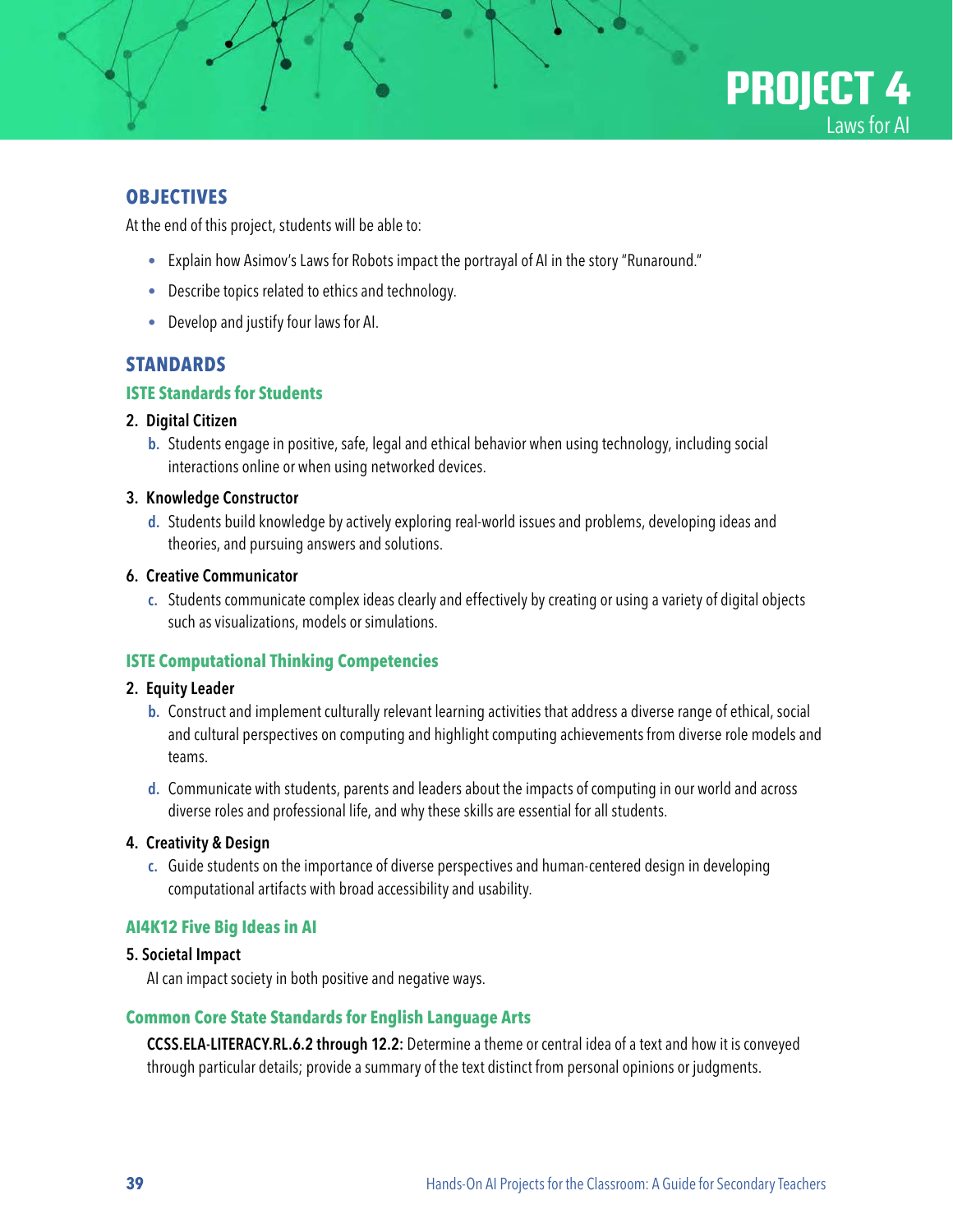

<span id="page-39-0"></span>CCSS.ELA-LITERACY.W.6.2 through 12.2: Write informative/explanatory texts to examine and convey complex ideas, concepts, and information clearly and accurately through the effective selection, organization, and analysis of content.

CCSS.ELA-LITERACY.CCRA.W.7: Conduct short as well as more sustained research projects based on focused questions, demonstrating understanding of the subject under investigation.

### Preparation

#### **MATERIALS**

- Class set of Isaac Asimov's short story "Runaround."
- Computer(s) or tablet(s) with internet connection for accessing tools and resources online.

#### **SUPPORTING RESOURCES FOR EDUCATORS**

- Article: "[After 75 years, Isaac Asimov's Three Laws of Robotics need updating](http://theconversation.com/after-75-years-isaac-asimovs-three-laws-of-robotics-need-updating-74501)"
- Curriculum: [An Ethics of Artificial Intelligence Curriculum for Middle School Students](http://docs.google.com/document/d/1e9wx9oBg7CR0s5O7YnYHVmX7H7pnITfoDxNdrSGkp60/edit#heading=h.ictx1ljsx0z4).
- Article: "[Artificial Intelligence and Ethics](http://harvardmagazine.com/2019/01/artificial-intelligence-limitations)"
- Article: "[Beyond Asimov: how to plan for ethical robots](http://theconversation.com/beyond-asimov-how-to-plan-for-ethical-robots-59725)"
- Article: "[Do We Need Asimov's Laws?](http://www.technologyreview.com/s/527336/do-we-need-asimovs-laws/)"
- Article: "[Elon Musk says AI development should be better regulated, even at Tesla](http://www.theverge.com/2020/2/18/21142489/elon-musk-ai-regulation-tweets-open-ai-tesla-spacex-twitter)"
- Article: "[Ethical Concerns of AI](http://www.forbes.com/sites/cognitiveworld/2020/12/29/ethical-concerns-of-ai/#738385b423a8)"
- Article: "[How tech employees are pushing Silicon Valley to put ethics before profit](http://www.vox.com/technology/2018/10/18/17989482/google-amazon-employee-ethics-contracts)"
- Article: "[It's time to address artificial intelligence's ethical problems](http://www.wired.co.uk/article/artificial-intelligence-ethical-framework)"
- Article: "[Teaching Kids the Ethics of Artificial Intelligence](http://www.wgbh.org/news/science-and-technology/2019/07/31/teaching-kids-the-ethics-of-artificial-intelligence)"
- Article: "[The Ethics of Artificial Intelligence](http://intelligence.org/files/EthicsofAI.pdf)"
- Article: "[Top 9 ethical issues in Artificial Intelligence](http://www.weforum.org/agenda/2016/10/top-10-ethical-issues-in-artificial-intelligence)"
- Article: "[Who's to blame when artificial intelligence systems go wrong?](http://theconversation.com/whos-to-blame-when-artificial-intelligence-systems-go-wrong-45771)"
- Article: "[Duplex shows Google failing at ethical and creative AI design](http://techcrunch.com/2018/05/10/duplex-shows-google-failing-at-ethical-and-creative-ai-design/)"

#### **ADVANCED PREPARATION**

- Read the short story "Runaround."
- Familiarize yourself with background information about why Isaac Asimov wrote the Three Laws of Robotics, and ethical concerns related to robotics and AI, by reading the articles listed in the supporting resources or conducting research on your own. Decide if you want to share any of the article links with students and if so, which ones.
- Preview the video "[What Does 'Ethical' Mean to You?](http://www.youtube.com/watch?v=8fjy9HRanh8)"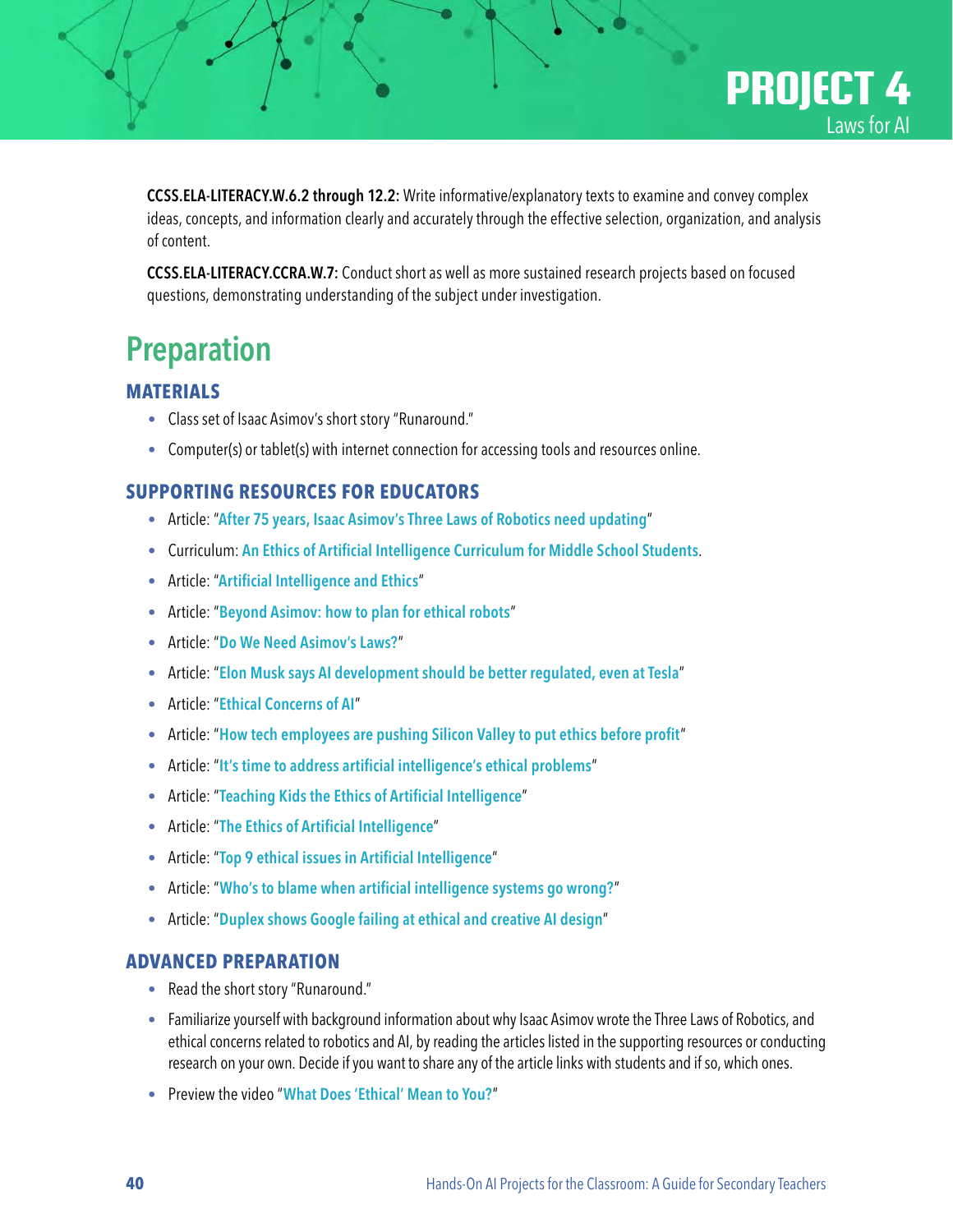### <span id="page-40-0"></span>**Instructions**

#### **GETTING STARTED**

#### **Activity 1. Discussion and Rapid Research**

In this activity, students will participate in a discussion of what it means for individuals and businesses to behave ethically. They will complete a rapid research exercise to learn about businesses that are considered to be ethical.

**1.** Most students have a strong sense of fair play. How do they react when they believe they've been treated unfairly? What does it mean to behave ethically? Show students the video clip, "What Does 'Ethical' Mean to [You?](http://youtube.com/watch?v=8fjy9HRanh8&feature=youtu.be)" Ask students to think about the question posed in the video. How would they answer? Volunteers may share their responses.

**PROJECT 4**

Laws for AI

- **2.** Ask students if they are aware of businesses or organizations that identify as being ethical. Can they name a business that is thought of as being ethical? Refer students to the [2020 World's Most Ethical Companies](http://www.worldsmostethicalcompanies.com/honorees/?__hstc=222959556.ea12d093d37cb1f431182cb9fc8463aa.1584656409226.1584656409226.1584656409226.1&__hssc=222959556.1.1584656409227&__hsfp=1829511250)  [Honoree List](http://www.worldsmostethicalcompanies.com/honorees/?__hstc=222959556.ea12d093d37cb1f431182cb9fc8463aa.1584656409226.1584656409226.1584656409226.1&__hssc=222959556.1.1584656409227&__hsfp=1829511250). Ask students to form pairs, select one business from the list (monitor selections so each business is chosen just once), and then do a quick research activity to learn why that business is considered ethical, what it is doing well, and where it can improve. Student pairs will then create a one-page document that names the business and provides the information listed in the previous sentence. Post the documents in an online class space or in the classroom for students to read and review.
- **3.** Explain to students that in the remaining activities in this project they will be exploring topics related to ethics and technology. Mention that innovations in science and technology dating back 500 years or more have caused dramatic changes in people's lives. Many of these changes are to our benefit, but that's not always the case. It's important to think carefully not just about advancements that can and are being made in technologies, but also about the positive and negative impacts these technologies will have on our world. This project helps students become aware of ethical considerations related to new and existing technologies.

#### **TAKE A CLOSER LOOK**

#### **Activity 2: Asimov's Laws for Robotics**

In this activity, students will learn about Isaac Asimov's Three Laws of Robotics: what they are, why he developed them, and how he applied them in his writing.

**1.** Begin this activity by drawing a Venn diagram. Label one circle "Robots" and the other circle "Artificial Intelligence;" label the intersection "AI robots." Introduce students to the concept of artificial intelligence, explaining what AI is and that people across all fields are using AI to power decision making, problem solving, and automation. Supporting resources can be found in Appendix A: Unpacking Artificial Intelligence. Then, in the Venn diagram, have the class brainstorm a list of robots, both AI and non-AI, and place them in the correct spot in the Venn diagram. Examples of artificially intelligent robots (AI robots) include warehouse robots that navigate the warehouse, some delivery drones, or self-driving cars. Help students to understand that AI robots are able to make **autonomous** decisions.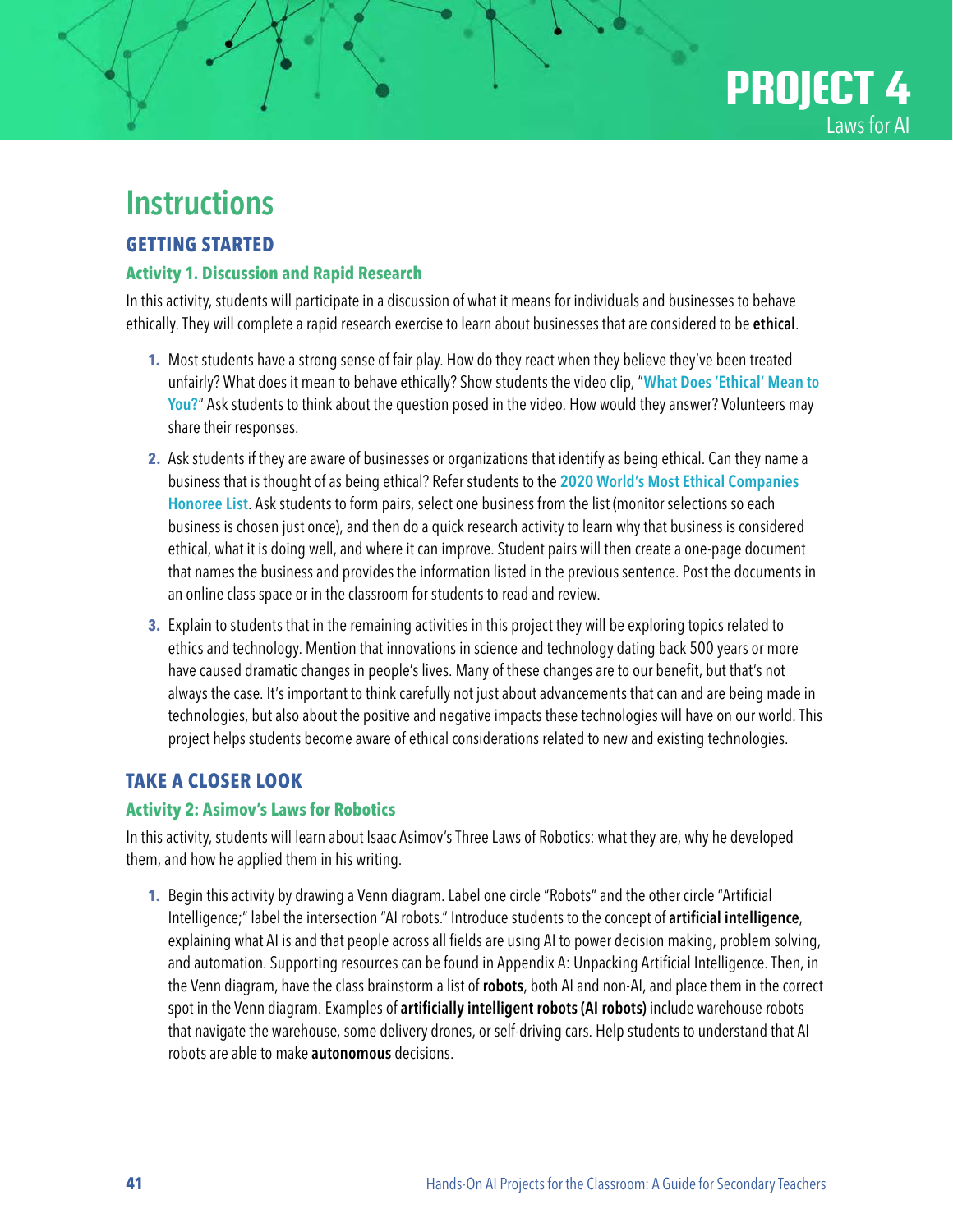

- **2.** To lay the groundwork for why Asimov developed the Three Laws of Robotics, watch the video clip "Isaac [Asimov: The Three Laws of Robotics.](https://www.youtube.com/watch?v=AWJJnQybZlk)" Ask students why Asimov thought the laws were necessary. Help them understand that while Asimov didn't intentionally set out to create laws for robots, what he wrote did provide a framework for the behavior of those robots with autonomy within his fiction. This is also a good time to point out that although AI isn't specifically mentioned in science fiction stories like those written by Asimov, the robots described often have a great deal of autonomy, demonstrating AI. As students discussed in the Venn diagram activity, in real life some—but not all—robots are AI robots, but even the AI robots that do exist do not have the high level of autonomy typically found in science fiction.
- **3.** Read Isaac Asimov's short story "Runaround." Then hold a class discussion that explores the following key areas:
	- Discuss how the three original Laws of Robotics were incorporated into the story and drove the story's plot.
	- Mention that later, when Asimov expanded his stories to include fully autonomous robots that were responsible for governments and civilizations, he developed what he called the Zeroth Law of Robotics, which stated, "A robot may not harm humanity, or through inaction allow humanity to come to harm." Ask students: Why do you think Asimov thought this was important to add? What is an example of how, in the absence of this law, a robot might allow humanity to come to harm through inaction?
	- Ask students to consider how literature influences readers' views of the world around them. Bring up the following additional questions: Does science fiction always accurately describe the current capabilities of various technologies? How is technology actually impacting our lives? Do we need laws today that would create a framework for how AI is developed and used? Why or why not?

#### **Activity 3: AI's Impact on Daily Life**

In this activity, students will research real-life examples of some impacts AI is having on society.

- **1.** Review students' responses from the previous activity to this question: What kinds of impacts is AI having on our society today? Have students work with 1 or 2 classmates to find 3–4 examples of ways that AI is changing our world.
- **2.** Have students share the examples they find with the whole class. Ask them the following questions:
	- Do these impacts improve people's lives, or make them more difficult? Explain your thinking.
	- Which of your examples could be considered ethical uses of AI? Did these examples show use by individuals? Students? Educators? Companies? Governments? Other groups?
	- Did you find examples of unethical uses of AI? Did these examples show use by individuals? Students? Educators? Companies? Government? Other groups?
	- How can individuals, companies, and other groups be encouraged to always use AI ethically?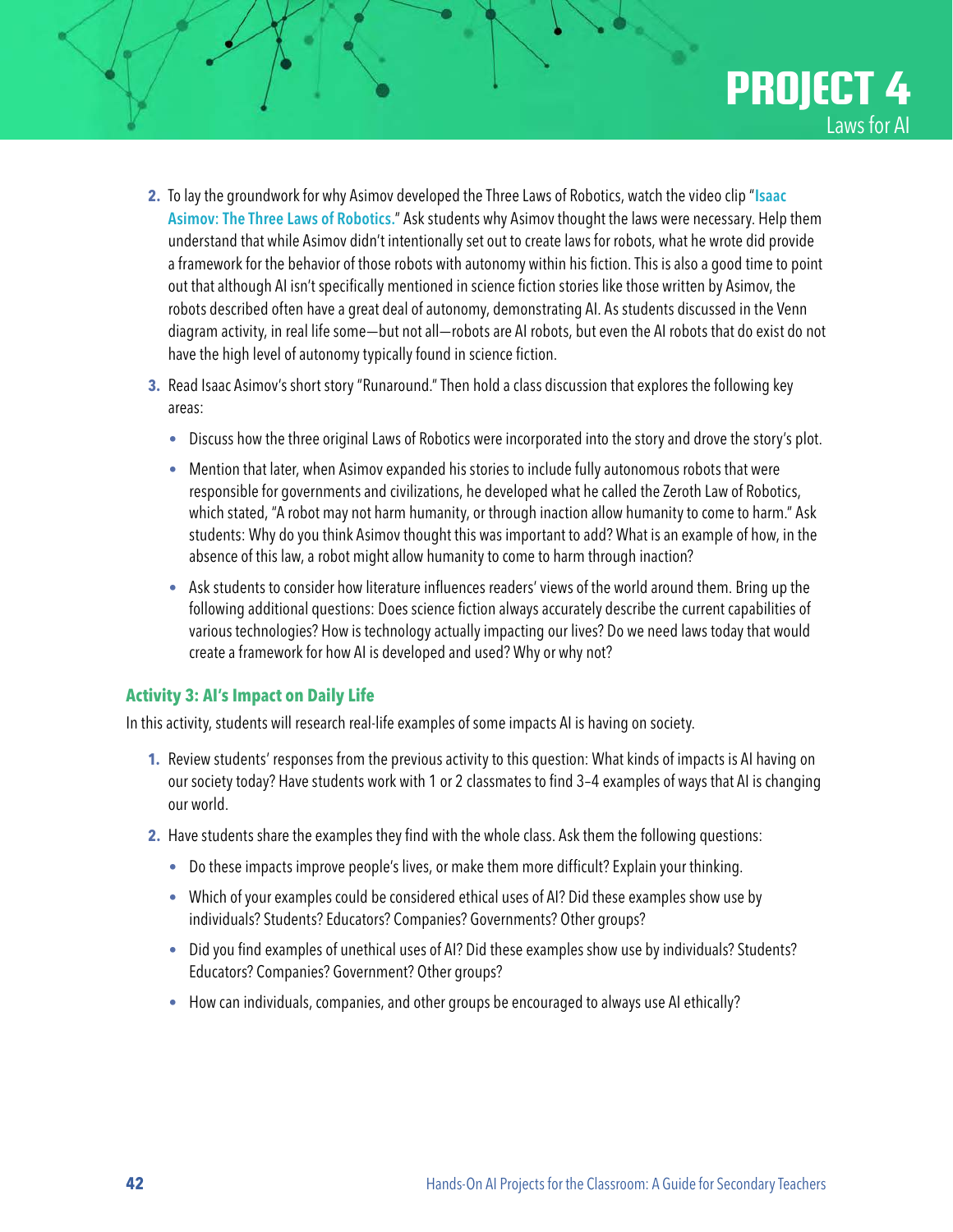

#### **Activity 4: Laying the Groundwork for Laws for AI**

In this activity, students will consider what would need to be included if Laws for AI were written.

- **1.** Review Asimov's Laws of Robotics and why they were written. Revisit the class discussion during Activity 2, when students first considered if laws for AI are needed. Ask students if the work they did in Activity 3 changed or confirmed their thinking about the need for laws for AI, and why?
- **2.** Students should form teams of 3–4 and brainstorm ideas that laws for AI would need to address, based on the [AI4K12 Five Big Ideas in AI](https://github.com/touretzkyds/ai4k12/raw/master/documents/AI4K12_Five_Big_Ideas_Poster.pdf).
- **3.** Have students share their ideas.

#### **CULMINATING PERFORMANCES**

#### **Activity 5: Laws for AI**

For the culminating performance, students will apply their thinking about ethical uses of AI and robotics as they write an expository piece about their own laws for AI.

- **1.** Working in teams of 3–4, have each small group identify 4 issues from their discussion during Activity 4 that they think are most important to address in laws for AI. Give teams time to write a law for each issue and to develop a one-paragraph written rationale for each law. When students are satisfied with their work, they may create a digital poster of their laws using a tool like [Google Drawi](https://docs.google.com/drawings/)ng, [Google Slides](https://www.google.com/slides/about/), [Easel.ly](https://www.easel.ly/), [ThingLink](https://www.thinglink.com/ ), or something similar. Challenge them to devise a way to hyperlink the one-paragraph rationales to each individual law.
- **2.** Have each team present its laws to the class.

#### **Activity 6: Reflect**

In this activity, students will discuss the following questions to reflect on their learning and consider the societal impact of using AI:

- What did you learn about ethical and unethical uses of AI?
- What kinds of issues do AI developers need to consider when developing new AI?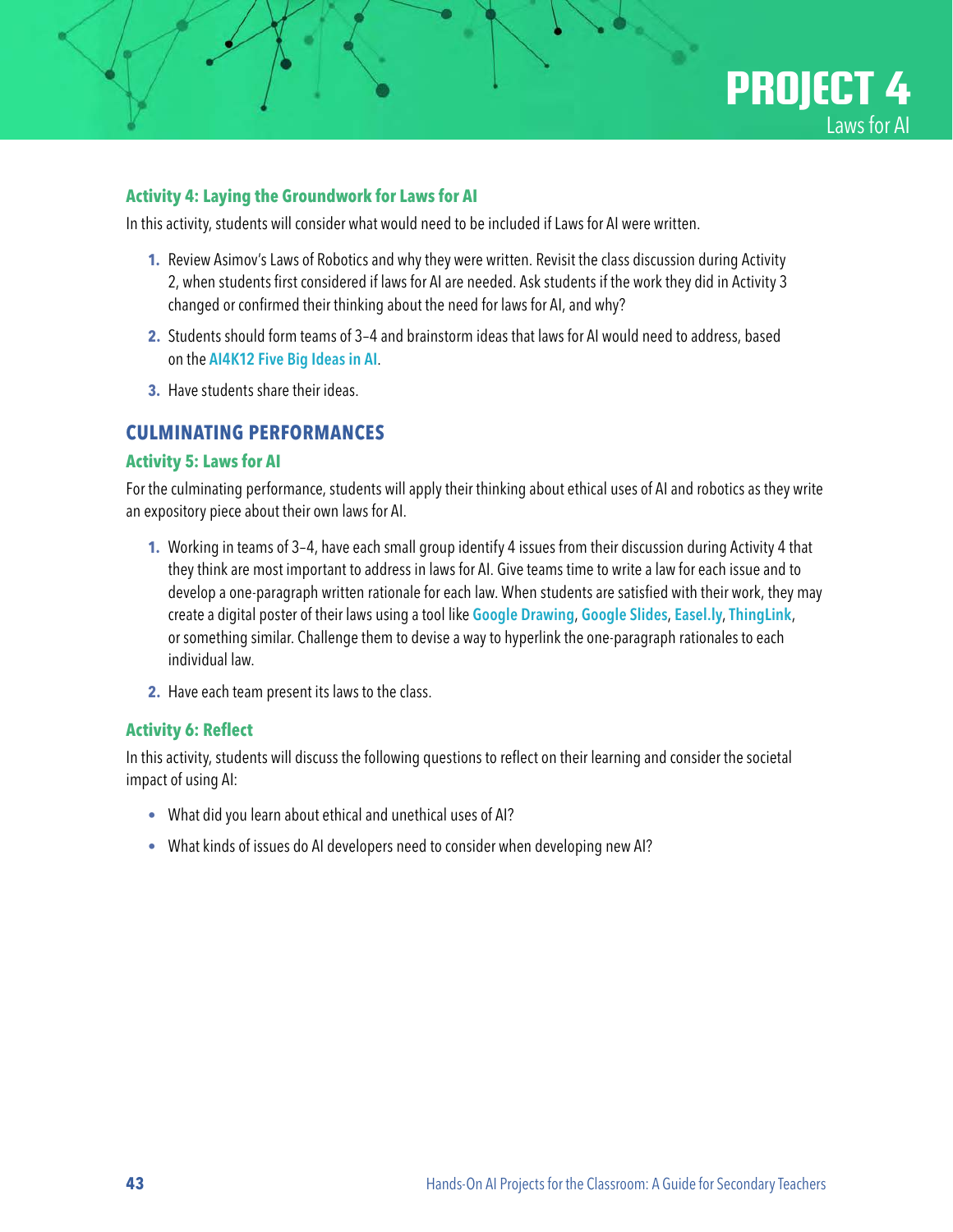

### <span id="page-43-0"></span>**Extensions**

Following are three ways to expand students' exploration of ethics and AI:

- **1.** Remind students that Isaac Asimov used his Laws of Robotics to create plots for stories he wrote. Ask them to consider how they could use the laws of AI they created in their groups to develop a plot for a 2,500 word short story based on either an ethical or unethical use of AI. Have students work individually to write their short stories.
- **2.** Explain to students that a scenario is a description of a series of events that may be real or imagined. These events usually focus on topics people care about deeply. Scenarios are typically used to help people reflect on how they would deal with the situation described. Remind students of the examples of ethical and unethical use of AI they found during Activity 3. Tell them they have an opportunity to develop 1–2 scenarios about ethical or unethical uses of AI that will be used to help other students think about important ethical questions. If your students need more concrete examples of what a scenario might look like, refer to the article "Top 9 ethical issues in artificial intelligence" listed above in Supporting Resources to create one or more sample scenarios. Have students develop 1–2 scenarios of 500 words each.
- **3.** In this project students focused primarily on laws that protect humans from AI. Flip the conversation and ask students what might happen if humans intentionally sabotaged an AI? News stories about people jumping in front of a self-driving car to test its reflexes, feeding disinformation into a neural network to skew its results, or physically damaging AI-powered robots are becoming more common. It is unclear right now how these actions might negatively impact the effects of AI on our society or even our own mental health. Have students consider current events about incidents of this type and write a Public Service Announcement about a new law for AI that addresses how human misbehavior toward AI might lead to negative outcomes.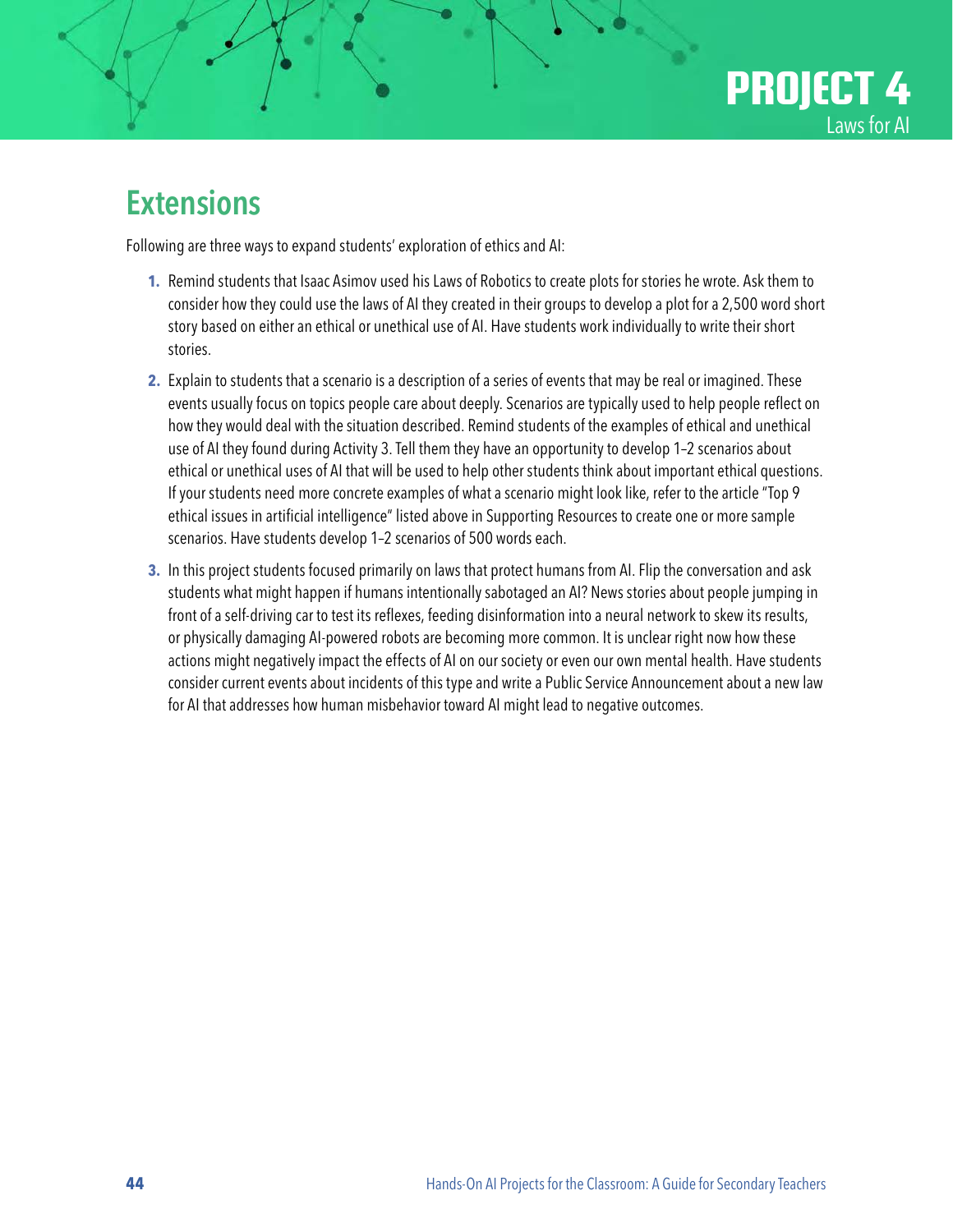## <span id="page-44-0"></span>**Glossary**

artificial intelligence (AI): the science and engineering of creating computer programs that can imitate human intelligence.

artificially intelligent robot (AI robot): a robot that is able to use sensors to collect information and make autonomous decisions about how to complete a task even in a changing environment.

autonomy: the capacity to act independently or without external control.

bot: an AI agent that can interact with computer systems or users.

chatbot: a software program that simulates conversation with a human.

classification algorithms: a method of categorizing data into classes based on common features.

conversational agent: an AI software agent designed to have a natural dialogue with a user.

deepfake: a video created with artificial intelligence software that looks authentic but actually manipulates the face and/or voice of a person.

disinformation: incorrect information intentionally shared to mislead.

ethical: morally right.

extract: identify or separate out.

feature: unique measurable property.

generative adversarial network (GAN): a machine learning framework in which two neural networks are set against each other in order to produce new content. machine learning (ML): a subset of AI involving the study of algorithms and models that machines use to perform a task without explicit instructions.

misinformation: incorrect information that is shared in the belief that it is true.

natural language processing (NLP): the AI technology used to understand and interact with human language.

robot: a machine that is able to perform complex tasks automatically.

sensor: a device that allows a machine to perceive the natural world.

training data: examples used to teach a machine learning model.

virtual assistant: an AI software agent that performs specific tasks based on a user's commands or questions.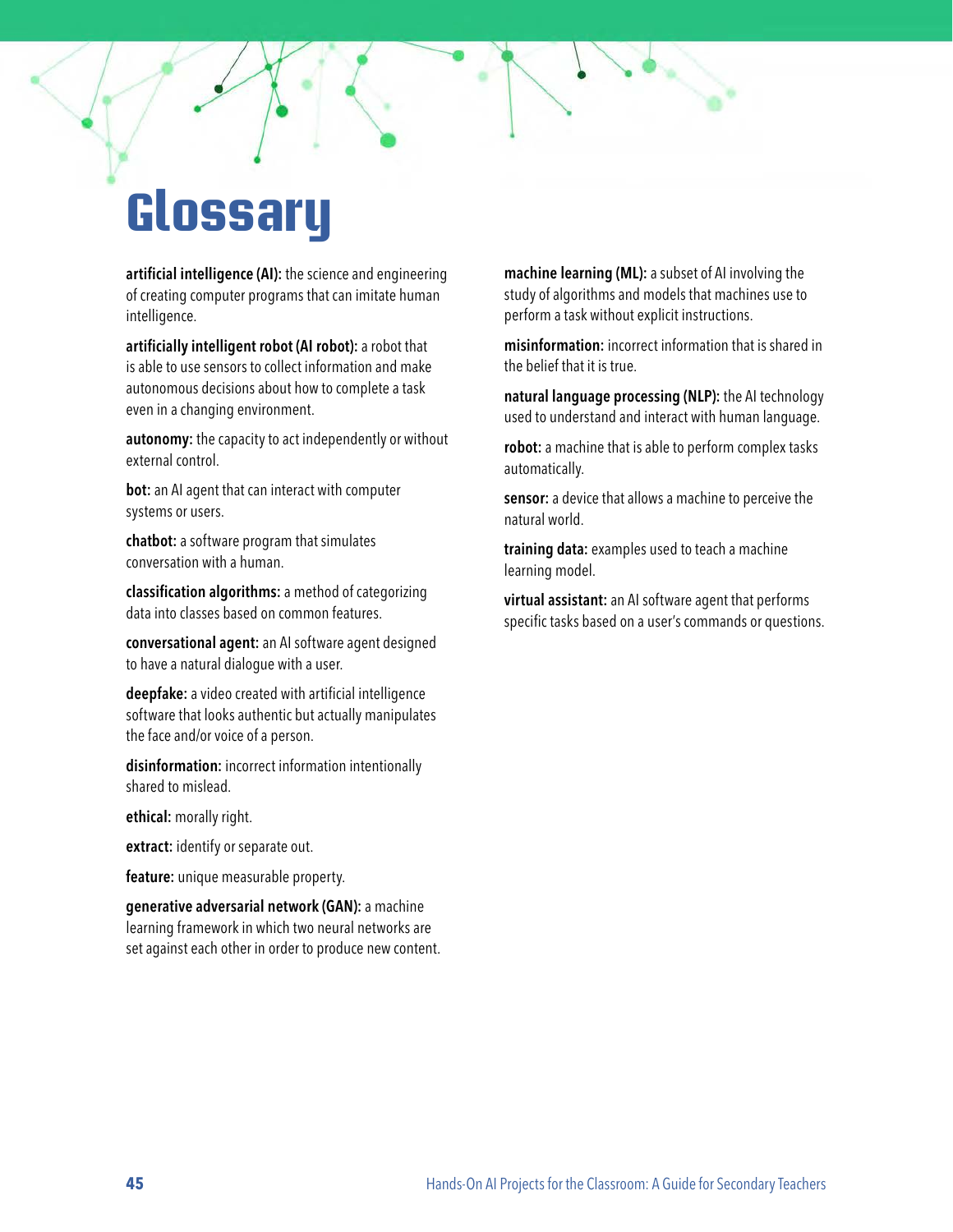## <span id="page-45-0"></span>APPENDIX A **Unpacking Artificial Intelligence**

This section provides basic explanations of fundamental AI concepts referenced in the *Hands-On AI Projects for the Classroom* series of guides, along with resources for supporting instruction.

### What Is AI?

According to John McCarthy, who first coined the term, artificial intelligence is "the science and engineering of making intelligent machines, especially intelligent computer programs" (McCarthy, 2007). A technology powered by AI is capable of such things as using sensors to meaningfully perceive the world around it, of analyzing and organizing the data it perceives, and of autonomously using those data to make predictions and decisions.

AI technologies are sometimes classified as narrow and general AI. Narrow AI makes decisions about a specialized task, sometimes even based on a specific dataset of preprogrammed actions. The DeepBlue chess program that beat a human world champion in 1996, Apple's Siri, and self-driving cars are all examples of narrow AI. In contrast, general AI could hypothetically learn and adapt to perform any task and solve any problem that a human being can. General AI does not currently exist, but there are many examples of it in fiction, such as "WallE" and Baymax from "Big Hero 6."

#### **Learn More**

Video: "[What is AI \(or Machine Learning\)?](www.youtube.com/watch?v=mJeNghZXtMo&feature=youtu.be)"

Video: "[What's intelligent about artificial intelligence](www.youtube.com/watch?v=xR6j9TLZdAw)"

Article: "[What Is Artificial Intelligence?](jmc.stanford.edu/articles/whatisai/whatisai.pdf)" by John McCarthy

Curriculum: "[AI4ALL's Open Learning Curriculum](https://ai-4-all.org/open-learning/)." This free curriculum provides activities to teach students what AI is, what types of AI exist, and how to identify AI in the world around them.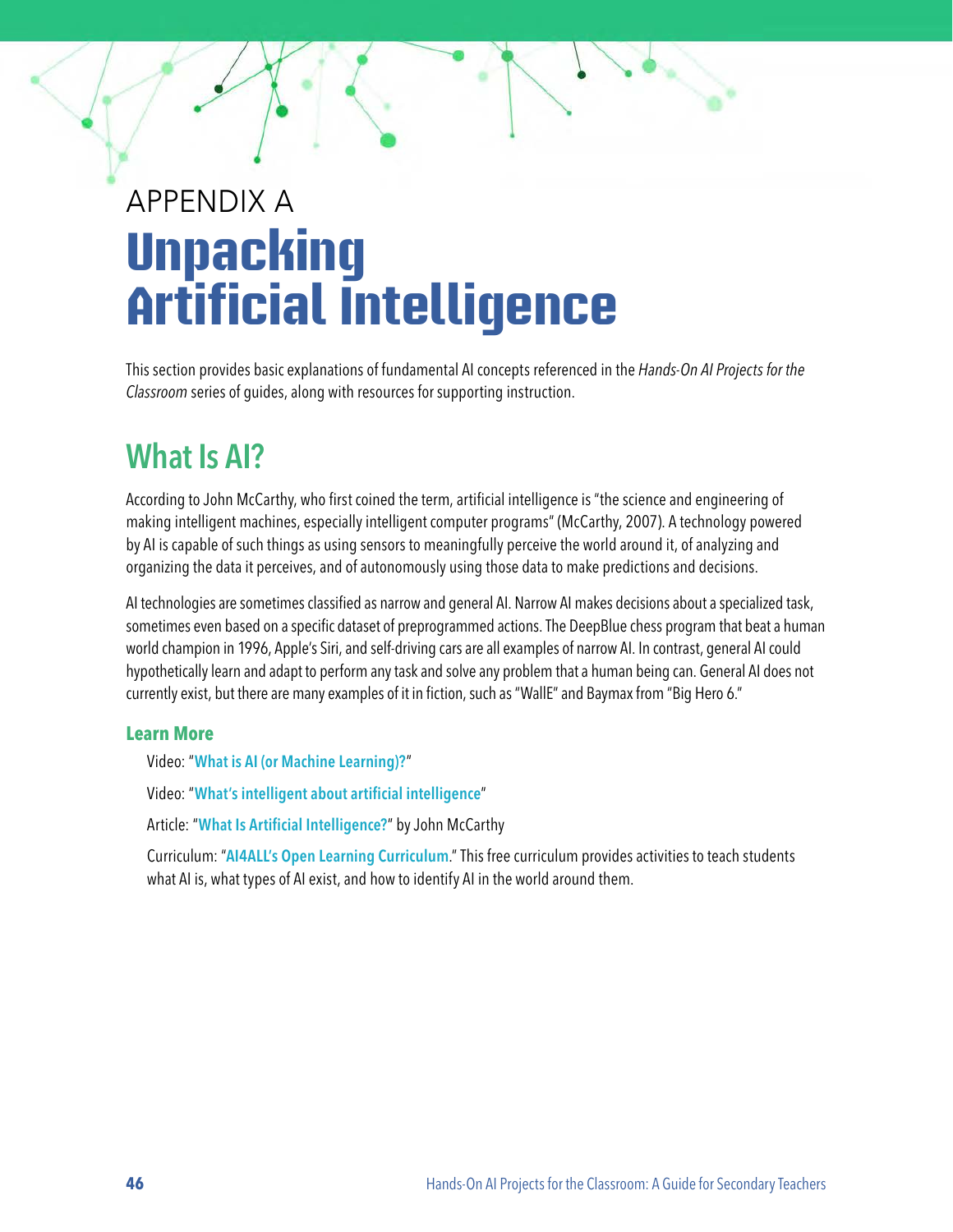### <span id="page-46-0"></span>How Do I Know If a Robot or Other Technology Has Artificial Intelligence?

Some robots and computer programs have AI, while others do not. A robot or software solution that has AI capabilities can do things such as recognize specific objects or faces, navigate around objects or complex maps on its own, classify or distinguish between objects, interact naturally with humans, understand or speak in a human language, recognize or express emotions, or improvise when encountering something unexpected. In these ways, the autonomous decisions made by AI are more advanced than simple automation of a task (performed a prescribed sequence of steps), which even non-AI robots and software are frequently used for. As the cost of technology decreases and the capabilities of AI technologies increase, we will likely see increased AI use across most devices and software.

#### **Learn More**

Article: "[What's the Difference Between Robotics and Artificial Intelligence](blog.robotiq.com/whats-the-difference-between-robotics-and-artificial-intelligence)" Article: "[How Robots Work: Robots and Artificial Intelligence](science.howstuffworks.com/robot6.htm)"

### What Is Machine Learning?

Machine learning, a subset of AI, is the study of algorithms and models that machines use to perform a task without explicit instructions. Machine learning algorithms improve with experience. Advanced machine learning algorithms use neural networks to build a mathematical model based on patterns in sample "training" data. Machine learning algorithms are best used for tasks that cannot be completed with discrete steps, such as natural language processing or facial recognition.

#### **Learn More**

Video: "[Intro to Machine Learning \(ML Zero to Hero—Part 1\)](www.youtube.com/watch?v=KNAWp2S3w94)" Video: "[How Does Machine Learning Work? Simply Explained](www.youtube.com/watch?v=h12O5CWc-is)"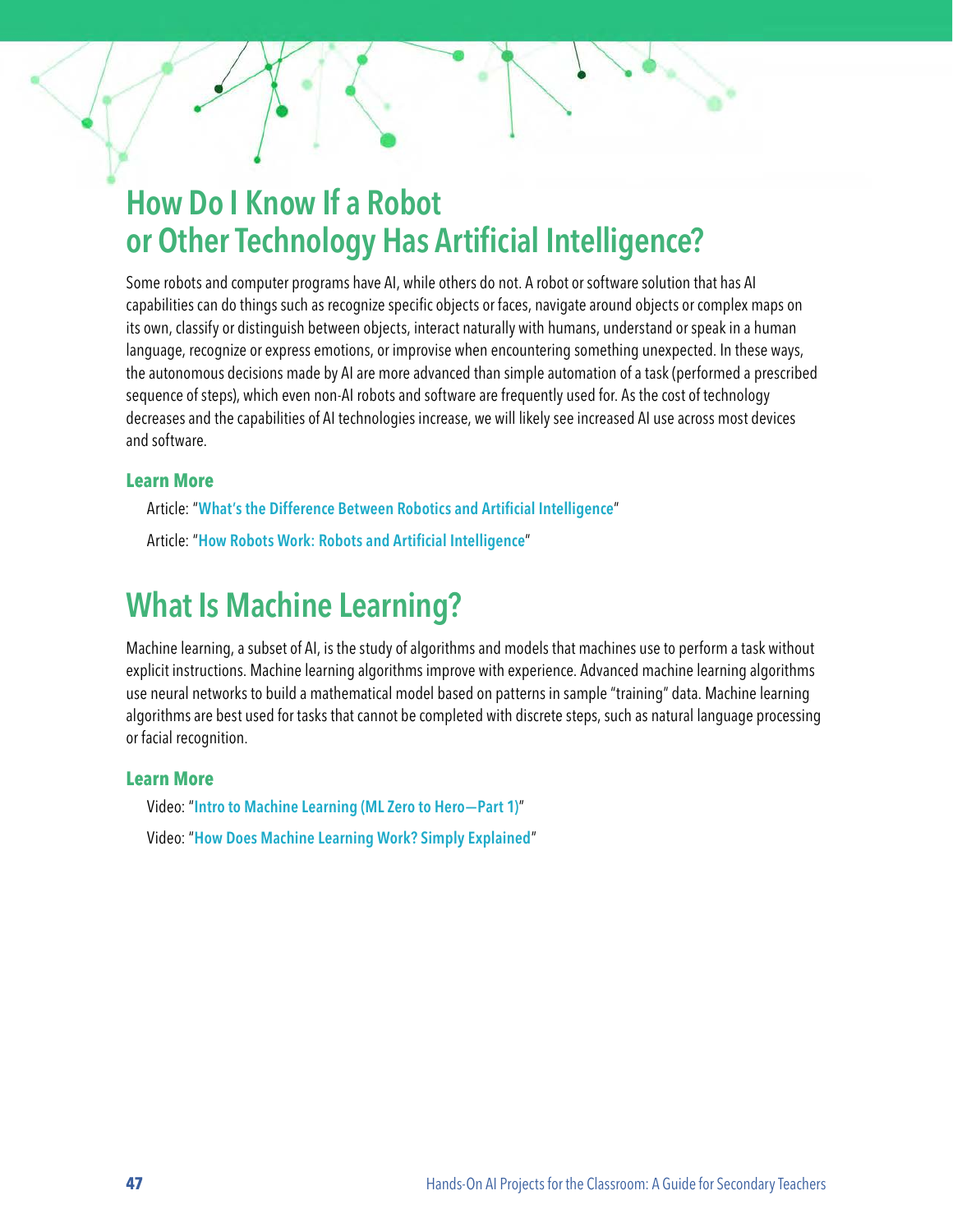### <span id="page-47-0"></span>How Do Neural Networks Work?

Artificial neural networks are currently modeled after the human brain. While a brain uses neurons and synapses to process data, neural networks use layers of nodes with directed connections. Some of these connections are more important than others, so they have more weight in determining the outcome. Just like people, machines with neural networks learn through experience. As a machine processes a set of data, it recognizes patterns, assigns more weight to the most important information, learns to process inputs in order to develop the most accurate outputs, and creates a model from which to make future predictions or decisions. There are many types of neural networks, each with different design, strengths, and purposes.

#### **Learn More**

Video: "[Neural Networks and Deep Learning #3](www.pbs.org/video/neural-networks-and-deep-learning-3-dw9eip/)" Playlist: "[Neural Networks](www.youtube.com/playlist?list=PLZHQObOWTQDNU6R1_67000Dx_ZCJB-3pi)" Article: "[What Is Deep Learning?](www.machinelearningmastery.com/what-is-deep-learning/)"

### What Is Natural Language Processing?

Natural language processing is the AI technology used to understand and interact with humans' natural language. Natural language processing powers technologies such as voice experiences and assistants, text predictors, grammar checks, text analyzers (such as spam filters), and language translators.

#### **Learn More**

Video: "[Natural Language Processing #7](www.pbs.org/video/natural-language-processing-7-eroyod/)" Article: "[A Simple Introduction to Natural Language Processing](www.becominghuman.ai/a-simple-introduction-to-natural-language-processing-ea66a1747b32)" Video: "[How Do Chatbots Work? Simply Explained](www.youtube.com/watch?v=aDZc_UW7uNA)" Article and video: "[What Are Chatbots?](edu.gcfglobal.org/en/thenow/what-are-chatbots/1/)"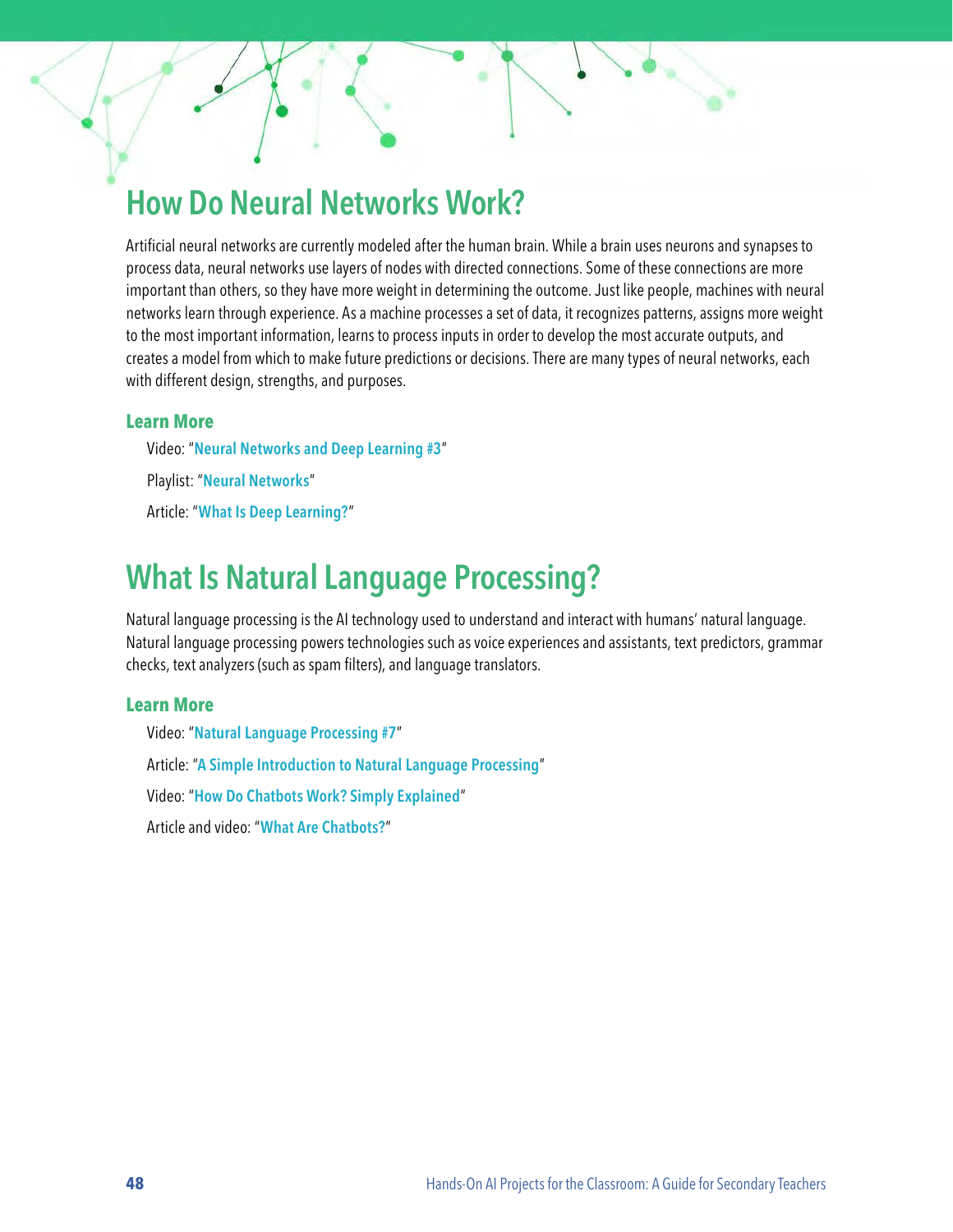### <span id="page-48-0"></span>What Types of Ethical Considerations Surround AI?

All AI technologies are developed by humans. Whether they have been preprogrammed with a set of rules, or use training data to learn, they will have bias based on human input and decision making. It is important that students understand that AI decisions are not objective, as well as to understand which stakeholders might benefit from certain biases in the technologies. Moreover, many AI technologies collect, store, and apply personally identifiable information about users. Students should be aware of privacy concerns related to these technologies.

#### **Learn More**

Curriculum: "[An Ethics of Artificial Intelligence Curriculum for Middle School Students](docs.google.com/document/d/1e9wx9oBg7CR0s5O7YnYHVmX7H7pnITfoDxNdrSGkp60/edit?usp=sharing)" Video: "[Algorithmic Bias and Fairness #18](www.pbs.org/video/algorithmic-bias-and-fairness-18-4gxvyl/)" Article: "[Ethical Concerns of AI](www.forbes.com/sites/cognitiveworld/2020/12/29/ethical-concerns-of-ai/#738385b423a8)" Article: "[Top 9 ethical issues in Artificial Intelligence](www.weforum.org/agenda/2016/10/top-10-ethical-issues-in-artificial-intelligence/)"

Video: "[The ethical dilemma of self-driving cars—Patrick Lin](www.youtube.com/watch?v=ixIoDYVfKA0)"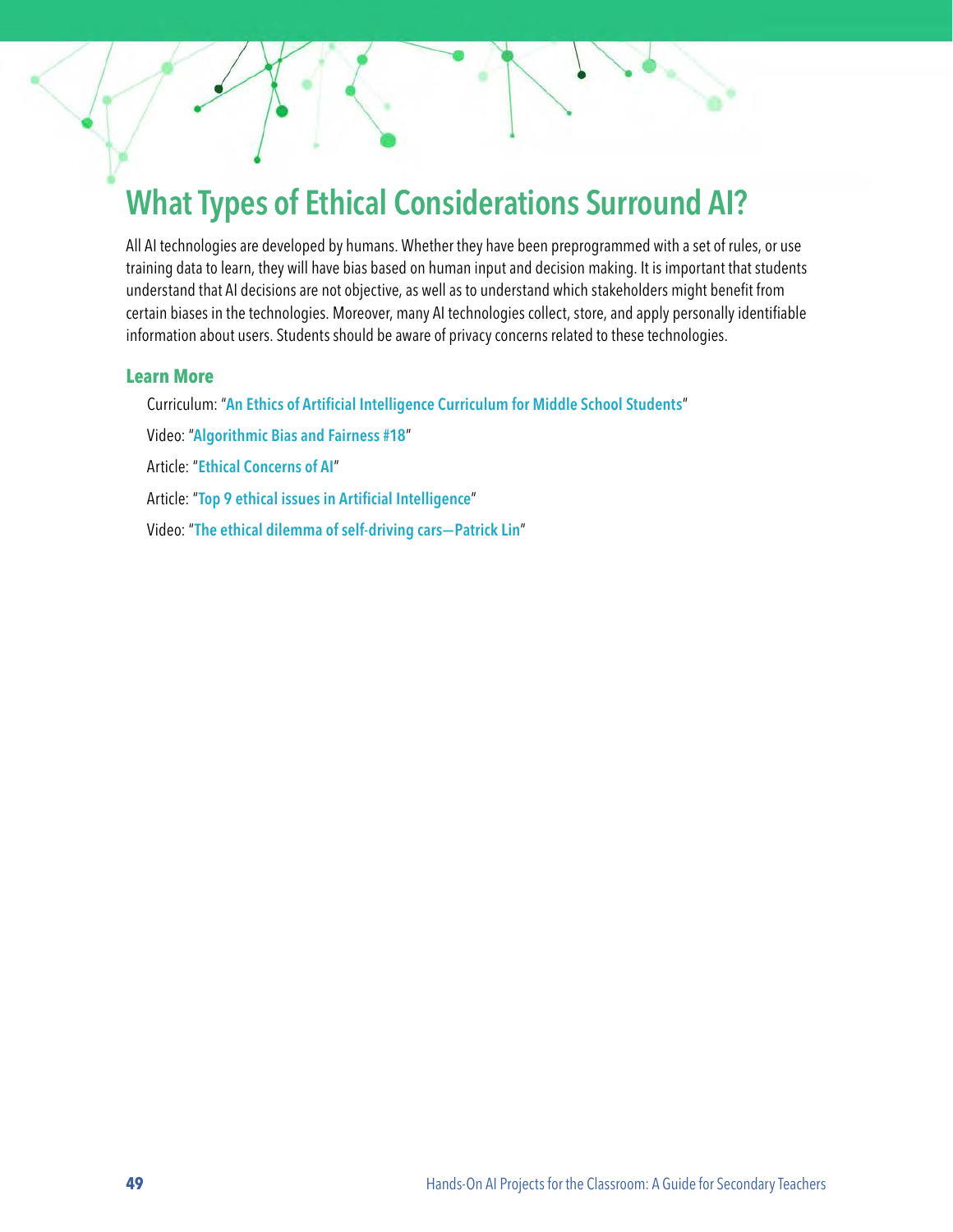## <span id="page-49-0"></span>APPENDIX B **Alignment to ISTE Standards and AI4K12 Five Big Ideas in AI**

The following tables provide a big-picture view of how the projects in each guide align with the ISTE Standards for Students, ISTE Computational Thinking Competencies, and AI4K12 Five Big Ideas in AI.

| Guide                              | <b>Elementary</b> |                |              |              |              |                | <b>Secondary</b> |                |              |                | <b>Electives</b> |                | <b>Computer Science</b> |                |                |              |  |
|------------------------------------|-------------------|----------------|--------------|--------------|--------------|----------------|------------------|----------------|--------------|----------------|------------------|----------------|-------------------------|----------------|----------------|--------------|--|
| Project                            | $\mathbf{1}$      | $\overline{2}$ | 3            | 4            | 1            | $\overline{2}$ | $\overline{3}$   | $\overline{4}$ | $\mathbf{1}$ | $\overline{2}$ | $\overline{3}$   | $\overline{4}$ | $\mathbf{1}$            | $\overline{2}$ | $\overline{3}$ | 4            |  |
| <b>ISTE Standards for Students</b> |                   |                |              |              |              |                |                  |                |              |                |                  |                |                         |                |                |              |  |
| <b>Empowered Learner</b>           | $\mathsf{X}$      | $\mathsf{x}$   |              |              |              |                | $\mathsf{X}$     |                |              | $\mathsf{X}$   | $\mathsf{X}$     | $\mathsf{X}$   | $\mathsf{x}$            |                | $\mathsf{X}$   | $\mathsf{X}$ |  |
| <b>Digital Citizen</b>             |                   |                |              |              | $\mathsf{X}$ |                |                  | $\mathsf{x}$   |              |                | $\mathsf{x}$     |                |                         | $\mathsf{X}$   |                |              |  |
| Knowledge Constructor              | $\mathsf{X}$      |                | $\mathsf{X}$ | $\mathsf{X}$ |              | $\mathsf{X}$   | $\mathsf{X}$     | $\mathsf{x}$   |              |                | $\mathsf{x}$     |                | $\mathsf{X}$            |                |                |              |  |
| <b>Innovative Designer</b>         |                   | $\mathsf{x}$   | $\mathsf{x}$ |              |              |                | $\mathsf{X}$     |                | $\mathsf{X}$ | $\mathsf{x}$   |                  |                |                         |                | $\mathsf{x}$   | X            |  |
| <b>Computational Thinker</b>       |                   |                | $\mathsf{x}$ | $\mathsf{X}$ | $\mathsf{x}$ |                | $\mathsf{X}$     |                | $\mathsf{X}$ |                | $\mathsf{X}$     |                | $\mathsf{X}$            | $\mathsf{x}$   | $\mathsf{x}$   | X            |  |
| <b>Creative Communicator</b>       |                   |                |              |              | $\mathsf{X}$ | $\mathsf{x}$   |                  | $\mathsf{x}$   |              |                | $\mathsf{x}$     |                |                         | X              |                |              |  |
| <b>Global Collaborator</b>         |                   |                |              |              |              |                | $\mathsf{X}$     |                |              |                |                  | X              | $\mathsf{x}$            |                |                |              |  |

| Guide                                                      |              |                | <b>Elementary</b> |              |              |                | <b>Secondary</b> |                         |              |                | <b>Electives</b> |                | <b>Computer Science</b> |                |              |                |  |
|------------------------------------------------------------|--------------|----------------|-------------------|--------------|--------------|----------------|------------------|-------------------------|--------------|----------------|------------------|----------------|-------------------------|----------------|--------------|----------------|--|
| Project                                                    | 1            | $\overline{2}$ | 3                 | 4            | 1            | $\overline{2}$ | $\mathbf{3}$     | $\overline{\mathbf{4}}$ | $\mathbf{1}$ | $\overline{2}$ | $\mathbf{3}$     | $\overline{4}$ | 1                       | $\overline{2}$ | 3            | $\overline{4}$ |  |
| <b>ISTE Computational Thinking Competencies</b>            |              |                |                   |              |              |                |                  |                         |              |                |                  |                |                         |                |              |                |  |
| Computational<br>Thinking (Learner)                        |              |                |                   | $\mathsf{x}$ | $\mathsf{X}$ | $\mathsf{X}$   | $\mathsf{X}$     |                         | $\mathsf{x}$ | $\mathsf{X}$   | $\mathsf{X}$     | $\mathsf{X}$   | $\mathsf{X}$            |                | $\mathsf{X}$ | $\mathsf{x}$   |  |
| Equity Leader (Leader)                                     |              |                |                   |              | $\mathsf{x}$ | $\mathsf{X}$   | $\mathsf{X}$     | $\mathsf{x}$            |              |                |                  |                |                         |                | $\mathsf{x}$ | $\mathsf{x}$   |  |
| <b>Collaborating Around</b><br>Computing (Collaborator)    | $\mathsf{X}$ |                |                   | $\mathsf{x}$ |              |                | X                |                         |              |                |                  | $\mathsf{X}$   | $\mathsf{X}$            |                |              |                |  |
| <b>Creativity and Design</b><br>(Designer)                 | $\mathsf{x}$ | $\mathsf{x}$   | $\mathsf{X}$      | $\mathsf{x}$ |              |                |                  | X                       | $\mathsf{x}$ | $\mathsf{x}$   | $\mathsf{x}$     |                |                         | X              | $\mathsf{x}$ |                |  |
| <b>Integrating Computational</b><br>Thinking (Facilitator) |              | $\mathsf{x}$   | $\mathsf{x}$      |              |              |                | X                |                         | X            | X              |                  |                |                         | $\mathsf{x}$   |              |                |  |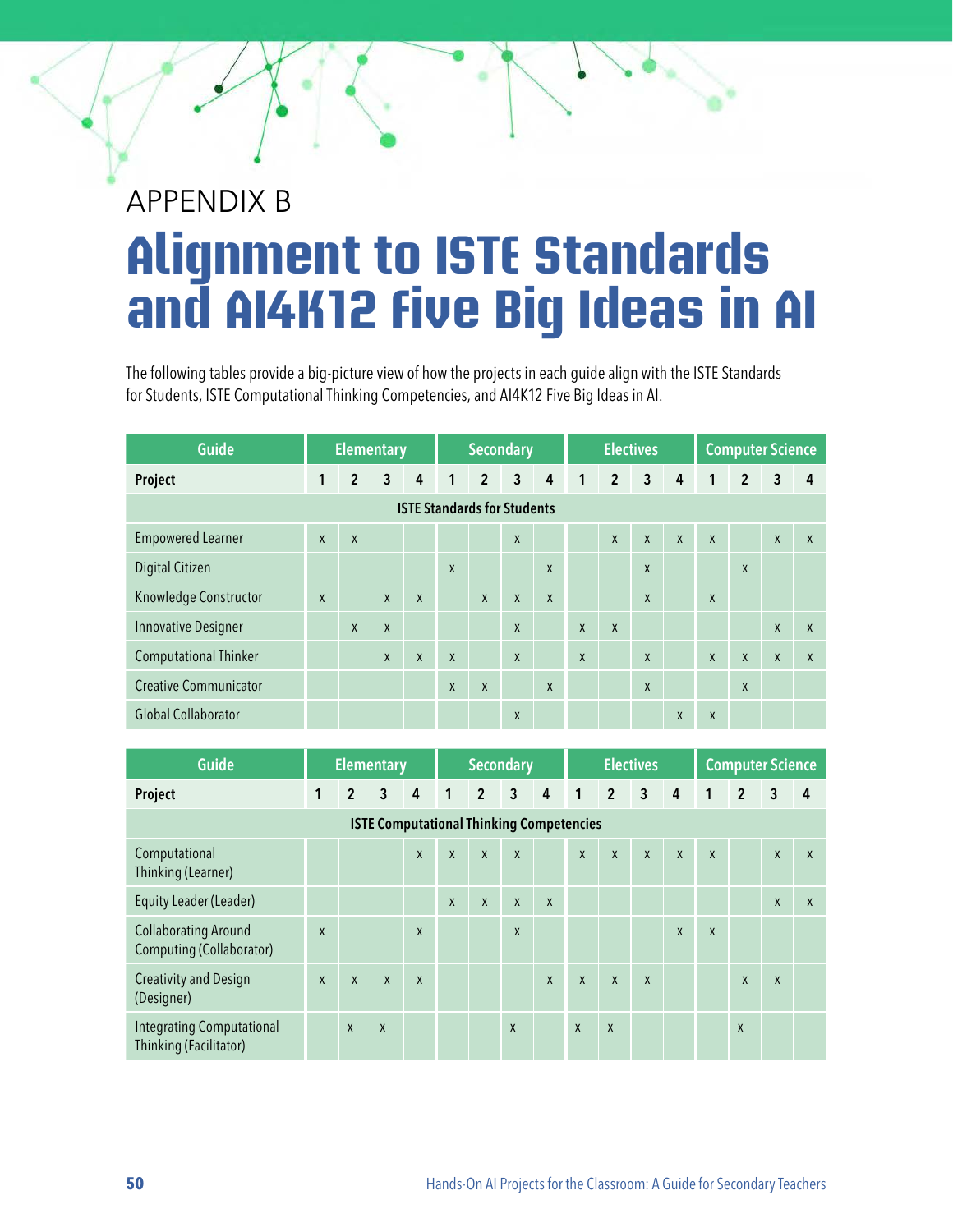| Guide                                 | <b>Elementary</b> |                |                |                |              |                | <b>Secondary</b>        |                |                      |                | <b>Electives</b>        |                | <b>Computer Science</b> |                |                |                |  |
|---------------------------------------|-------------------|----------------|----------------|----------------|--------------|----------------|-------------------------|----------------|----------------------|----------------|-------------------------|----------------|-------------------------|----------------|----------------|----------------|--|
| Project                               | 1                 | $\overline{2}$ | $\overline{3}$ | $\overline{4}$ | $\mathbf{1}$ | $\overline{2}$ | $\overline{\mathbf{3}}$ | $\overline{4}$ | $\blacktriangleleft$ | $\overline{2}$ | $\overline{\mathbf{3}}$ | $\overline{4}$ | $\overline{1}$          | $\overline{2}$ | $\overline{3}$ | $\overline{4}$ |  |
| AI4K12 Five Big Ideas in AI           |                   |                |                |                |              |                |                         |                |                      |                |                         |                |                         |                |                |                |  |
| Perception                            | $\mathsf{X}$      | $\mathsf{x}$   |                |                | $\mathsf{x}$ |                |                         |                |                      | $\mathsf{X}$   |                         | $\mathsf{x}$   |                         |                | $\mathsf{x}$   |                |  |
| <b>Representation &amp; Reasoning</b> | $\mathsf{X}$      |                | $\mathsf{x}$   | $\mathsf{x}$   |              |                | $\mathsf{x}$            |                | $\mathsf{X}$         |                |                         | $\mathsf{X}$   | $\mathsf{X}$            | $\mathsf{x}$   | $\mathsf{X}$   |                |  |
| Learning                              | $\mathsf{X}$      |                |                | $\mathsf{x}$   |              | $\mathsf{X}$   | X                       |                |                      |                | $\mathsf{X}$            | $\mathsf{x}$   | $\mathsf{X}$            | X              | $\mathsf{x}$   | X              |  |
| <b>Natural Interaction</b>            | $\mathsf{x}$      |                |                |                | $\mathsf{X}$ | $\mathsf{X}$   |                         |                |                      | $\mathsf{x}$   |                         | $\mathsf{x}$   |                         | X              | $\mathsf{X}$   |                |  |
| Societal Impact                       | $\mathsf{X}$      | $\mathsf{X}$   | X              | $\mathsf{x}$   | $\mathsf{X}$ | $\mathsf{x}$   | $\mathsf{x}$            | $\mathsf{X}$   | $\mathsf{X}$         | $\mathsf{X}$   | $\mathsf{X}$            | $\mathsf{X}$   | $\mathsf{X}$            | X              | $\mathsf{x}$   | X              |  |